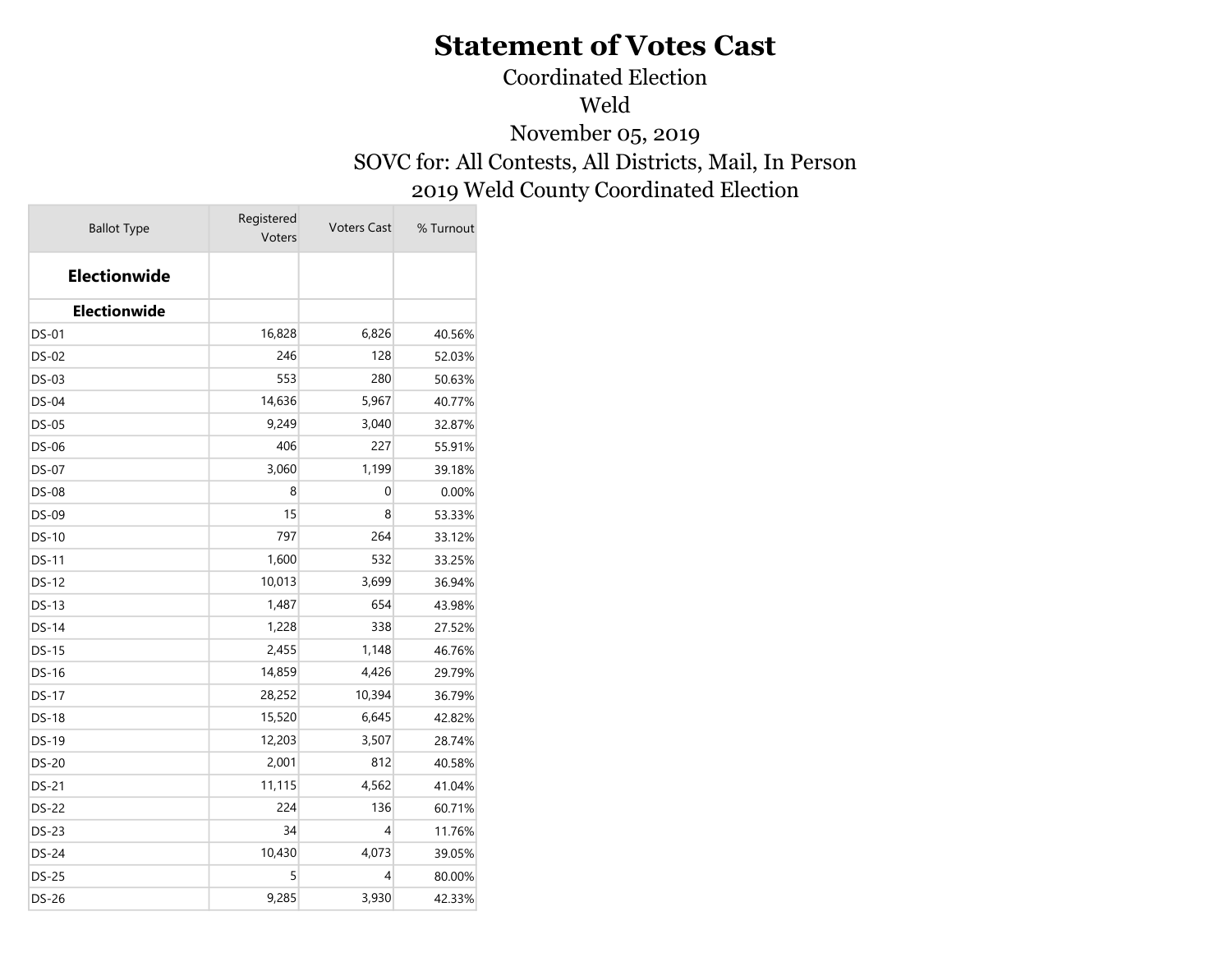Coordinated Election

Weld

November 05, 2019 SOVC for: All Contests, All Districts, Mail, In Person 2019 Weld County Coordinated Election

| <b>Ballot Type</b>   | Registered<br>Voters | <b>Voters Cast</b> | % Turnout |
|----------------------|----------------------|--------------------|-----------|
| <b>DS-27</b>         | $\overline{c}$       | $\pmb{0}$          | 0.00%     |
| <b>DS-28</b>         | 1,691                | 716                | 42.34%    |
| <b>DS-29</b>         | 574                  | 303                | 52.79%    |
| DS-30                | 887                  | 431                | 48.59%    |
| DS-31                | 462                  | 194                | 41.99%    |
| <b>DS-32</b>         | 182                  | 104                | 57.14%    |
| <b>DS-33</b>         | 175                  | 8                  | 4.57%     |
| <b>DS-34</b>         | 3,416                | 1,719              | 50.32%    |
| <b>DS-35</b>         | 5,192                | 2,836              | 54.62%    |
| <b>DS-36</b>         | 33                   | 10                 | 30.30%    |
| <b>DS-37</b>         | 5                    | $\overline{2}$     | 40.00%    |
| <b>DS-38</b>         | 10,385               | 4,145              | 39.91%    |
| DS-39                | 313                  | 180                | 57.51%    |
| <b>DS-40</b>         | 885                  | 246                | 27.80%    |
| DS-41                | 6                    | $\overline{0}$     | 0.00%     |
| <b>DS-42</b>         | 2,696                | 756                | 28.04%    |
| <b>DS-43</b>         | 301                  | 58                 | 19.27%    |
| <b>DS-44</b>         | 2,153                | 695                | 32.28%    |
| <b>FFFPD</b>         | $\mathbf 0$          | 139                | N/A       |
| <b>WSFPD</b>         | $\mathbf 0$          | 134                | N/A       |
| <b>NWCWD</b>         | $\mathbf 0$          | 185                | N/A       |
| Cumulative           | $\pmb{0}$            | $\pmb{0}$          | N/A       |
| Electionwide - Total |                      | 75,664             |           |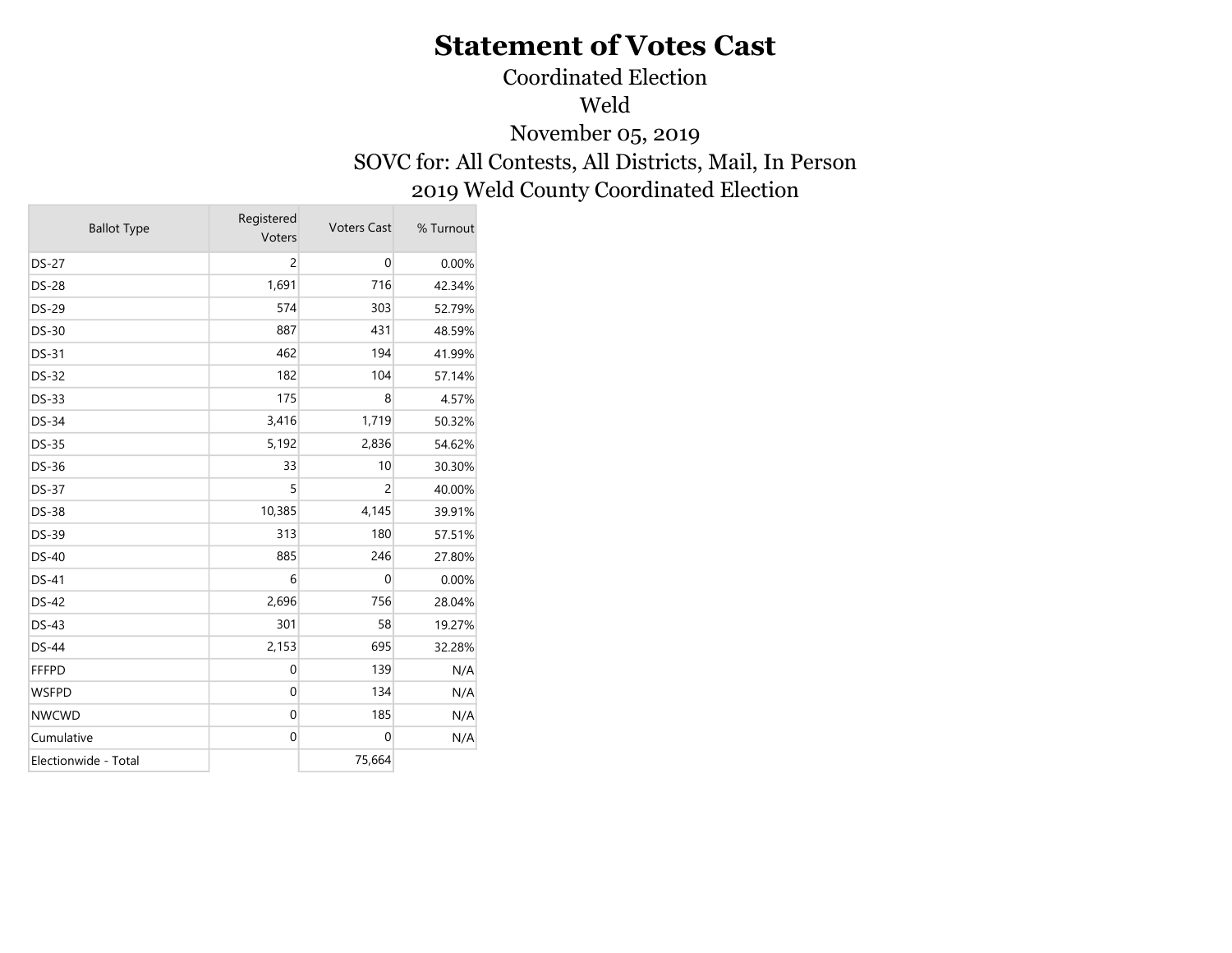## Coordinated Election Weld November 05, 2019 SOVC for: All Contests, All Districts, Mail, In Person 2019 Weld County Coordinated Election

#### City of Dacono Council Members (Vote for 2)  $\mathcal{L}$   $\mathcal{L}$

| <b>Ballot Type</b>   | ਠ<br>Registel<br>Voters | Ballot Type          | ⇁<br>rick<br>Der<br>3 | U<br>פַ<br>$\overline{\phantom{0}}$<br>Ъāг<br>$\overline{5}$ | آي<br>⊢ |
|----------------------|-------------------------|----------------------|-----------------------|--------------------------------------------------------------|---------|
| Electionwide         |                         | Electionwide         |                       |                                                              |         |
| Electionwide         |                         | Electionwide         |                       |                                                              |         |
| <b>DS-10</b>         |                         | 797 DS-10            | 116                   | 90                                                           | 206     |
| $DS-42$              |                         | 2,696 DS-42          | 351                   | 420                                                          | 771     |
| Cumulative           |                         | 0 Cumulative         |                       |                                                              |         |
| Electionwide - Total |                         | Electionwide - Total | 467                   | 510                                                          | 977     |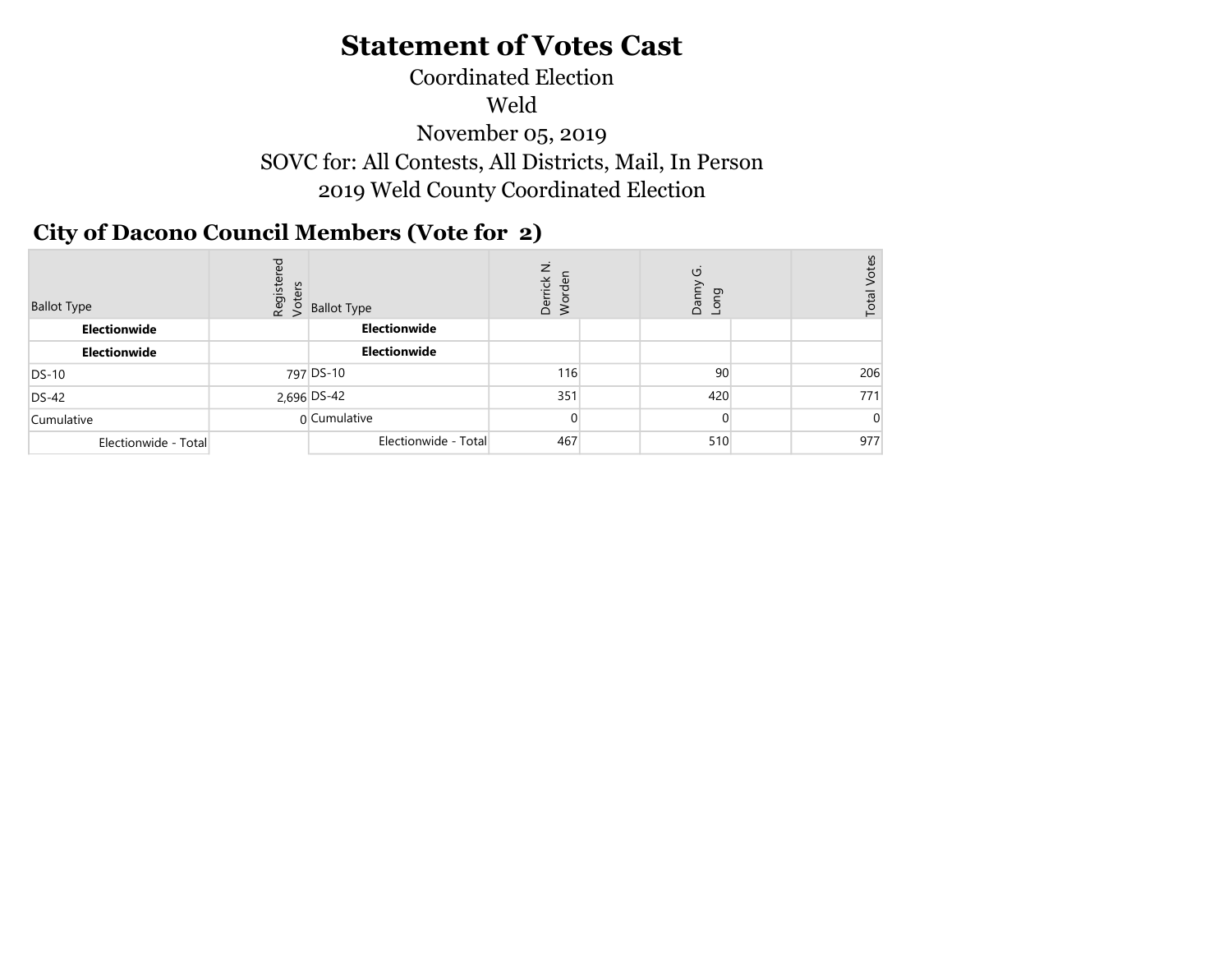## Coordinated Election Weld November 05, 2019 SOVC for: All Contests, All Districts, Mail, In Person 2019 Weld County Coordinated Election

## City of Greeley Mayor (Vote for 1)

| <b>Ballot Type</b>   | Registered<br>Voters | <b>Ballot Type</b>   | John Gates | John Shull     | <b>Total Votes</b> |
|----------------------|----------------------|----------------------|------------|----------------|--------------------|
| Electionwide         |                      | Electionwide         |            |                |                    |
| <b>Electionwide</b>  |                      | Electionwide         |            |                |                    |
| <b>DS-17</b>         | 28,252 DS-17         |                      | 7,736      | 2,015          | 9,751              |
| <b>DS-18</b>         | 15,520 DS-18         |                      | 5,170      | 1,084          | 6,254              |
| <b>DS-19</b>         | 12,203 DS-19         |                      | 2,333      | 945            | 3,278              |
| <b>DS-29</b>         |                      | 574 DS-29            | 256        | 38             | 294                |
| <b>DS-32</b>         |                      | 182 DS-32            | 93         | 8              | 101                |
| <b>DS-33</b>         |                      | 175 DS-33            | 3          | 5 <sup>1</sup> | 8                  |
| <b>DS-36</b>         |                      | 33 DS-36             | 8          | $\overline{c}$ | 10                 |
| <b>DS-37</b>         |                      | $5$ DS-37            | 1          | $\Omega$       |                    |
| <b>DS-40</b>         |                      | 885 DS-40            | 192        | 46             | 238                |
| <b>DS-44</b>         |                      | 2,153 DS-44          | 555        | 105            | 660                |
| Cumulative           |                      | 0 Cumulative         | 0          | $\overline{0}$ | 0                  |
| Electionwide - Total |                      | Electionwide - Total | 16,347     | 4,248          | 20,595             |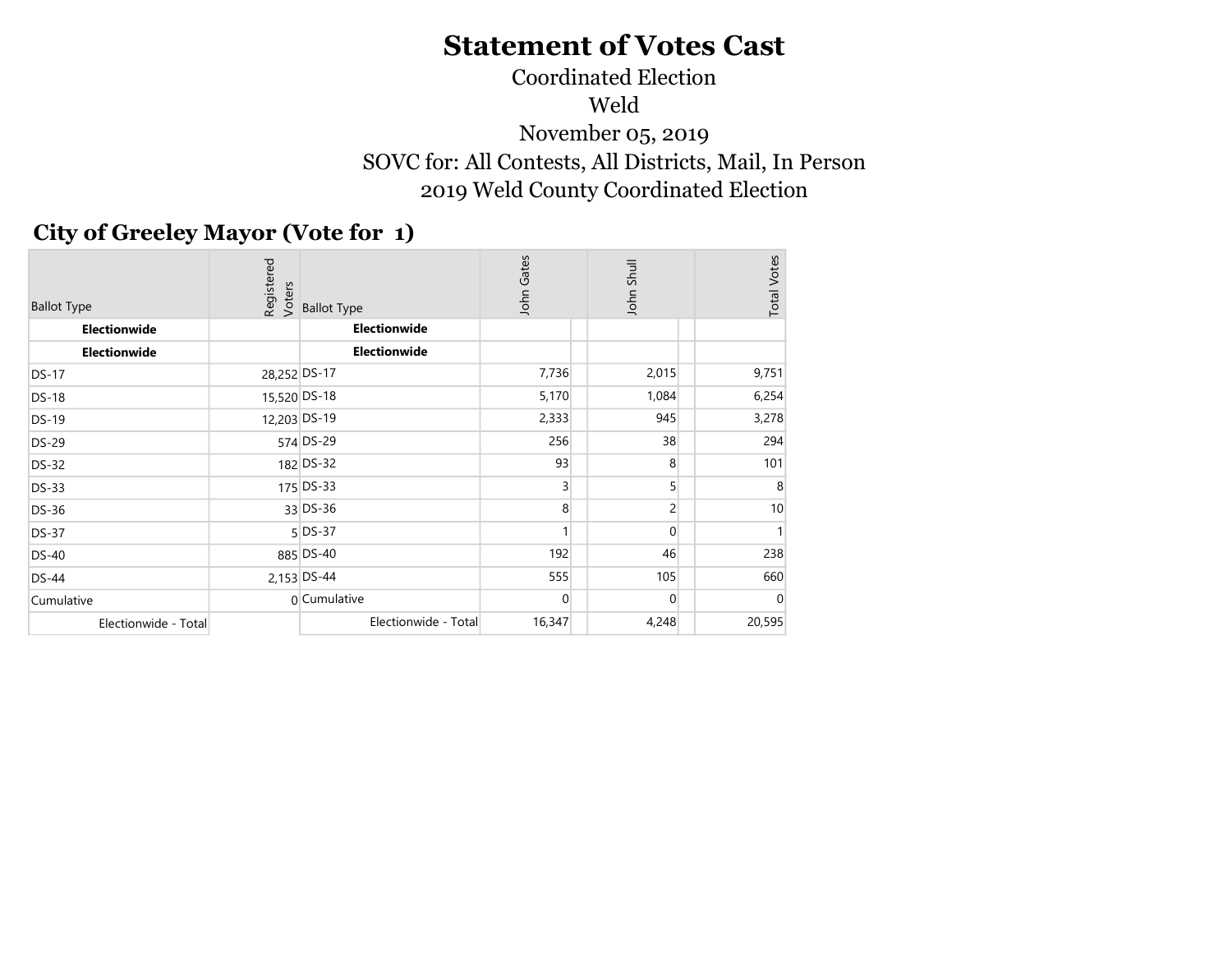## Coordinated Election Weld November 05, 2019 SOVC for: All Contests, All Districts, Mail, In Person 2019 Weld County Coordinated Election

## City of Greeley At-Large Councilmember (Vote for 2)

| <b>Ballot Type</b>   |              | egistered<br>Registers<br>A S Ballot Type | Wardell<br>Patrick | Joseph<br>Bodine | Ronny<br>Lopez | Ed Clark       | Edward<br>Mirick | Stacy<br>Suniga | Zasada<br>Kristin | <b>Total Votes</b> |
|----------------------|--------------|-------------------------------------------|--------------------|------------------|----------------|----------------|------------------|-----------------|-------------------|--------------------|
| Electionwide         |              | Electionwide                              |                    |                  |                |                |                  |                 |                   |                    |
| Electionwide         |              | Electionwide                              |                    |                  |                |                |                  |                 |                   |                    |
| <b>DS-17</b>         | 28,252 DS-17 |                                           | 889                | 1,812            | 557            | 4,284          | 1,568            | 3,827           | 3,791             | 16,728             |
| <b>DS-18</b>         | 15,520 DS-18 |                                           | 586                | 1,300            | 322            | 2,837          | 983              | 2,226           | 2,499             | 10,753             |
| <b>DS-19</b>         | 12,203 DS-19 |                                           | 325                | 566              | 336            | 1,140          | 453              | 1,537           | 1,241             | 5,598              |
| <b>DS-29</b>         |              | 574 DS-29                                 | 15                 | 62               |                | 172            | 43               | 92              | 112               | 501                |
| <b>DS-32</b>         |              | 182 DS-32                                 |                    | 32               |                | 57             | 22               | 25              | 33                | 175                |
| DS-33                |              | 175 DS-33                                 | $\overline{3}$     |                  |                | $\overline{3}$ | $\overline{0}$   | $\overline{3}$  |                   | 12                 |
| DS-36                |              | $33$ DS-36                                |                    | $\overline{0}$   | $\overline{0}$ | $\overline{9}$ | $6 \mid$         |                 |                   | 18                 |
| <b>DS-37</b>         |              | $5$ DS-37                                 | $\overline{0}$     | $\overline{0}$   | $\Omega$       |                | $\overline{0}$   |                 | $\Omega$          |                    |
| <b>DS-40</b>         |              | 885 DS-40                                 | 26                 | 56               | 11             | 140            | 22               | 65              | 99                | 419                |
| $DS-44$              |              | 2,153 DS-44                               | 46                 | 150              | 36             | 346            | 62               | 232             | 246               | 1,118              |
| Cumulative           |              | 0 Cumulative                              | $\overline{0}$     | $\overline{0}$   | $\Omega$       | $\overline{0}$ | $\Omega$         | $\overline{0}$  | $\Omega$          |                    |
| Electionwide - Total |              | Electionwide - Total                      | 1,896              | 3,979            | 1,269          | 8,989          | 3,159            | 8,008           | 8,023             | 35,323             |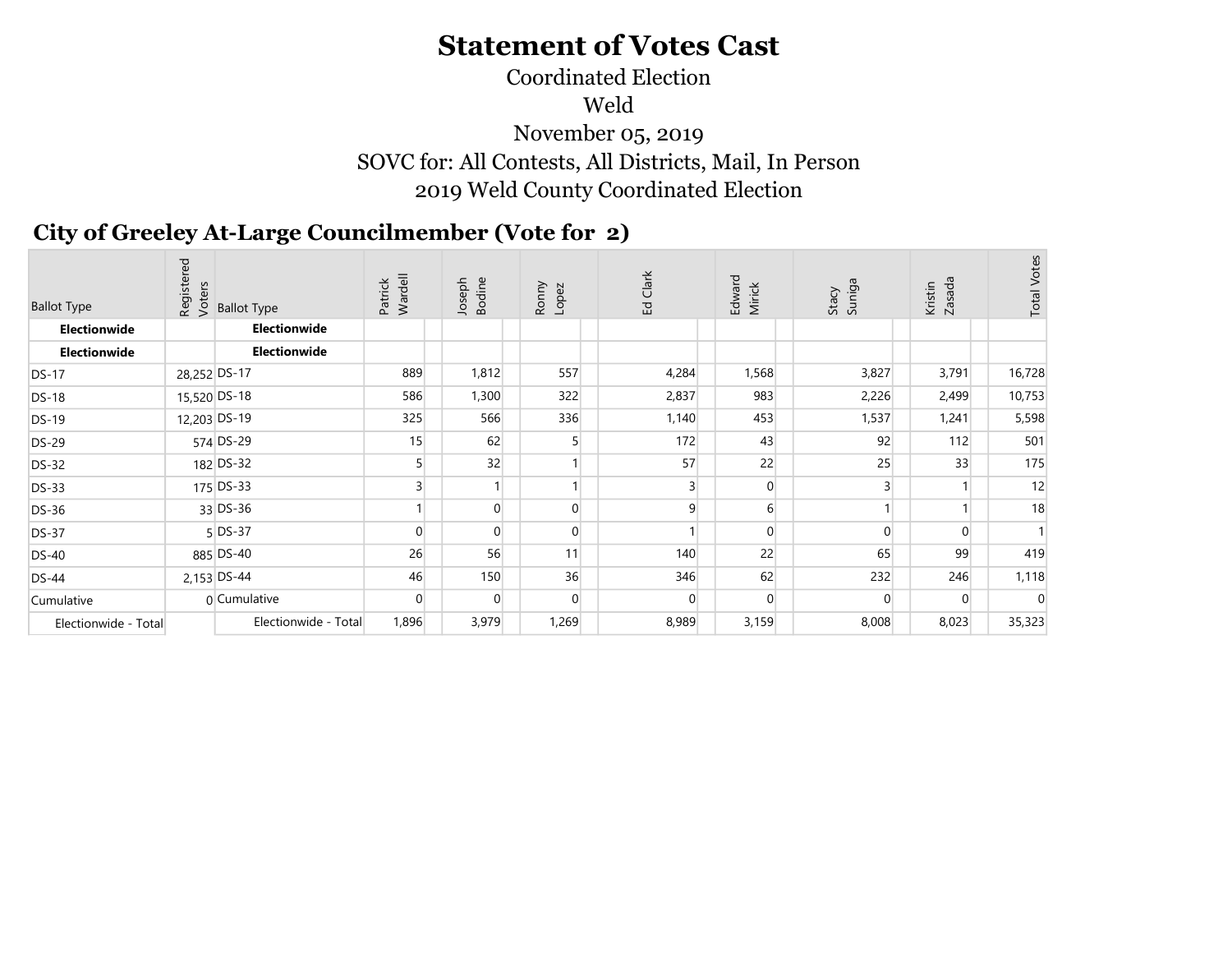## Coordinated Election Weld November 05, 2019 SOVC for: All Contests, All Districts, Mail, In Person 2019 Weld County Coordinated Election

## City of Longmont Mayor (Vote for 1)

| <b>Ballot Type</b>   | Registered<br>Voters | <b>Ballot Type</b>   | $\overline{\phantom{a}}$<br>Brian J<br>Bagley | 몽<br>Schuyler<br>Trowbrid | otes<br>Total |
|----------------------|----------------------|----------------------|-----------------------------------------------|---------------------------|---------------|
| Electionwide         |                      | Electionwide         |                                               |                           |               |
| Electionwide         |                      | Electionwide         |                                               |                           |               |
| $DS-43$              |                      | 301 DS-43            | 36                                            | 17                        | 53            |
| Cumulative           |                      | 0 Cumulative         | 0                                             | $\Omega$                  |               |
| Electionwide - Total |                      | Electionwide - Total | 36                                            | 17 <sup>1</sup>           | 53            |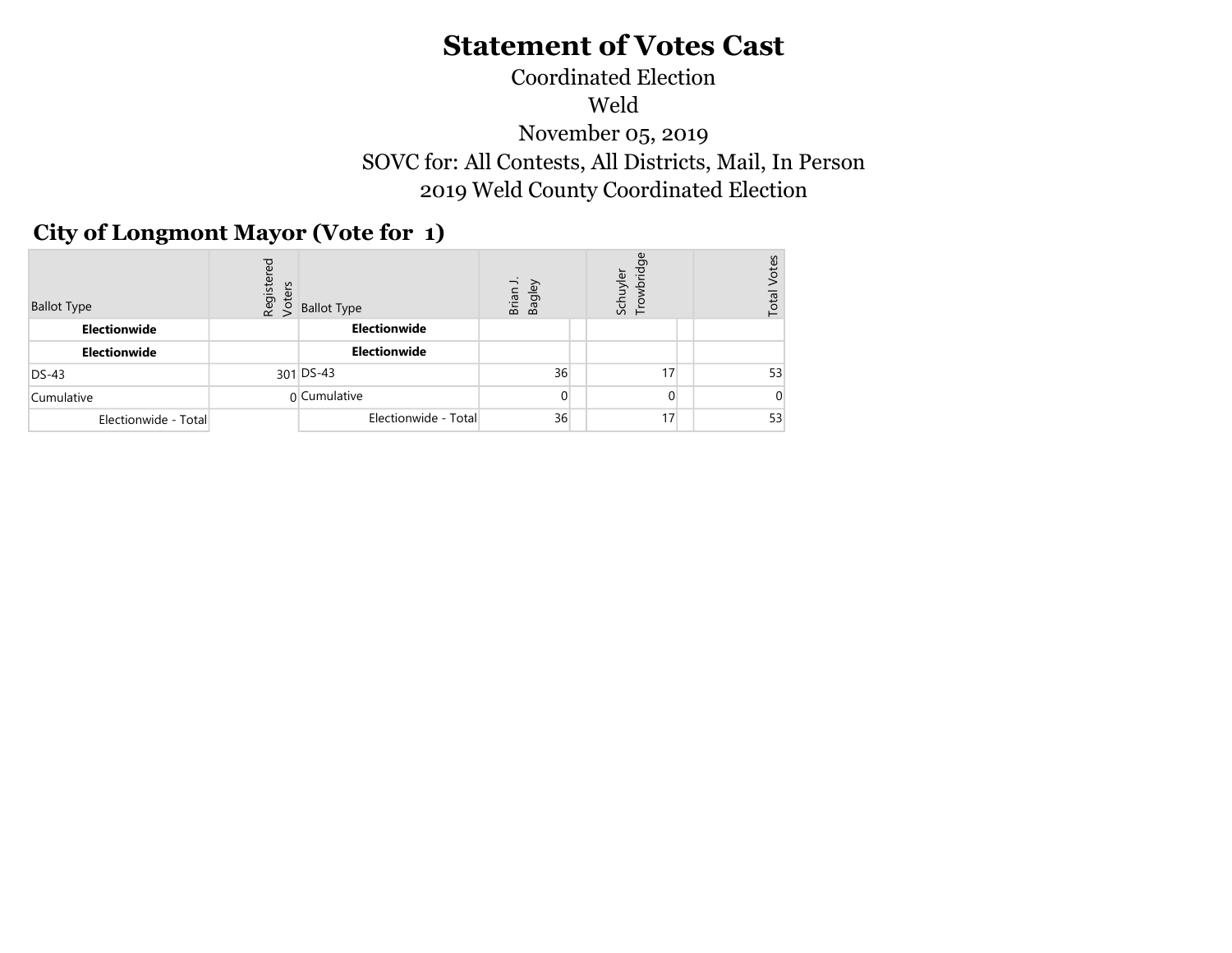## Coordinated Election Weld November 05, 2019 SOVC for: All Contests, All Districts, Mail, In Person2019 Weld County Coordinated Election

#### $\sigma$   $\sigma$   $\sim$  2019 City of Longmont Council Member At Large (Vote for 1)

| <b>Ballot Type</b>   | $\frac{5}{2}$<br>$\frac{1}{2}$ Ballot Type |    | 윽 | Ro<br>Ga | т<br>В<br>З |    |
|----------------------|--------------------------------------------|----|---|----------|-------------|----|
| Electionwide         | Electionwide                               |    |   |          |             |    |
| Electionwide         | Electionwide                               |    |   |          |             |    |
| $DS-43$              | 301 DS-43                                  | 21 |   |          |             | 50 |
| Cumulative           | 0 Cumulative                               | 0  |   | 0        |             |    |
| Electionwide - Total | Electionwide - Total                       | 21 |   |          |             | 50 |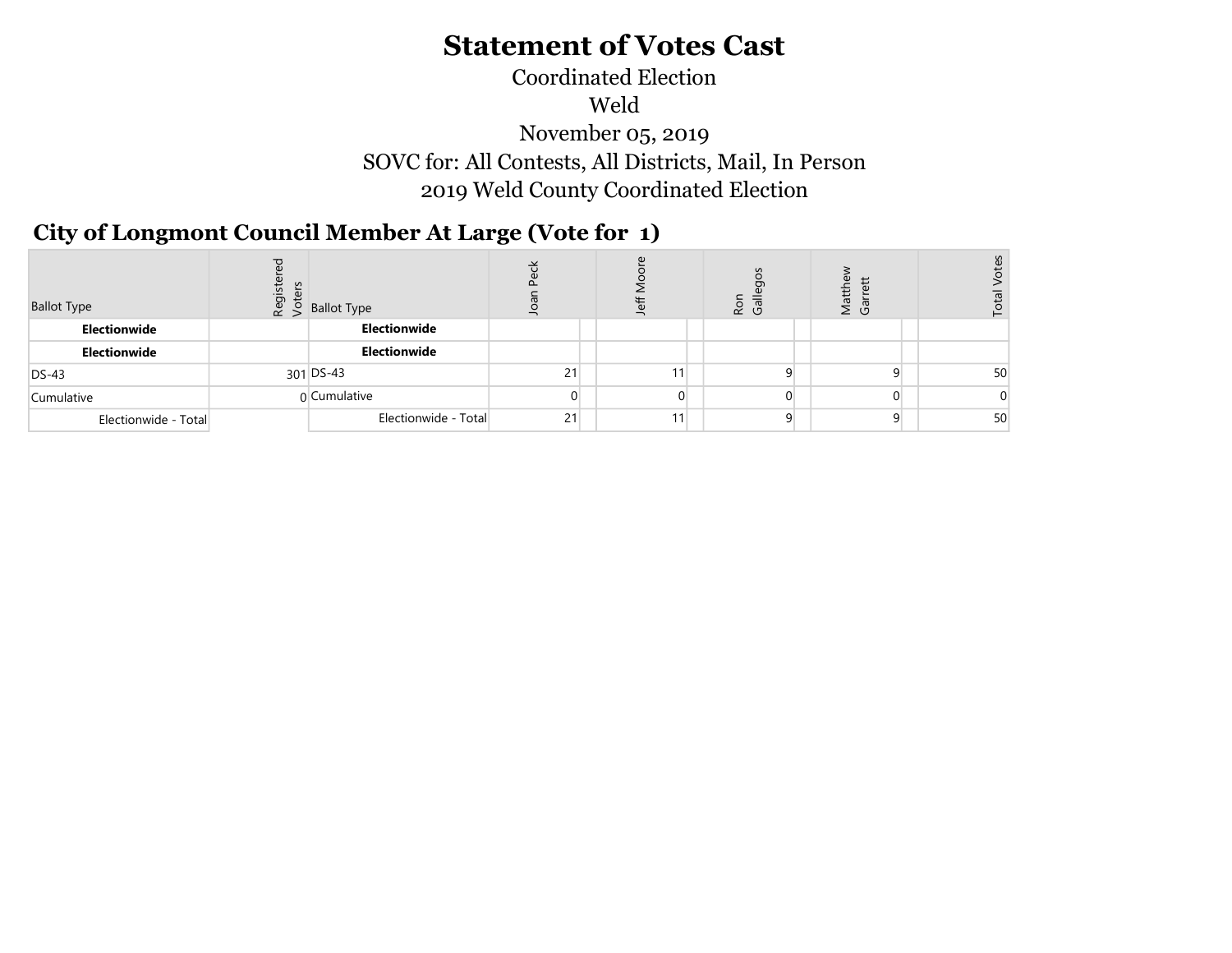## Coordinated Election Weld November 05, 2019 SOVC for: All Contests, All Districts, Mail, In Person 2019 Weld County Coordinated Election

## City of Northglenn Mayor (Vote for 1)

| <b>Ballot Type</b>   | ä | $\chi$ $\lesssim$ Ballot Type | $\mathbf{a}$<br>윽 | $\Omega$<br>Phili<br>ley<br>Mark<br>š<br>മ | 흥<br>eig<br>$\bar{\mathbb{F}}$ and | Total<br>≟ |
|----------------------|---|-------------------------------|-------------------|--------------------------------------------|------------------------------------|------------|
| Electionwide         |   | Electionwide                  |                   |                                            |                                    |            |
| Electionwide         |   | Electionwide                  |                   |                                            |                                    |            |
| <b>DS-08</b>         |   | $8$ DS-08                     |                   | 0                                          |                                    |            |
| Cumulative           |   | 0 Cumulative                  | 0                 | $\Omega$                                   |                                    |            |
| Electionwide - Total |   | Electionwide - Total          | $\overline{0}$    | $\Omega$                                   | $\Omega$                           |            |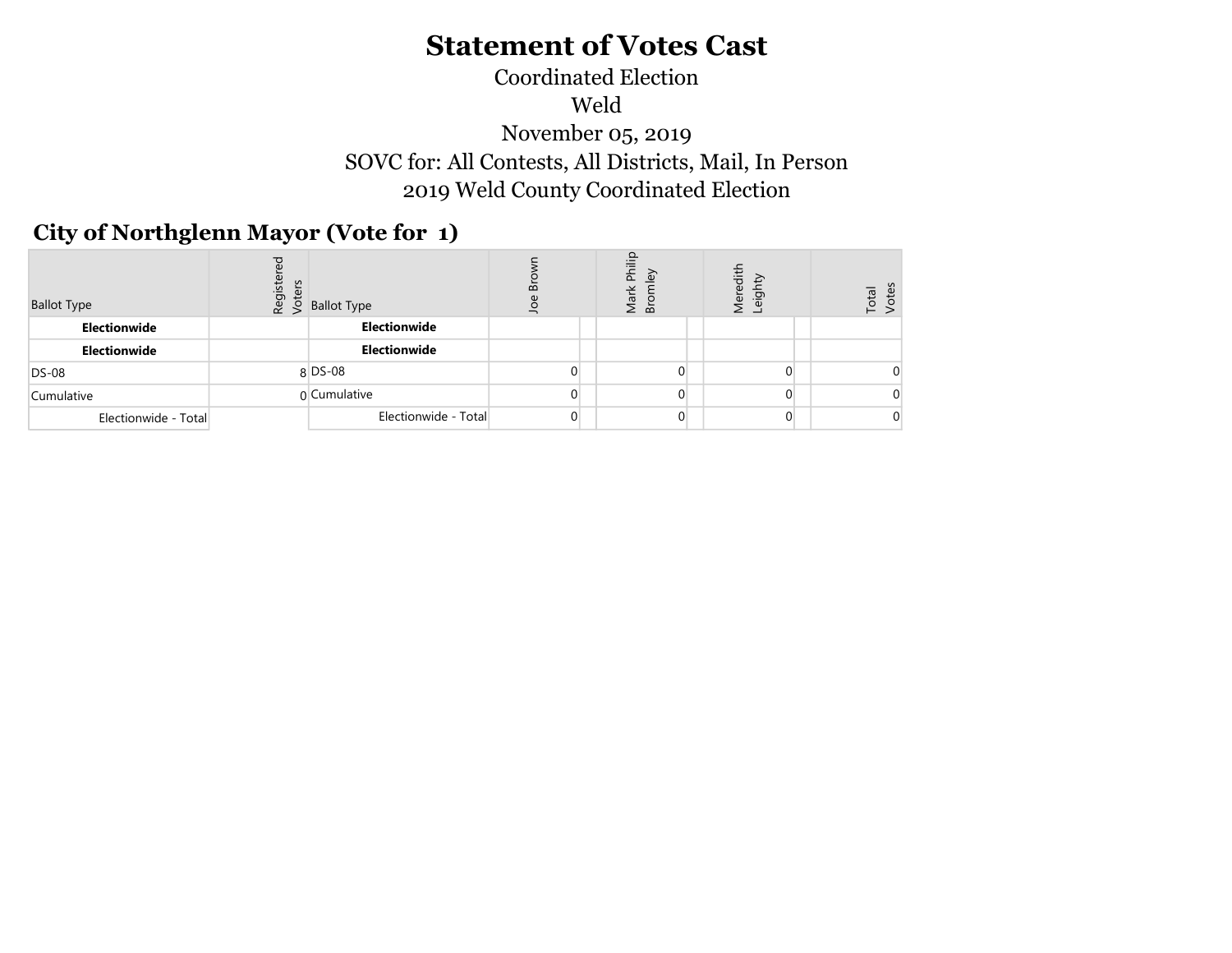### Coordinated Election Weld November 05, 2019 SOVC for: All Contests, All Districts, Mail, In Person 2019 Weld County Coordinated Election

#### $\sigma$   $\sigma$   $\sigma$ City of Northglenn Council Member Ward 2 (Vote for 1)

| <b>Ballot Type</b>   | $\frac{5}{8}$ being being that the set of the set of the set of the set of the set of the set of the set of the set of the set of the set of the set of the set of the set of the set of the set of the set of the set of the set | ℒ<br>$\overline{u}$<br>$\mathbf{\Omega}$<br>$\mathbf{\Omega}$ | Sper<br>Yale   | ≣<br>$\overline{\omega}$<br>Micha<br>Jara<br>Λer | $\overline{\mathbb{e}}$<br>Ъ. |
|----------------------|-----------------------------------------------------------------------------------------------------------------------------------------------------------------------------------------------------------------------------------|---------------------------------------------------------------|----------------|--------------------------------------------------|-------------------------------|
| Electionwide         | Electionwide                                                                                                                                                                                                                      |                                                               |                |                                                  |                               |
| Electionwide         | Electionwide                                                                                                                                                                                                                      |                                                               |                |                                                  |                               |
| <b>DS-08</b>         | $8$ DS-08                                                                                                                                                                                                                         | 0.                                                            | $\Omega$       |                                                  |                               |
| Cumulative           | n Cumulative                                                                                                                                                                                                                      | $\Omega$                                                      | $\Omega$       |                                                  |                               |
| Electionwide - Total | Electionwide - Total                                                                                                                                                                                                              | $\overline{0}$                                                | $\overline{0}$ |                                                  |                               |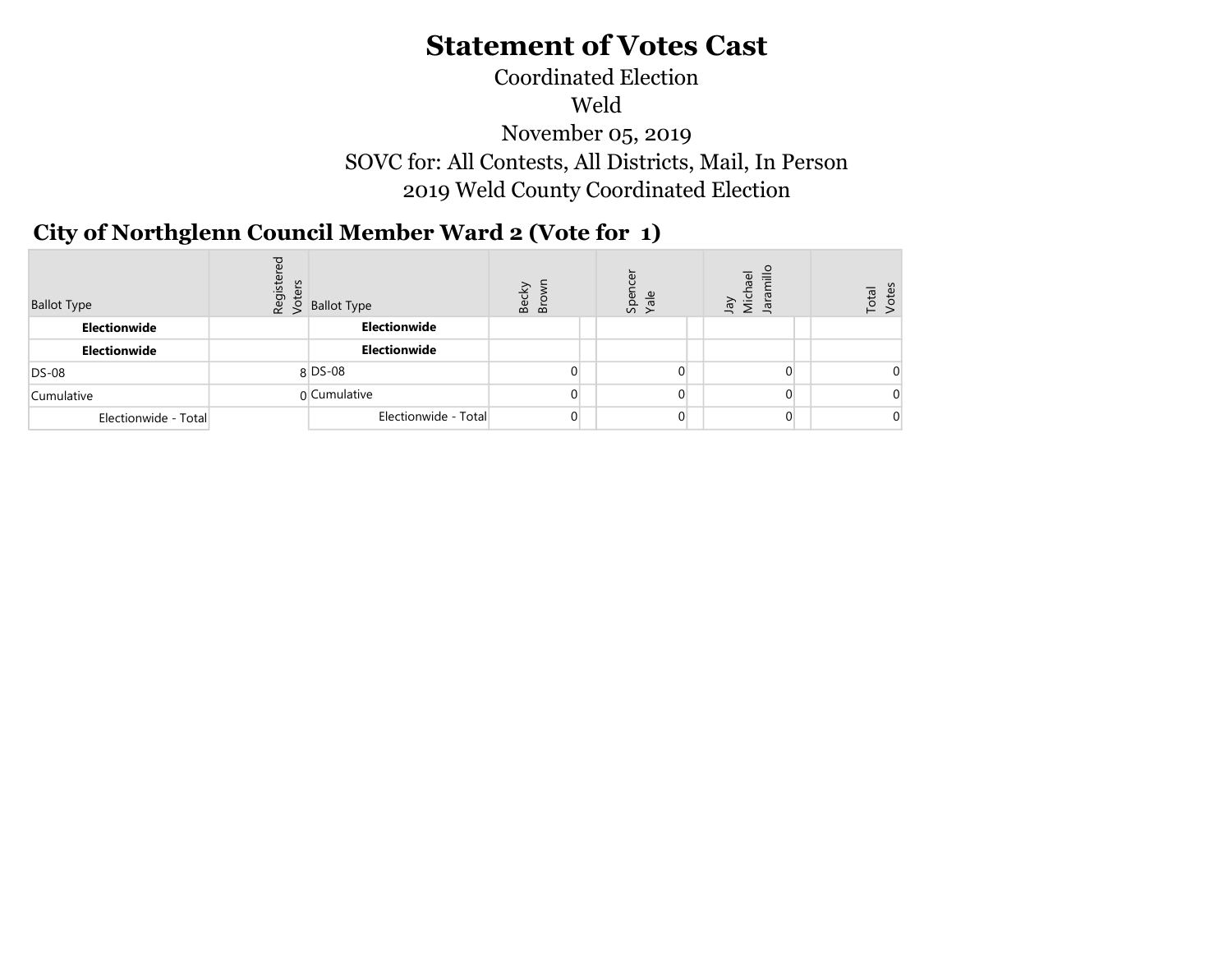## Coordinated Election Weld November 05, 2019 SOVC for: All Contests, All Districts, Mail, In Person 2019 Weld County Coordinated Election

#### $\overline{y}$ City of Brighton Councilmember Ward 1 (Vote for 1)

| <b>Ballot Type</b>   | Registered<br>Voters | <b>Ballot Type</b>   | atts<br>⋷ | otes<br>Total |
|----------------------|----------------------|----------------------|-----------|---------------|
| Electionwide         |                      | Electionwide         |           |               |
| Electionwide         |                      | Electionwide         |           |               |
| DS-02                |                      | 246 DS-02            | 77        | 77            |
| Cumulative           |                      | 0 Cumulative         | $\Omega$  |               |
| Electionwide - Total |                      | Electionwide - Total | 77        | 77            |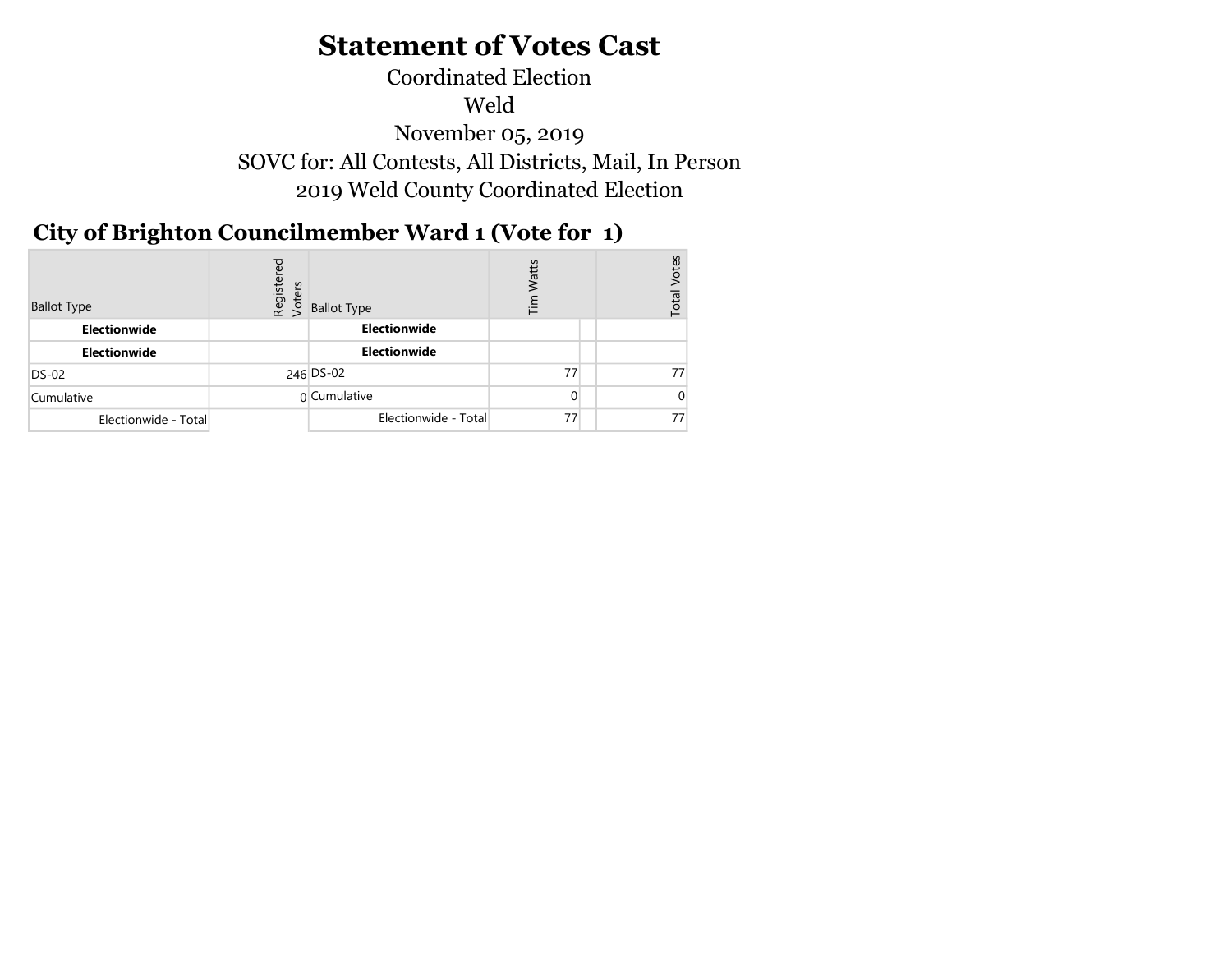## SOVC for: All Contests, All Districts, Mail, In Person 2019 Weld County Coordinated Election Coordinated Election Weld November 05, 2019

#### $\sigma$   $\sigma$   $\sim$ City of Fort Lupton Ward I Councilmember (Vote for 1)

| <b>Ballot Type</b>   | Registered<br>Voters | <b>Ballot Type</b>   | Chas<br>Blackston<br>David | David<br>Crespi | es<br>Total |
|----------------------|----------------------|----------------------|----------------------------|-----------------|-------------|
| Electionwide         |                      | Electionwide         |                            |                 |             |
| Electionwide         |                      | Electionwide         |                            |                 |             |
| $DS-14$              |                      | 1,228 DS-14          | 120                        | 180             | 300         |
| Cumulative           |                      | 0 Cumulative         | $\Omega$                   | 0               |             |
| Electionwide - Total |                      | Electionwide - Total | 120                        | 180             | 300         |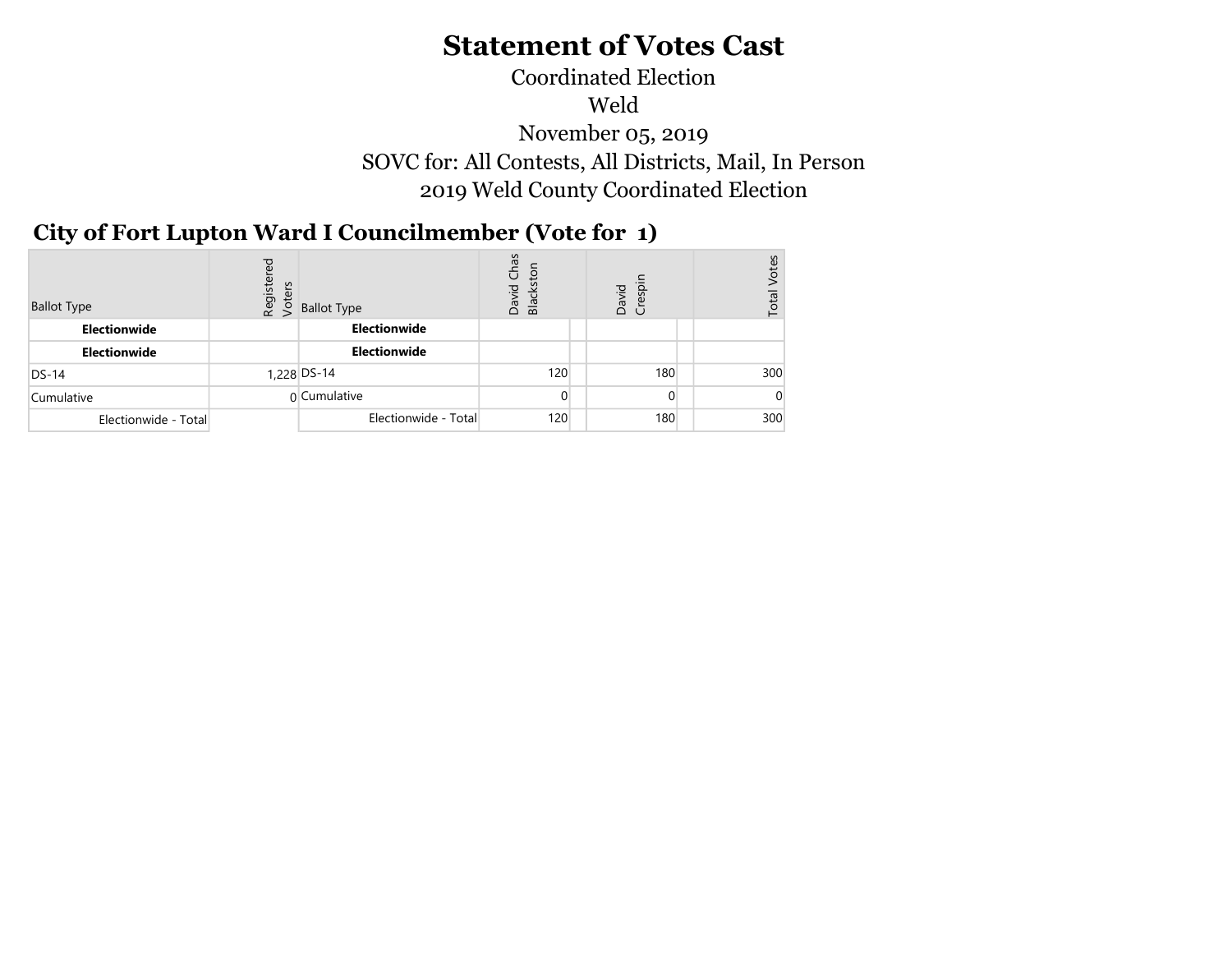## Weld November 05, 2019 SOVC for: All Contests, All Districts, Mail, In Person 2019 Weld County Coordinated Election Coordinated Election

#### City of Fort Lupton Ward II Councilmember (Vote for 1)  $\sigma$   $\sigma$   $\sigma$   $\sigma$

| <b>Ballot Type</b>   | Registered<br>Voters | <b>Ballot Type</b>   | Vaunold<br>ð<br>Dee | Chris<br>Ceret | otes<br>Total |
|----------------------|----------------------|----------------------|---------------------|----------------|---------------|
| Electionwide         |                      | Electionwide         |                     |                |               |
| Electionwide         |                      | Electionwide         |                     |                |               |
| $DS-13$              |                      | 1,487 DS-13          | 119                 | 482            | 601           |
| Cumulative           |                      | 0 Cumulative         | 0                   | $\Omega$       |               |
| Electionwide - Total |                      | Electionwide - Total | 119                 | 482            | 601           |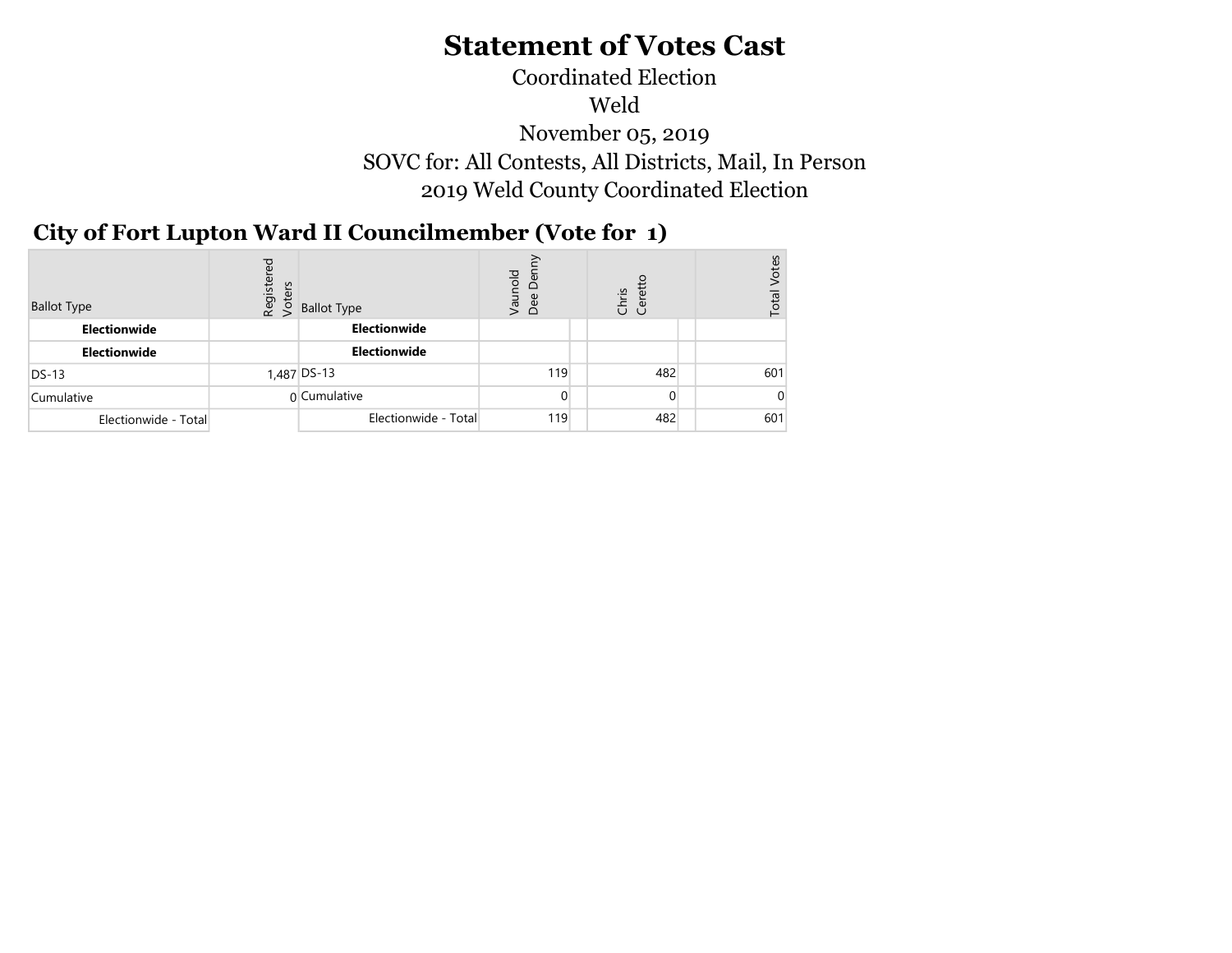## Coordinated Election Weld November 05, 2019 SOVC for: All Contests, All Districts, Mail, In Person 2019 Weld County Coordinated Election

#### $\overline{N}$ City of Fort Lupton Ward III Councilmember (Vote for 1)

| <b>Ballot Type</b>   | Registered<br>Voters | <b>Ballot Type</b>   | candidates<br>are<br>this<br>There<br>office<br>$\tilde{\mathcal{Q}}$<br><b>PU</b> | otes<br>Total |
|----------------------|----------------------|----------------------|------------------------------------------------------------------------------------|---------------|
| Electionwide         |                      | Electionwide         |                                                                                    |               |
| Electionwide         |                      | Electionwide         |                                                                                    |               |
| <b>DS-11</b>         |                      | 1,600 DS-11          |                                                                                    |               |
| Cumulative           |                      | 0 Cumulative         |                                                                                    |               |
| Electionwide - Total |                      | Electionwide - Total |                                                                                    |               |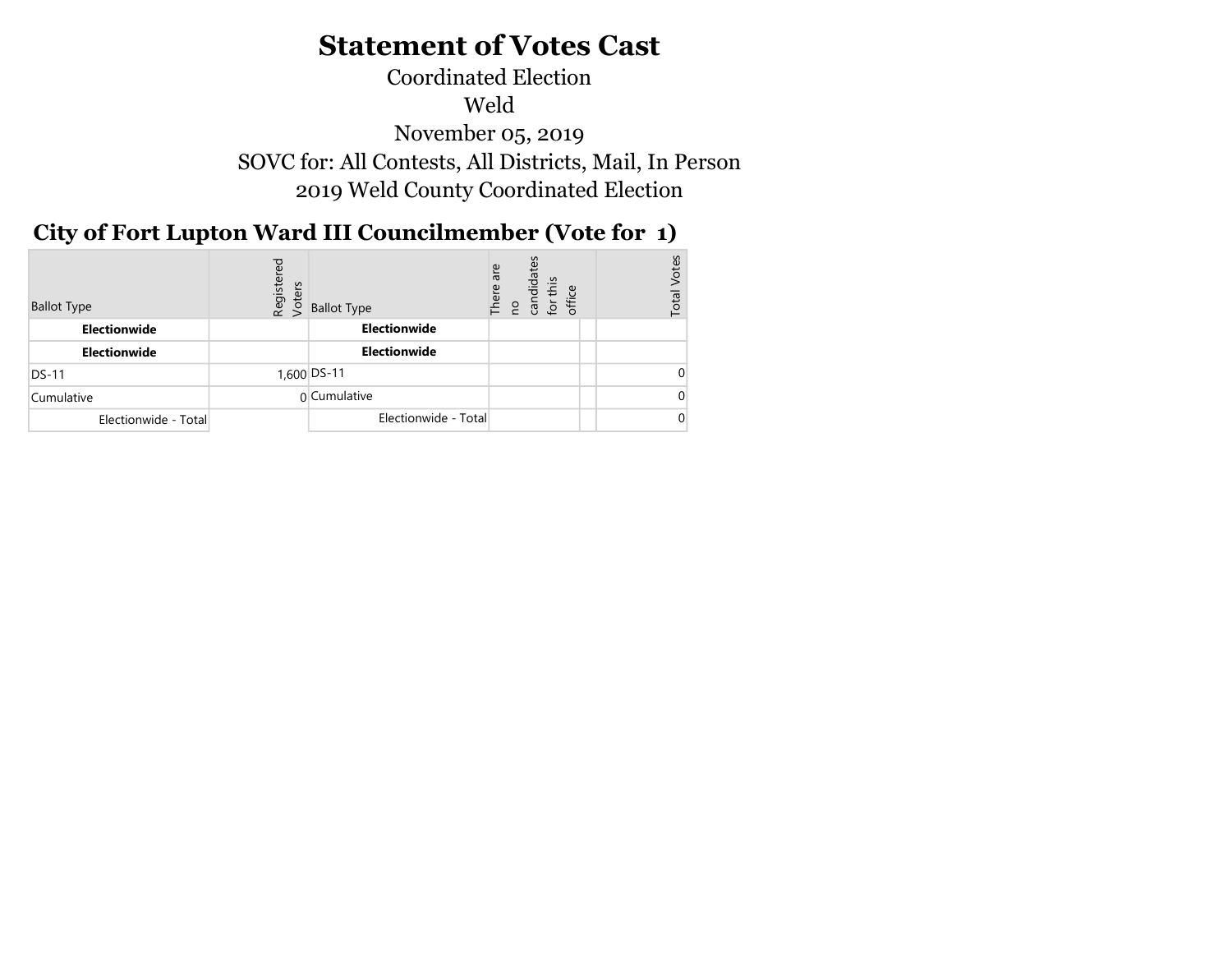## Coordinated Election Weld November 05, 2019 SOVC for: All Contests, All Districts, Mail, In Person 2019 Weld County Coordinated Election

### City of Greeley Ward I Councilmember (Vote for 1)  $\sim$

| <b>Ballot Type</b>   | Registered<br>Voters | <b>Ballot Type</b>   | Blythe<br>Driver | Tommy<br>Butler | Votes<br>Total |
|----------------------|----------------------|----------------------|------------------|-----------------|----------------|
| Electionwide         |                      | Electionwide         |                  |                 |                |
| Electionwide         |                      | Electionwide         |                  |                 |                |
| $DS-19$              |                      | 12,203 DS-19         | 1,244            | 1,799           | 3,043          |
| <b>DS-33</b>         |                      | 175 DS-33            | 2                | 6               |                |
| <b>DS-37</b>         |                      | $5$ DS-37            | 0                |                 |                |
| Cumulative           |                      | $0$ Cumulative       | $\Omega$         | $\Omega$        |                |
| Electionwide - Total |                      | Electionwide - Total | 1,246            | 1,806           | 3,052          |
|                      |                      |                      |                  |                 |                |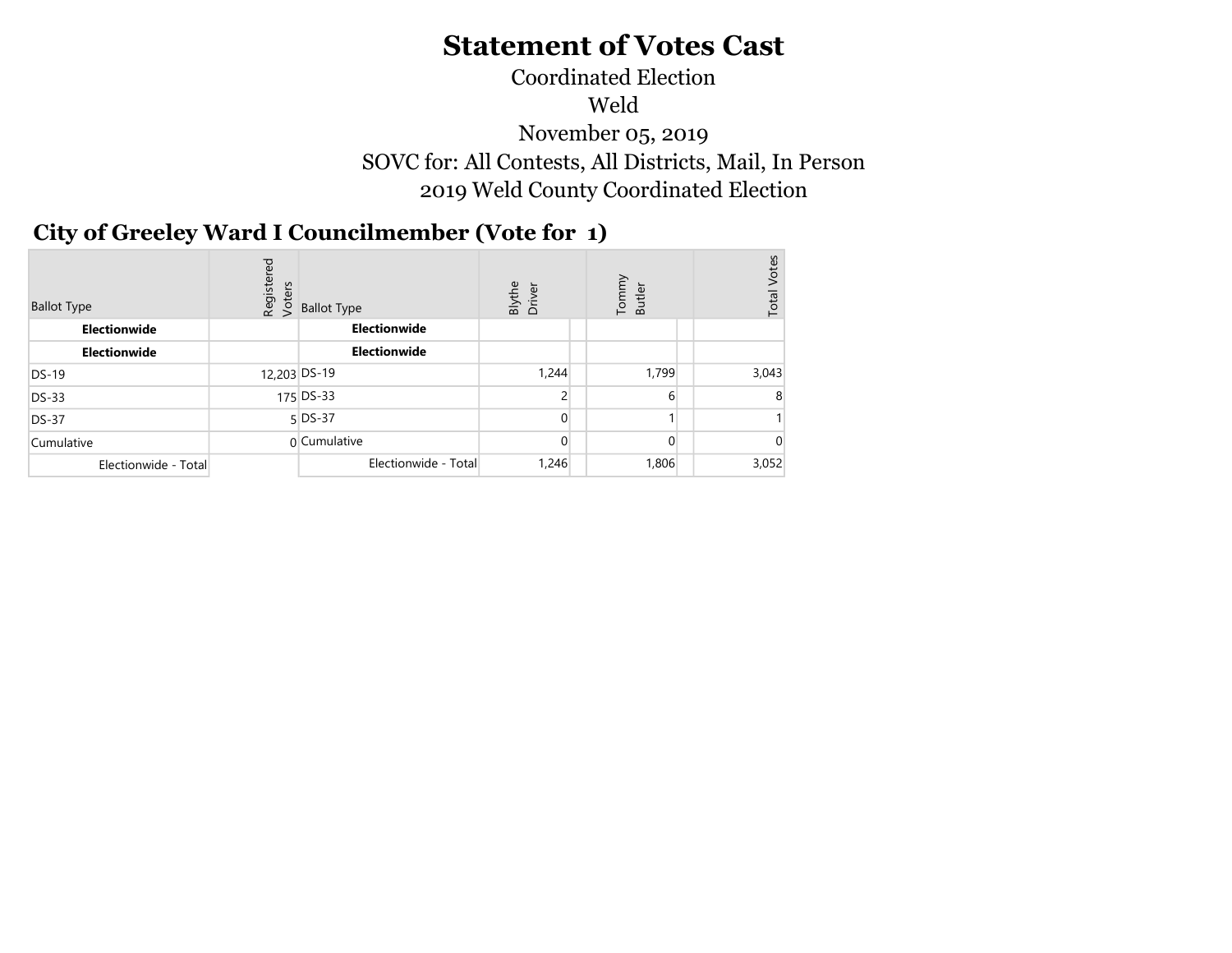# Coordinated Election

Weld

November 05, 2019 SOVC for: All Contests, All Districts, Mail, In Person 2019 Weld County Coordinated Election

#### City of Greeley Ward IV Councilmember (Vote for 1)  $\mathcal{L}$   $\mathcal{L}$

| <b>Ballot Type</b>   |              | ိုင်း<br>ထို့ Ballot Type<br>ထို့ S Ballot Type | James<br>Roohr | Michael<br>Whitcom | $\overline{\mathbb{R}}$<br>Dale | Total<br>Votes |
|----------------------|--------------|-------------------------------------------------|----------------|--------------------|---------------------------------|----------------|
| Electionwide         |              | Electionwide                                    |                |                    |                                 |                |
| Electionwide         |              | Electionwide                                    |                |                    |                                 |                |
| <b>DS-18</b>         | 15,520 DS-18 |                                                 | 616            | 1,649              | 3,455                           | 5,720          |
| DS-29                |              | 574 DS-29                                       | 16             | 49                 | 216                             | 281            |
| <b>DS-32</b>         |              | 182 DS-32                                       | 15             | 16                 | 69                              | 100            |
| DS-36                |              | 33 DS-36                                        | $\overline{2}$ |                    | 4                               | 10             |
| <b>DS-44</b>         |              | 2,153 DS-44                                     | 93             | 166                | 338                             | 597            |
| Cumulative           |              | 0 Cumulative                                    | $\overline{0}$ | $\Omega$           | $\overline{0}$                  |                |
| Electionwide - Total |              | Electionwide - Total                            | 742            | 1,884              | 4,082                           | 6,708          |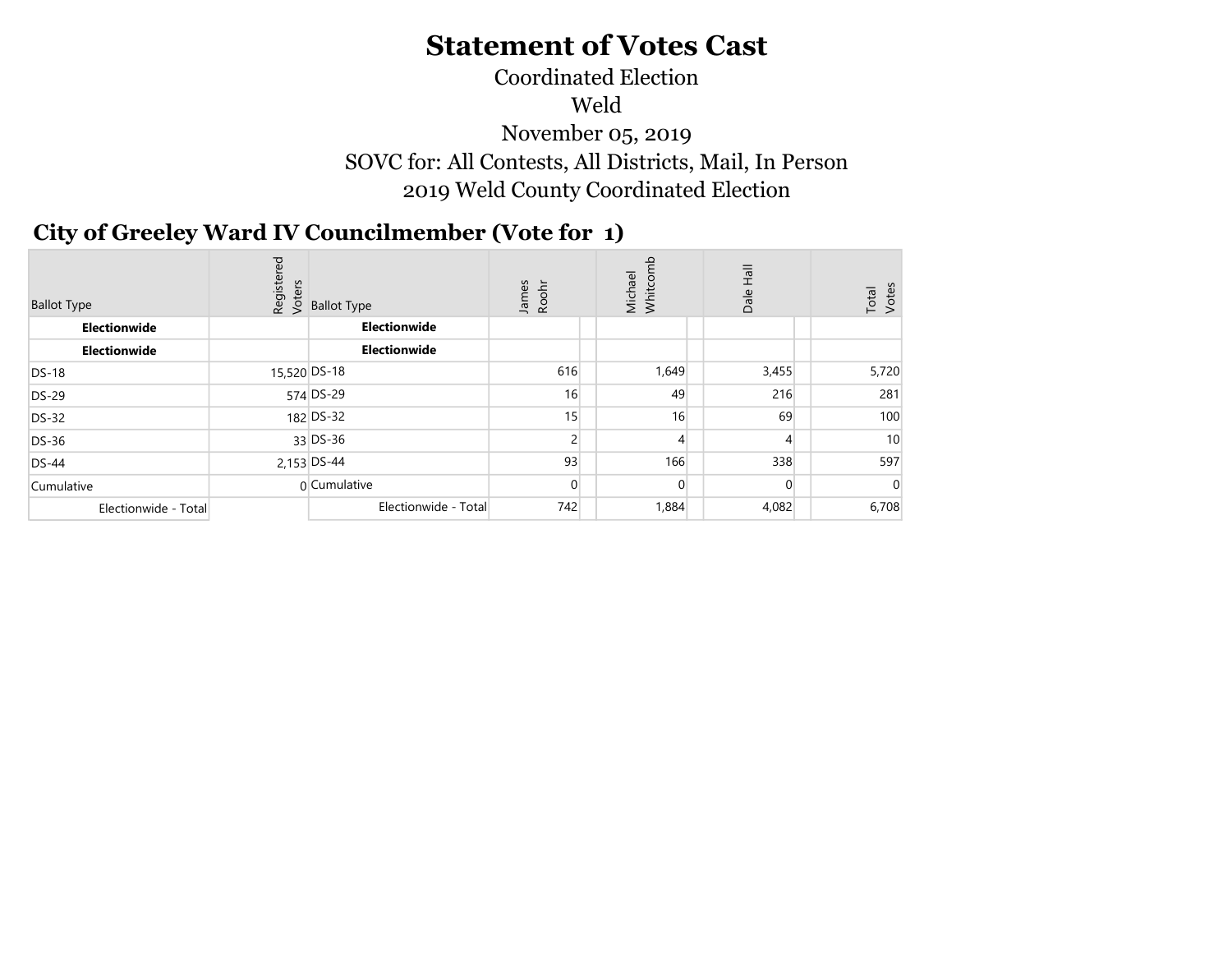Coordinated Election Weld November 05, 2019 SOVC for: All Contests, All Districts, Mail, In Person 2019 Weld County Coordinated Election

## City of Longmont Council Member Ward 1 (Vote for 1)

| <b>Ballot Type</b>   | ΡĐ<br>Registe<br>Voters | <b>Ballot Type</b>   | 들  | otes<br>Total |
|----------------------|-------------------------|----------------------|----|---------------|
| Electionwide         |                         | Electionwide         |    |               |
| Electionwide         |                         | Electionwide         |    |               |
| $DS-43$              |                         | $301$ DS-43          | 41 | 41            |
| Cumulative           |                         | 0 Cumulative         |    |               |
| Electionwide - Total |                         | Electionwide - Total | 41 | 41            |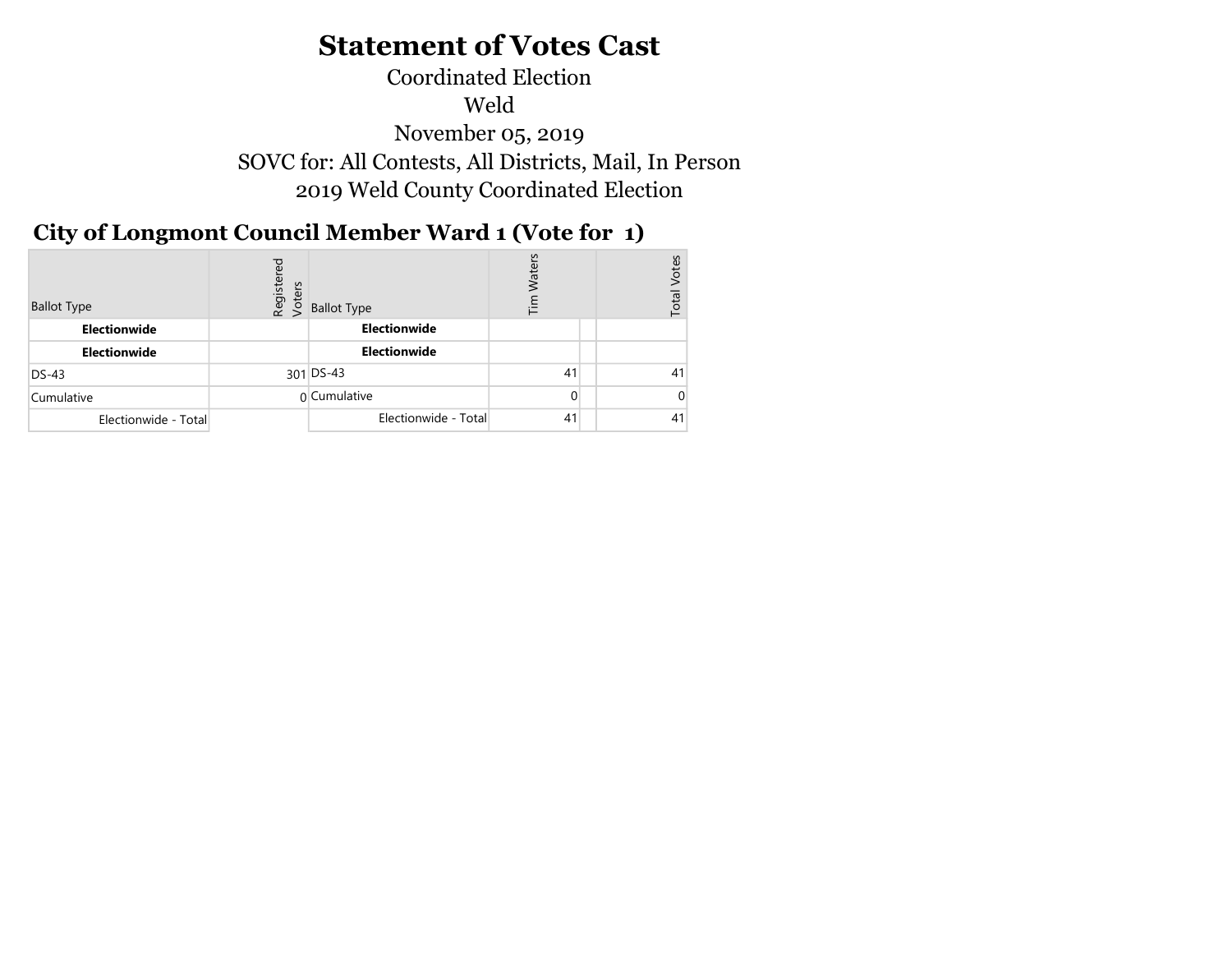## Coordinated Election Weld November 05, 2019 SOVC for: All Contests, All Districts, Mail, In Person 2019 Weld County Coordinated Election

#### Pawnee School District RE-12 Board of Directors (Vote for 2)  $\sim$  2019  $\sim$  2019  $\sim$  2019  $\sim$  2019  $\sim$  2019  $\sim$  2019  $\sim$  2019  $\sim$  2019  $\sim$  2019  $\sim$  2019  $\sim$  2019  $\sim$  2019  $\sim$  2019  $\sim$  2019  $\sim$  2019  $\sim$  2019  $\sim$  2019  $\sim$  2019  $\sim$  2019  $\sim$  2019  $\sim$  2019  $\sim$  2019

| <b>Ballot Type</b>   | $\begin{bmatrix} 16 & 16 \\ 20 & 56 \\ 6 & 6 \end{bmatrix}$ Ballot Type | $\Delta$<br>©<br>∠° | ā<br>Mari<br>Rohr |    | <b>Bobbi</b><br>$\circ$ | Total |
|----------------------|-------------------------------------------------------------------------|---------------------|-------------------|----|-------------------------|-------|
| Electionwide         | Electionwide                                                            |                     |                   |    |                         |       |
| Electionwide         | Electionwide                                                            |                     |                   |    |                         |       |
| $DS-06$              | 406 DS-06                                                               | 148                 |                   | 98 | 133                     | 379   |
| Cumulative           | 0 Cumulative                                                            | $\Omega$            |                   | 0  |                         |       |
| Electionwide - Total | Electionwide - Total                                                    | 148                 |                   | 98 | 133                     | 379   |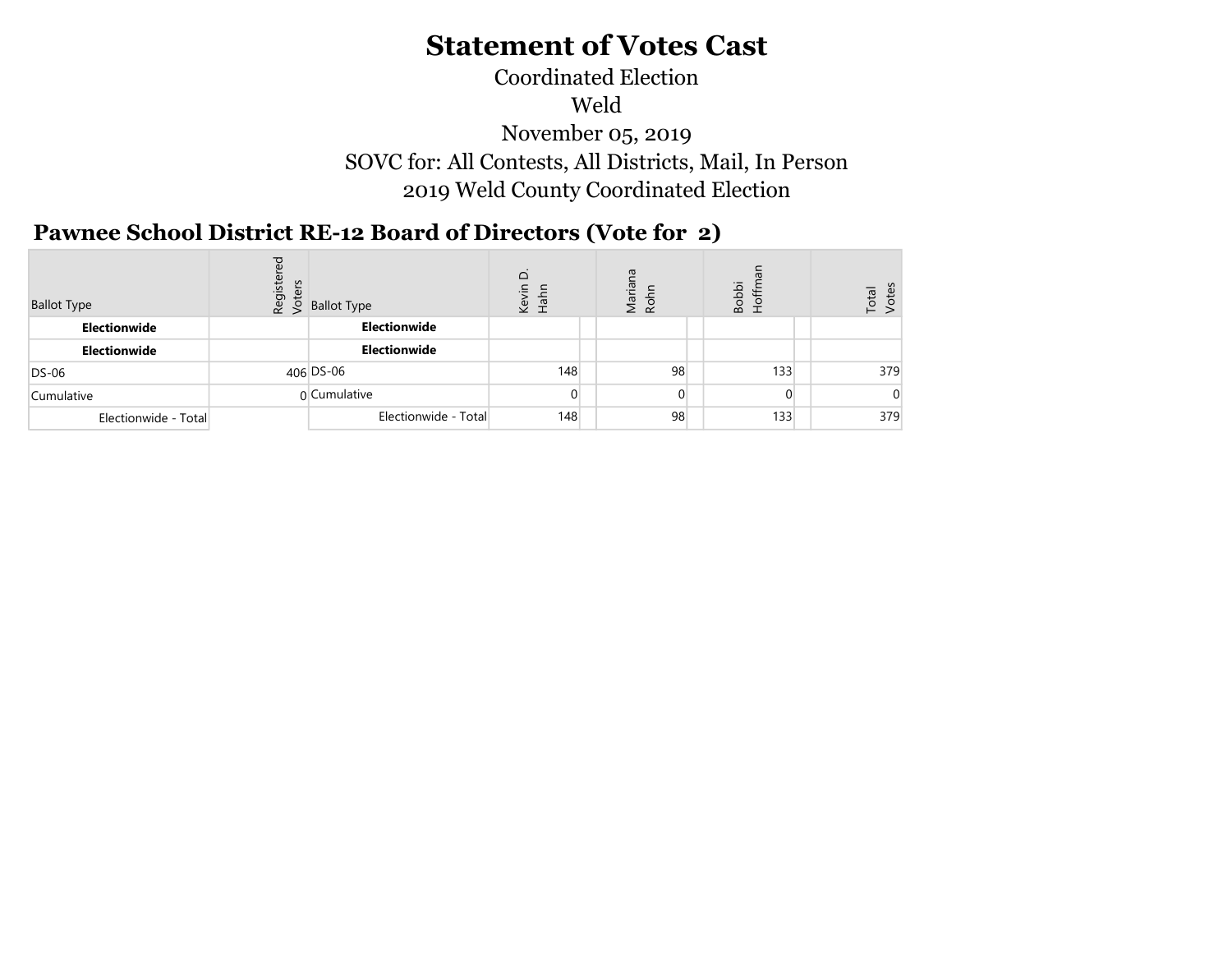## Coordinated Election Weld November 05, 2019 SOVC for: All Contests, All Districts, Mail, In Person 2019 Weld County Coordinated Election

#### $\sigma$   $\sigma$   $\sim$ Weld County School District 6 Director - 4 year (Vote for 3)

| <b>Ballot Type</b>   |              | စီးမှူး<br>ထို့ ပို့<br>မို့ S Ballot Type | Terri<br>Pappa | Natalie<br>Mash | $\overline{\mathrm{Bi}}$<br>W.D.<br>Gillar | Daniel<br>Reyez | Pepper<br>$\frac{1}{e}$<br>Σ | Votes<br>Total |
|----------------------|--------------|--------------------------------------------|----------------|-----------------|--------------------------------------------|-----------------|------------------------------|----------------|
| Electionwide         |              | Electionwide                               |                |                 |                                            |                 |                              |                |
| Electionwide         |              | Electionwide                               |                |                 |                                            |                 |                              |                |
| <b>DS-16</b>         | 14,859 DS-16 |                                            | 1,870          | 1,894           | 1,338                                      | 1,211           | 1,864                        | 8,177          |
| <b>DS-17</b>         | 28,252 DS-17 |                                            | 5,366          | 5,041           | 3,040                                      | 2,595           | 5,108                        | 21,150         |
| <b>DS-18</b>         | 15,520 DS-18 |                                            | 3,318          | 3,097           | 2,104                                      | 1,699           | 3,072                        | 13,290         |
| <b>DS-19</b>         |              | 12,203 DS-19                               | 1,806          | 1,696           | 1,004                                      | 1,036           | 1,657                        | 7,199          |
| <b>DS-31</b>         |              | 462 DS-31                                  | 74             | 81              | 69                                         | 53              | 68                           | 345            |
| <b>DS-32</b>         |              | 182 DS-32                                  | 60             | 53              | 32                                         | 23              | 46                           | 214            |
| <b>DS-33</b>         |              | 175 DS-33                                  |                |                 |                                            |                 |                              | 17             |
| Cumulative           |              | 0 Cumulative                               | $\Omega$       |                 |                                            |                 | $\Omega$                     |                |
| Electionwide - Total |              | Electionwide - Total                       | 12,496         | 11,866          | 7,589                                      | 6,621           | 11,820                       | 50,392         |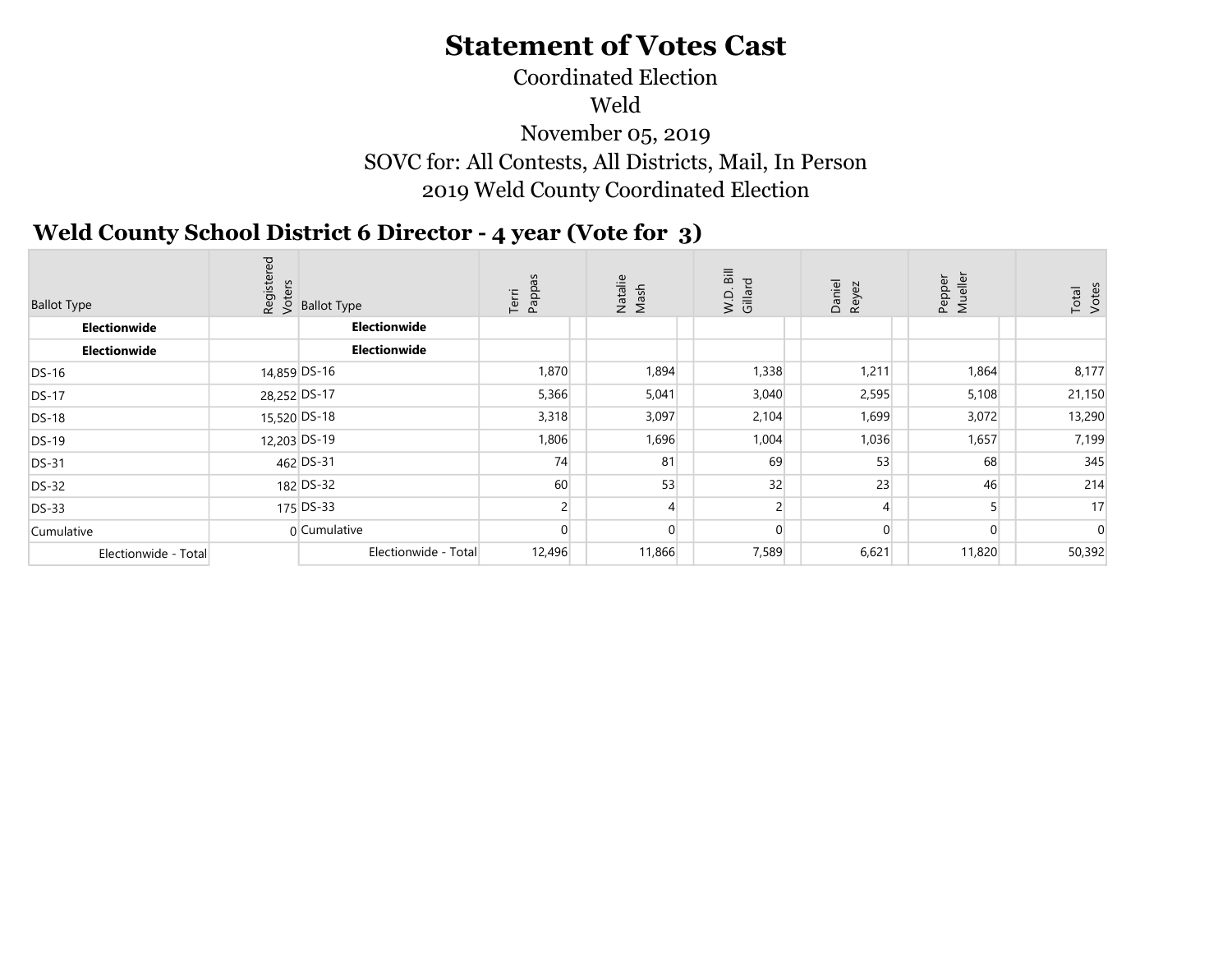## Coordinated Election Weld November 05, 2019 SOVC for: All Contests, All Districts, Mail, In Person 2019 Weld County Coordinated Election

## Weld County School District 6 Director - 2 year (Vote for 1)

| <b>Ballot Type</b>   | Registered<br>Voters | <b>Ballot Type</b>   | Talley<br>Ray  | Araceli<br>Calderon<br>de Weis | <b>Total Votes</b> |
|----------------------|----------------------|----------------------|----------------|--------------------------------|--------------------|
| Electionwide         |                      | Electionwide         |                |                                |                    |
| Electionwide         |                      | Electionwide         |                |                                |                    |
| <b>DS-16</b>         | 14,859 DS-16         |                      | 2,238          | 1,291                          | 3,529              |
| <b>DS-17</b>         | 28,252 DS-17         |                      | 5,005          | 3,209                          | 8,214              |
| <b>DS-18</b>         |                      | 15,520 DS-18         | 3,324          | 1,852                          | 5,176              |
| <b>DS-19</b>         |                      | 12.203 DS-19         | 1,545          | 1,347                          | 2,892              |
| <b>DS-31</b>         |                      | 462 DS-31            | 104            | 38                             | 142                |
| <b>DS-32</b>         |                      | 182 DS-32            | 63             | 28                             | 91                 |
| <b>DS-33</b>         |                      | 175 DS-33            | $\overline{4}$ | $\overline{2}$                 | 6                  |
| Cumulative           |                      | n Cumulative         | $\Omega$       | $\Omega$                       | ſ                  |
| Electionwide - Total |                      | Electionwide - Total | 12,283         | 7,767                          | 20,050             |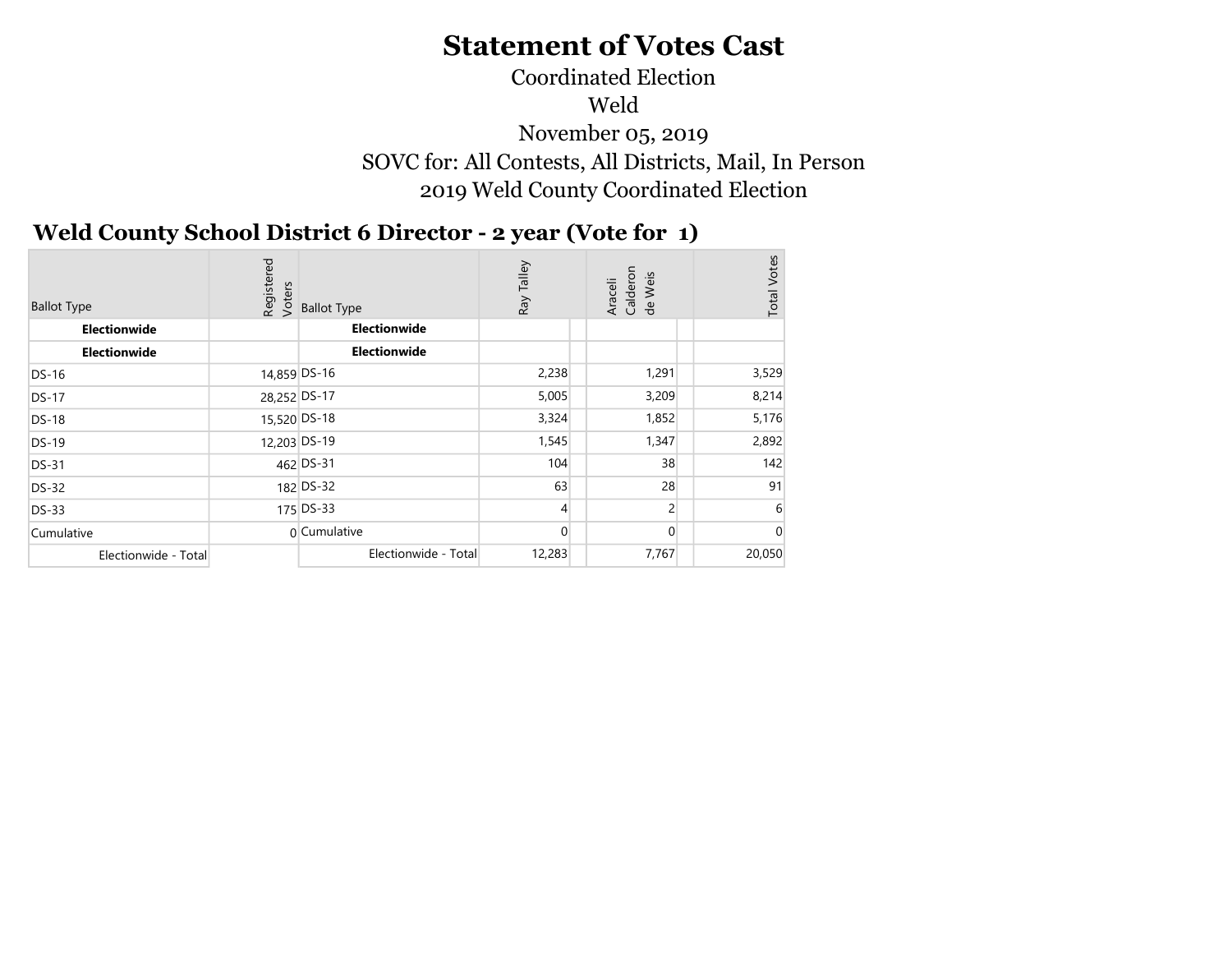## Coordinated Election Weld November 05, 2019 SOVC for: All Contests, All Districts, Mail, In Person 2019 Weld County Coordinated Election

#### $\mathbf{D}$ Weld County School District RE-10J Director District At Large (Vote for 1)

| <b>Ballot Type</b>   | red<br>Register<br>Voters | <b>Ballot Type</b>   | Wendy<br>Tucker | /otes<br>Total |
|----------------------|---------------------------|----------------------|-----------------|----------------|
| <b>Electionwide</b>  |                           | Electionwide         |                 |                |
| <b>Electionwide</b>  |                           | Electionwide         |                 |                |
| $DS-03$              |                           | $553$ DS-03          | 227             | 227            |
| Cumulative           |                           | 0 Cumulative         | 0               |                |
| Electionwide - Total |                           | Electionwide - Total | 227             | 227            |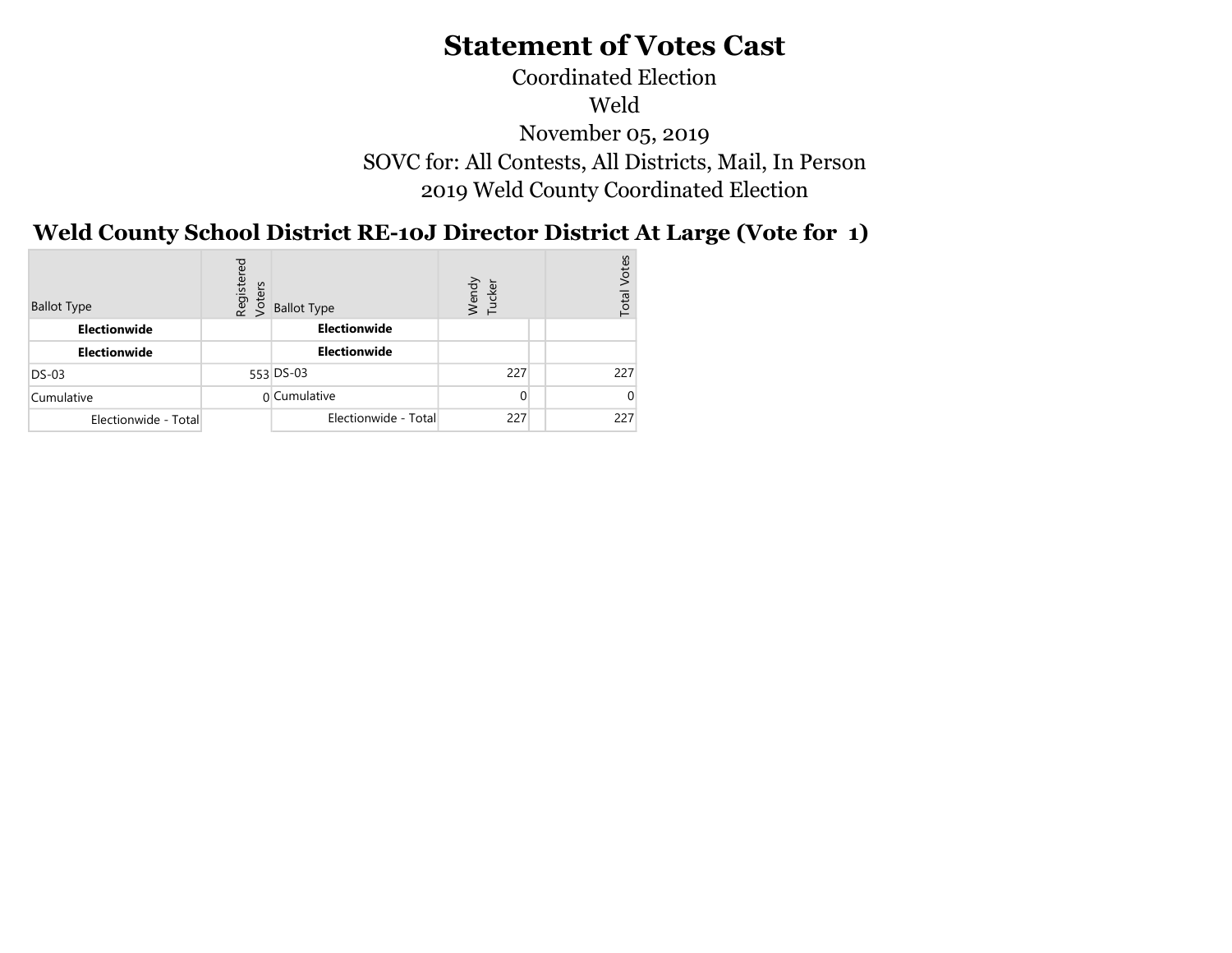### Coordinated Election Weld November 05, 2019 SOVC for: All Contests, All Districts, Mail, In Person 2019 Weld County Coordinated Election

#### $\overline{y}$ Weld County School District RE-10J Director District A (Vote for 1)

| <b>Ballot Type</b>   | Registered<br>Voters | <b>Ballot Type</b>   | Duane<br>Lewis | otes<br>Total |
|----------------------|----------------------|----------------------|----------------|---------------|
| Electionwide         |                      | Electionwide         |                |               |
| Electionwide         |                      | Electionwide         |                |               |
| <b>DS-03</b>         |                      | 553 DS-03            | 226            | 226           |
| Cumulative           |                      | 0 Cumulative         | $\Omega$       |               |
| Electionwide - Total |                      | Electionwide - Total | 226            | 226           |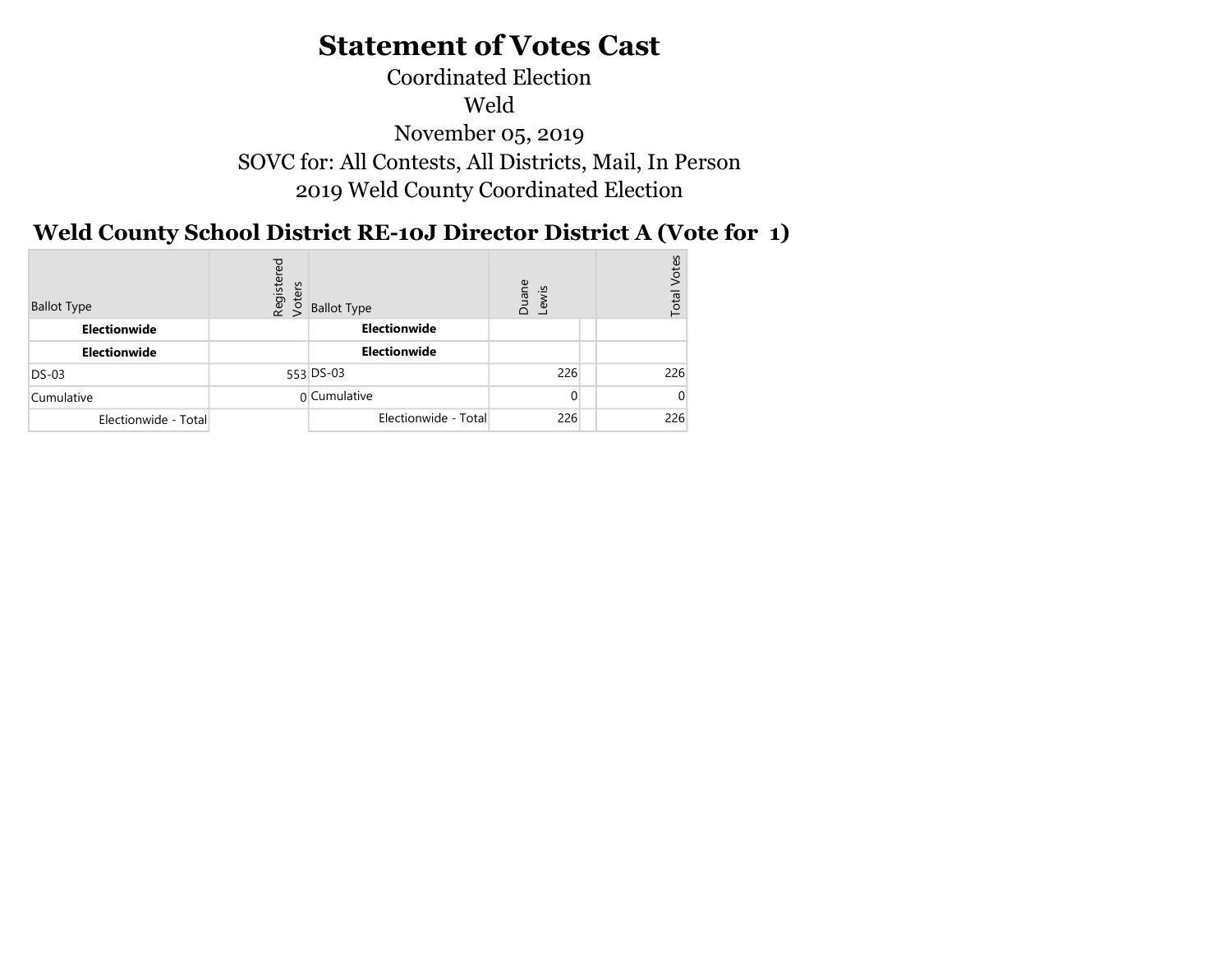## Coordinated Election Weld November 05, 2019 SOVC for: All Contests, All Districts, Mail, In Person 2019 Weld County Coordinated Election

#### Weld County School District RE-10J Director District D (Vote for 1)  $\mathbf{D}$

| <b>Ballot Type</b>   | Registered<br>Voters | <b>Ballot Type</b>   | ш<br>Katie | etta<br>Alphi<br>Erdm | otes<br>Total |
|----------------------|----------------------|----------------------|------------|-----------------------|---------------|
| Electionwide         |                      | Electionwide         |            |                       |               |
| Electionwide         |                      | Electionwide         |            |                       |               |
| $DS-03$              |                      | $553$ DS-03          | 190        | 60                    | 250           |
| Cumulative           |                      | 0 Cumulative         | $\Omega$   | 0                     |               |
| Electionwide - Total |                      | Electionwide - Total | 190        | 60                    | 250           |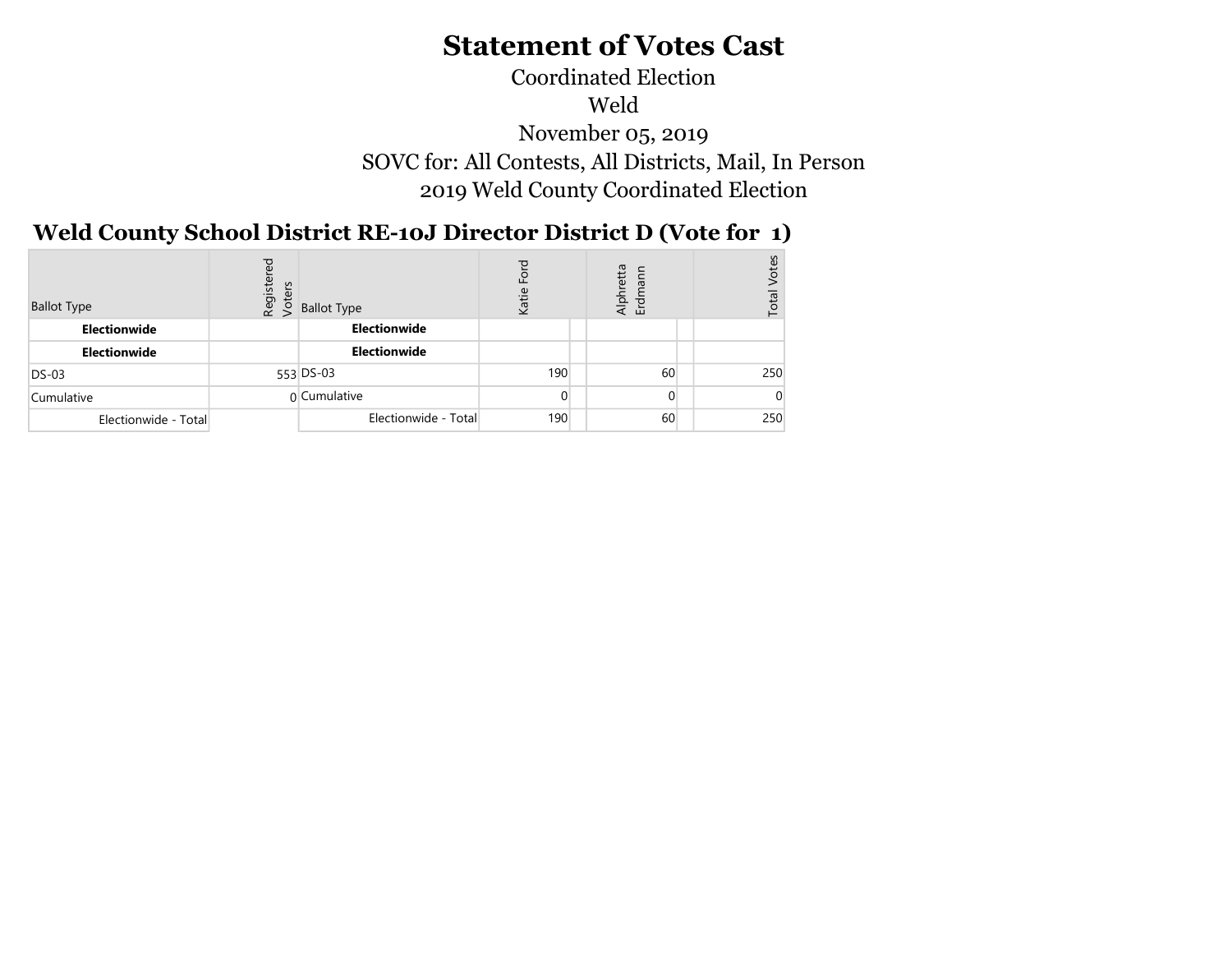## Coordinated Election Weld November 05, 2019 SOVC for: All Contests, All Districts, Mail, In Person 2019 Weld County Coordinated Election

## Weld County School District RE-2 Director District B (Vote for 1)

| <b>Ballot Type</b>   | Registered<br>Voters | <b>Ballot Type</b>   | Audrey<br>Clary | Votes<br>Total <sup>'</sup> |
|----------------------|----------------------|----------------------|-----------------|-----------------------------|
| Electionwide         |                      | Electionwide         |                 |                             |
| Electionwide         |                      | Electionwide         |                 |                             |
| <b>DS-20</b>         |                      | $2,001$ DS-20        | 572             | 572                         |
| <b>DS-35</b>         |                      | 5,192 DS-35          | 1,976           | 1,976                       |
| DS-36                |                      | $33$ DS-36           | 9               | q                           |
| <b>DS-37</b>         |                      | $5$ DS-37            |                 |                             |
| DS-39                |                      | 313 DS-39            | 110             | 110                         |
| Cumulative           |                      | 0 Cumulative         | $\Omega$        |                             |
| Electionwide - Total |                      | Electionwide - Total | 2,668           | 2,668                       |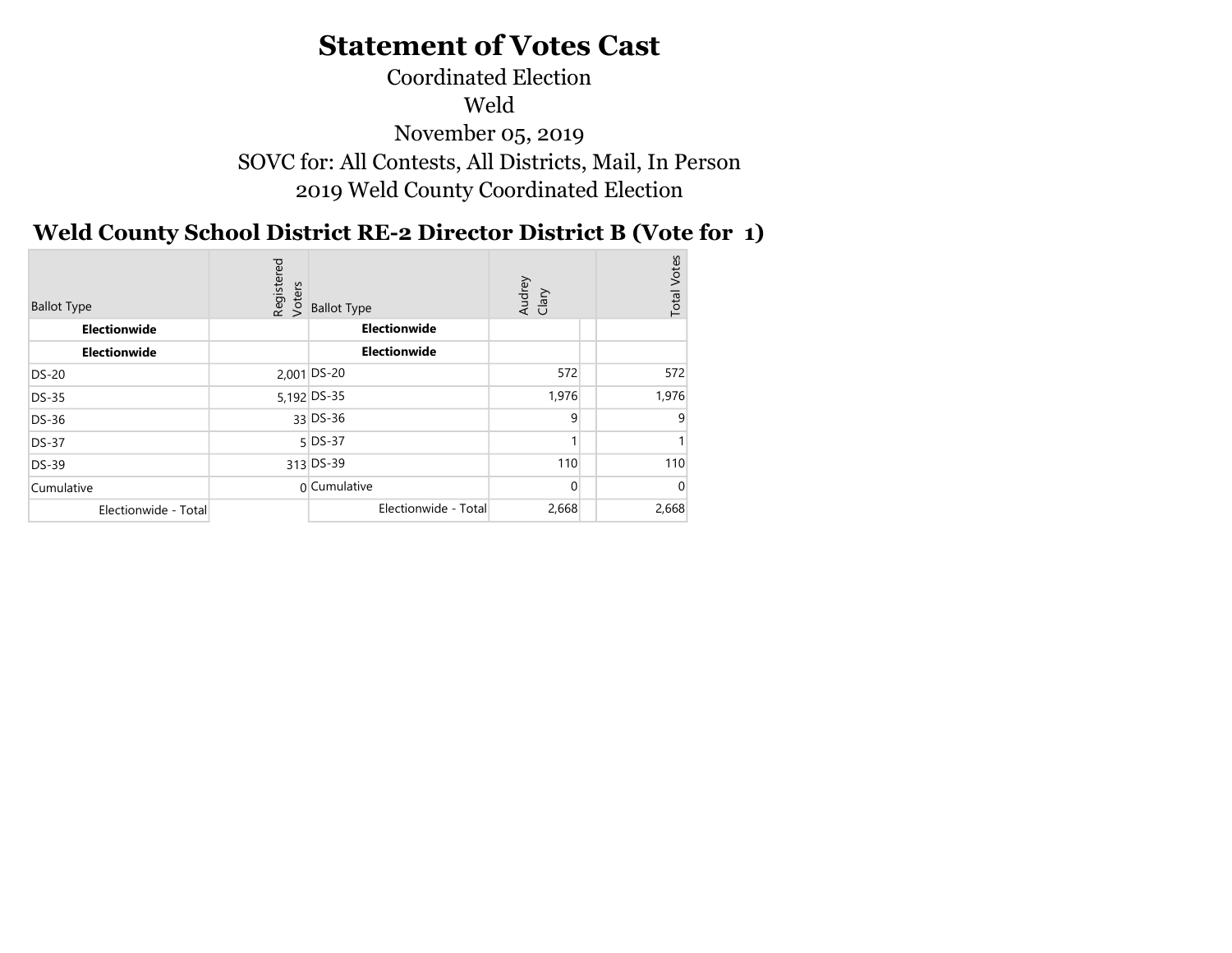## Coordinated Election Weld November 05, 2019 SOVC for: All Contests, All Districts, Mail, In Person 2019 Weld County Coordinated Election

## Weld County School District RE-2 Director District E (Vote for 1)

| Votes<br>Registered<br>Voters<br>Lynnette<br>St. Jean<br><b>Total</b><br><b>Ballot Type</b><br><b>Ballot Type</b> |
|-------------------------------------------------------------------------------------------------------------------|
| Electionwide<br>Electionwide                                                                                      |
| Electionwide<br>Electionwide                                                                                      |
| 565<br>565<br>$2,001$ DS-20<br><b>DS-20</b>                                                                       |
| 5,192 DS-35<br>1,945<br>1,945<br><b>DS-35</b>                                                                     |
| 33 DS-36<br>10 <sup>°</sup><br>10 <sup>°</sup><br>DS-36                                                           |
| $5$ DS-37<br><b>DS-37</b>                                                                                         |
| 107<br>107<br>313 DS-39<br>DS-39                                                                                  |
| 0 Cumulative<br>$\Omega$<br>Cumulative                                                                            |
| Electionwide - Total<br>2,628<br>2,628<br>Electionwide - Total                                                    |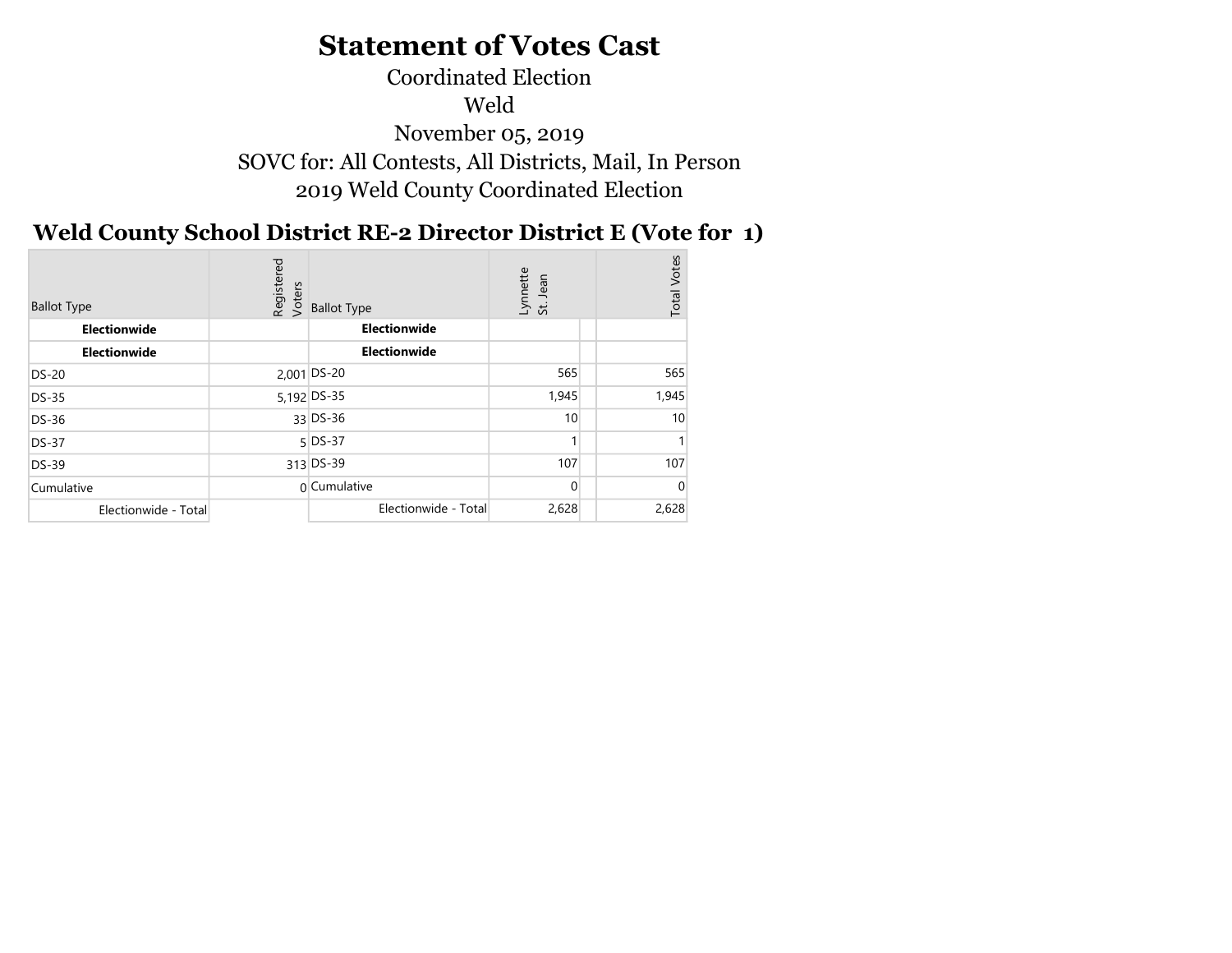Coordinated Election Weld November 05, 2019 SOVC for: All Contests, All Districts, Mail, In Person 2019 Weld County Coordinated Election

## Weld County School District RE-3J Director District D (Vote for 1)

| <b>Ballot Type</b>   | ಕ್ಷ<br>Registe<br>Voters | <b>Ballot Type</b>   | are<br>candidat<br>this<br>There<br>office<br><b>DO</b><br>đ | otes<br>Total |
|----------------------|--------------------------|----------------------|--------------------------------------------------------------|---------------|
| Electionwide         |                          | Electionwide         |                                                              |               |
| Electionwide         |                          | Electionwide         |                                                              |               |
| <b>DS-05</b>         |                          | 9,249 DS-05          |                                                              |               |
| Cumulative           |                          | 0 Cumulative         |                                                              |               |
| Electionwide - Total |                          | Electionwide - Total |                                                              |               |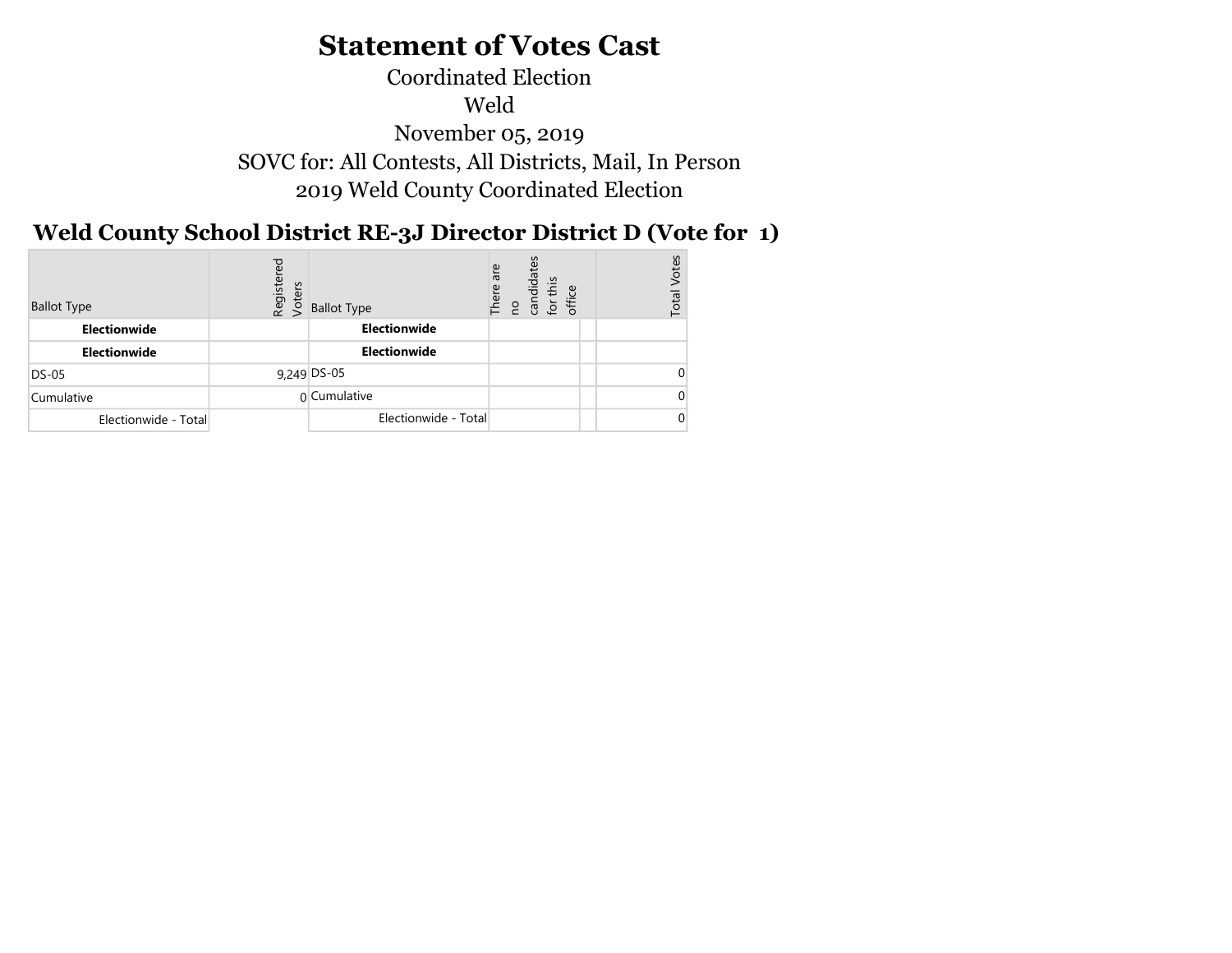## SOVC for: All Contests, All Districts, Mail, In Person 2019 Weld County Coordinated Election Coordinated Election Weld November 05, 2019

#### $\overline{y}$ Weld County School District RE-3J Director District E (Vote for 1)

| <b>Ballot Type</b>   | Regist<br>Voter | <b>Ballot Type</b>   | $\rightarrow$<br>π<br>Deb<br>Gust | Ω,<br>£,<br>O | Ò   | ⊂<br>-<br>உ<br><br>$\overline{\phantom{0}}$<br>$5 \ge$ |
|----------------------|-----------------|----------------------|-----------------------------------|---------------|-----|--------------------------------------------------------|
| Electionwide         |                 | Electionwide         |                                   |               |     |                                                        |
| Electionwide         |                 | Electionwide         |                                   |               |     |                                                        |
| DS-05                |                 | 9,249 DS-05          | 2,075                             | 2,237         | 162 |                                                        |
| Cumulative           |                 | 0 Cumulative         |                                   |               |     |                                                        |
| Electionwide - Total |                 | Electionwide - Total | 2,075                             | 2,237         | 162 |                                                        |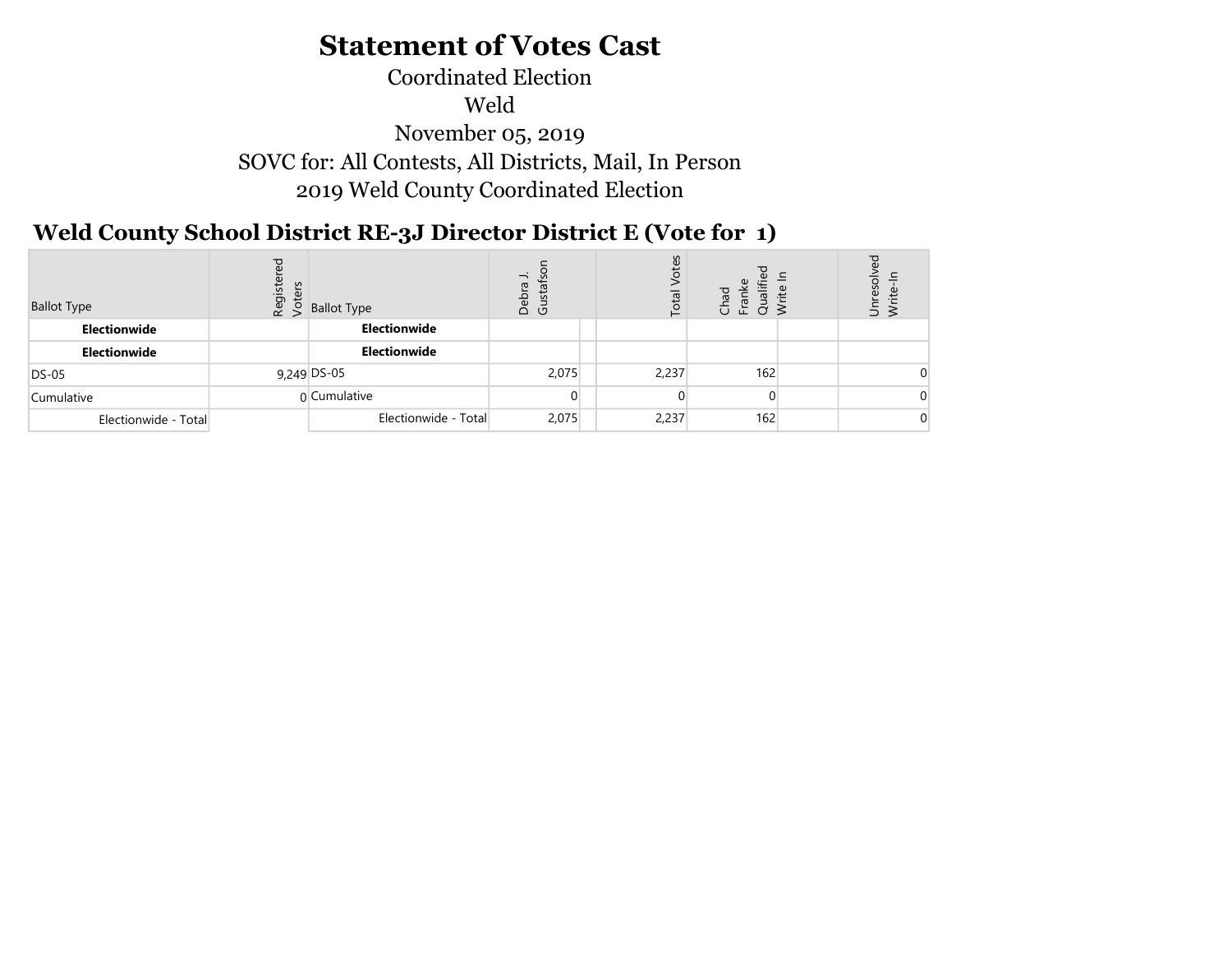## Coordinated Election Weld November 05, 2019 SOVC for: All Contests, All Districts, Mail, In Person 2019 Weld County Coordinated Election

## Weld County School District RE-5J Director District A (Vote for 1)

| <b>Ballot Type</b>   | Registered<br>Voters | <b>Ballot Type</b>   | တိ    | <b>Votes</b><br>Total |
|----------------------|----------------------|----------------------|-------|-----------------------|
| Electionwide         |                      | Electionwide         |       |                       |
| Electionwide         |                      | Electionwide         |       |                       |
| $DS-04$              |                      | 14,636 DS-04         | 3,824 | 3,824                 |
| <b>DS-22</b>         |                      | 224 DS-22            | 74    | 74                    |
| Cumulative           |                      | 0 Cumulative         |       |                       |
| Electionwide - Total |                      | Electionwide - Total | 3,898 | 3,898                 |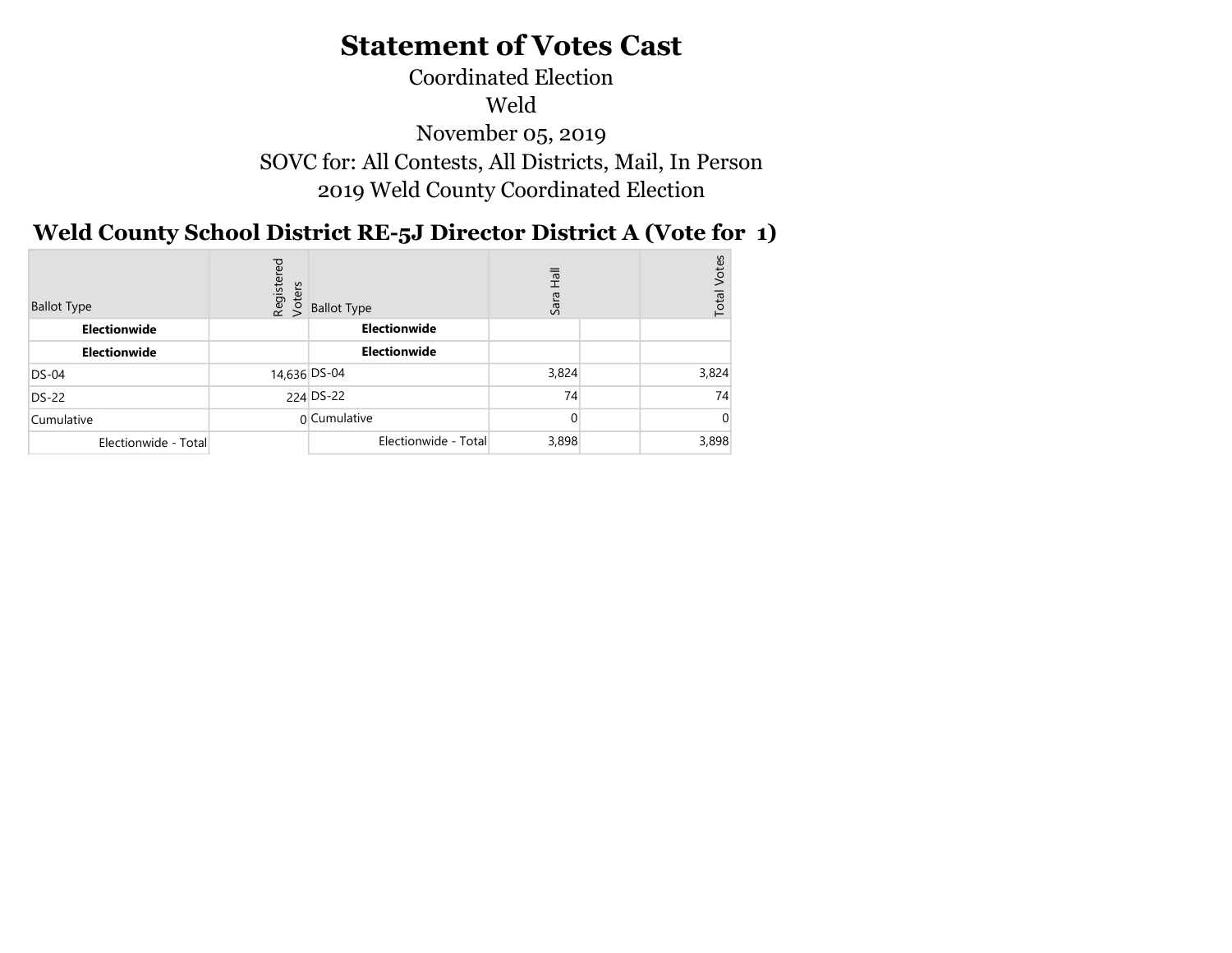## Coordinated Election Weld November 05, 2019 SOVC for: All Contests, All Districts, Mail, In Person 2019 Weld County Coordinated Election

#### Weld County School District RE-5J Director District B (Vote for 1)  $\overline{y}$

| <b>Ballot Type</b>   | Registered<br>Voters | <b>Ballot Type</b>   | Jeremy<br>Scott | Votes<br>Total |
|----------------------|----------------------|----------------------|-----------------|----------------|
| Electionwide         |                      | Electionwide         |                 |                |
| Electionwide         |                      | Electionwide         |                 |                |
| $DS-04$              |                      | 14,636 DS-04         | 3,812           | 3,812          |
| <b>DS-22</b>         |                      | 224 DS-22            | 75              | 75             |
| Cumulative           |                      | 0 Cumulative         | $\Omega$        |                |
| Electionwide - Total |                      | Electionwide - Total | 3,887           | 3,887          |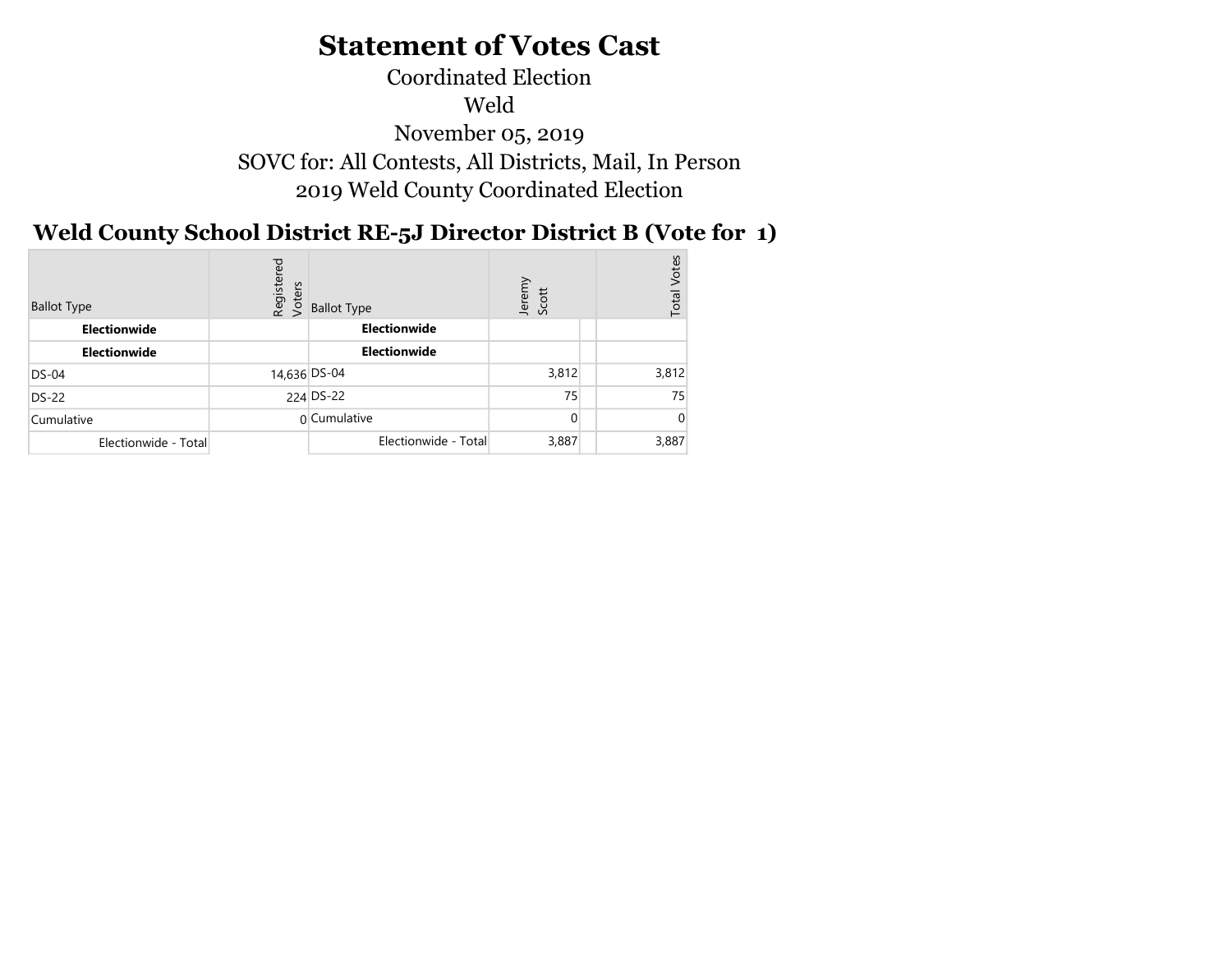## Coordinated Election Weld November 05, 2019 SOVC for: All Contests, All Districts, Mail, In Person 2019 Weld County Coordinated Election

## Weld County School District RE-5J Director District D (Vote for 1)

| <b>Ballot Type</b>   | red<br>Register<br>Voters | <b>Ballot Type</b>   | Sassano<br>Nathan | /otes<br>Total |
|----------------------|---------------------------|----------------------|-------------------|----------------|
| Electionwide         |                           | <b>Electionwide</b>  |                   |                |
| Electionwide         |                           | Electionwide         |                   |                |
| $DS-04$              |                           | 14,636 DS-04         | 3,797             | 3,797          |
| <b>DS-22</b>         |                           | 224 DS-22            | 74                | 74             |
| Cumulative           |                           | $0$ Cumulative       | $\Omega$          |                |
| Electionwide - Total |                           | Electionwide - Total | 3,871             | 3,871          |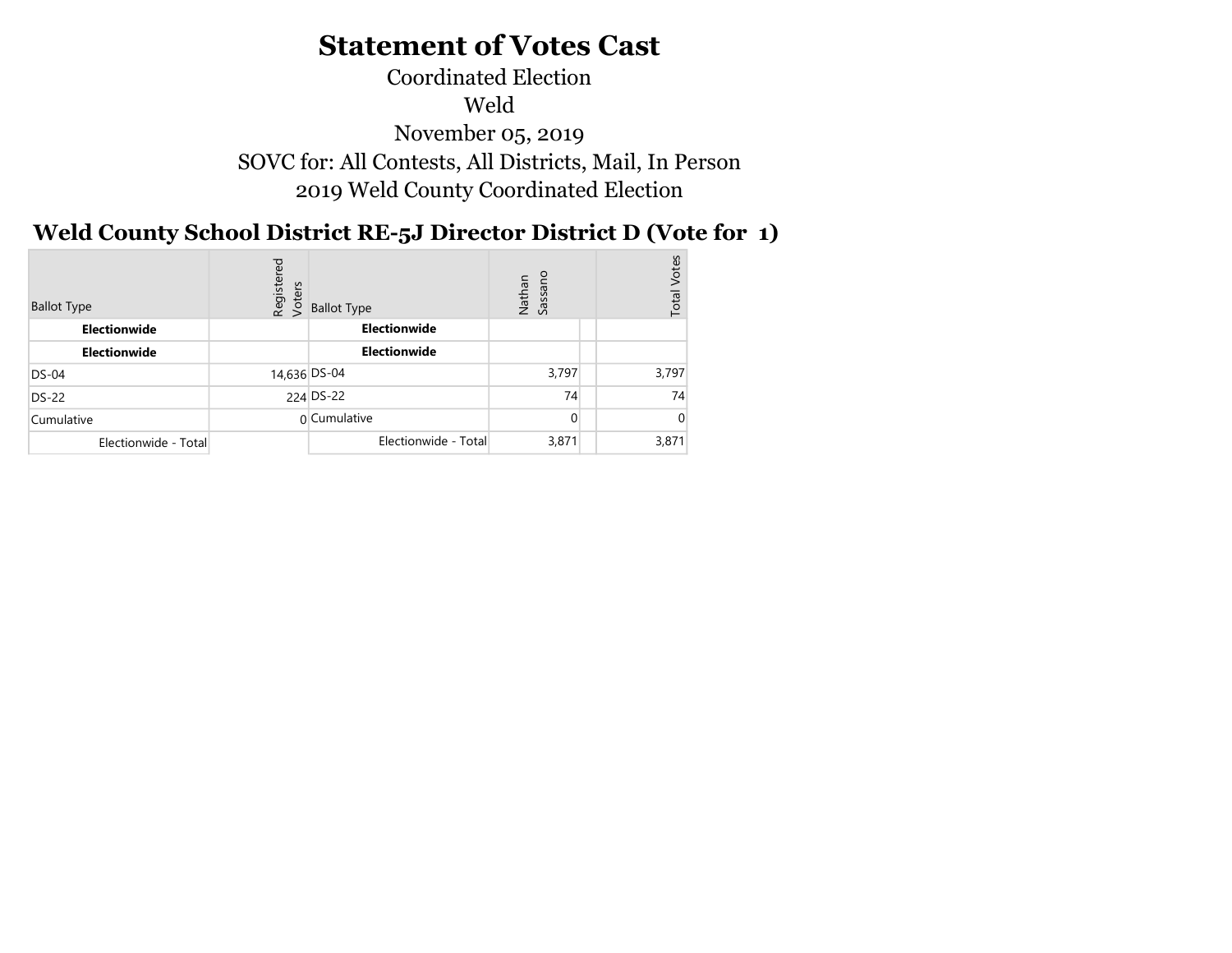## Coordinated Election Weld November 05, 2019 SOVC for: All Contests, All Districts, Mail, In Person 2019 Weld County Coordinated Election

## Weld County School District RE-7 Director At-Large - 2 year (Vote for 1)

| <b>Ballot Type</b>   | Registered<br>Voters | <b>Ballot Type</b>   | Meireis<br>Robin | Votes<br>Total |
|----------------------|----------------------|----------------------|------------------|----------------|
| Electionwide         |                      | Electionwide         |                  |                |
| <b>Electionwide</b>  |                      | Electionwide         |                  |                |
| $DS-15$              |                      | 2,455 DS-15          | 830              | 830            |
| <b>DS-30</b>         |                      | 887 DS-30            | 302              | 302            |
| Cumulative           |                      | 0 Cumulative         | $\Omega$         |                |
| Electionwide - Total |                      | Electionwide - Total | 1,132            | 1,132          |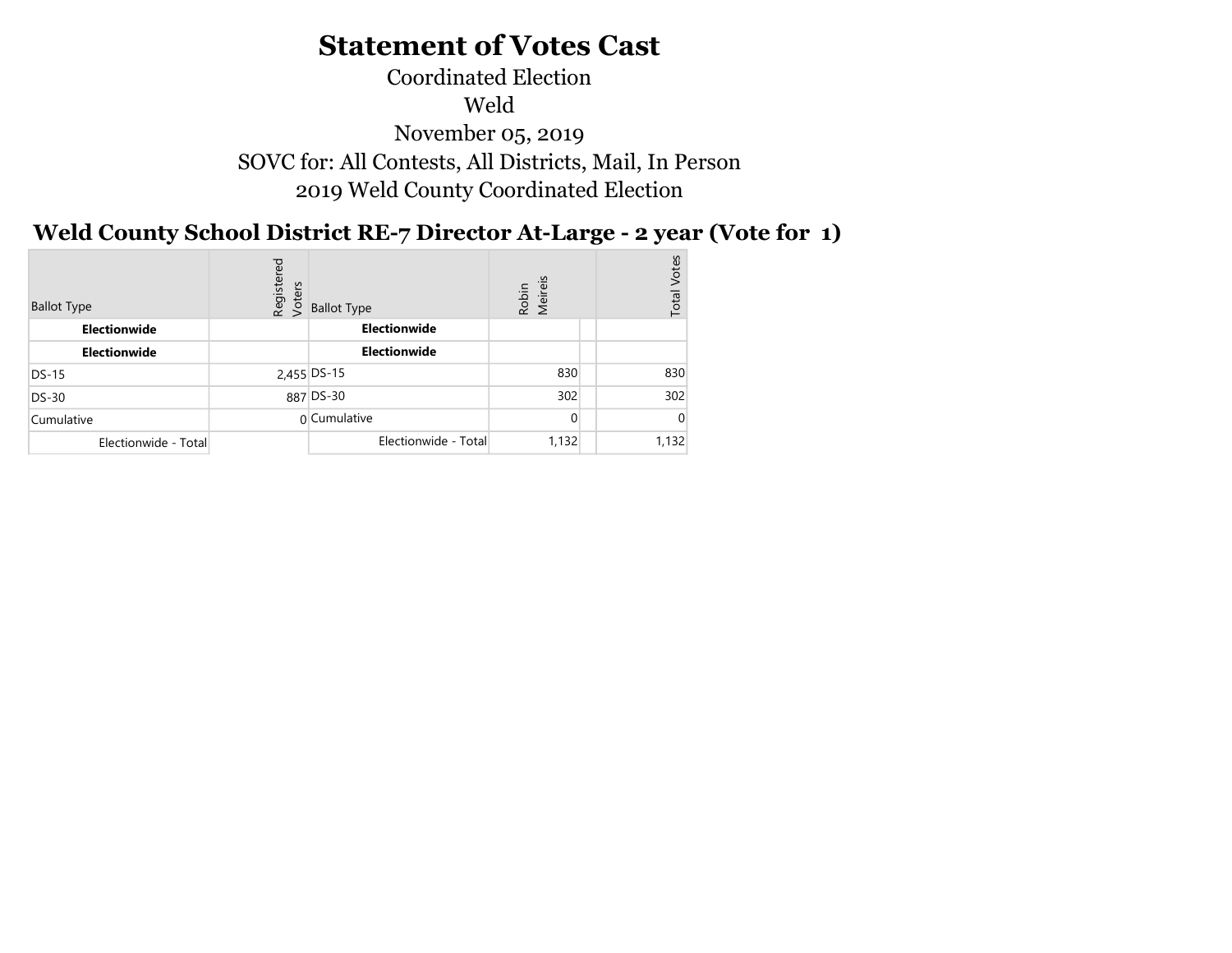## Coordinated Election Weld November 05, 2019 SOVC for: All Contests, All Districts, Mail, In Person 2019 Weld County Coordinated Election

## Weld County School District RE-7 Director At-Large - 4 year (Vote for 1)

| <b>Ballot Type</b>   | Registered<br>Voters | <b>Ballot Type</b>   | Mindy<br>Marshall | /otes<br>Total |
|----------------------|----------------------|----------------------|-------------------|----------------|
| Electionwide         |                      | Electionwide         |                   |                |
| <b>Electionwide</b>  |                      | Electionwide         |                   |                |
| $DS-15$              |                      | 2,455 DS-15          | 841               | 841            |
| <b>DS-30</b>         |                      | 887 DS-30            | 301               | 301            |
| Cumulative           |                      | 0 Cumulative         | $\Omega$          |                |
| Electionwide - Total |                      | Electionwide - Total | 1,142             | 1,142          |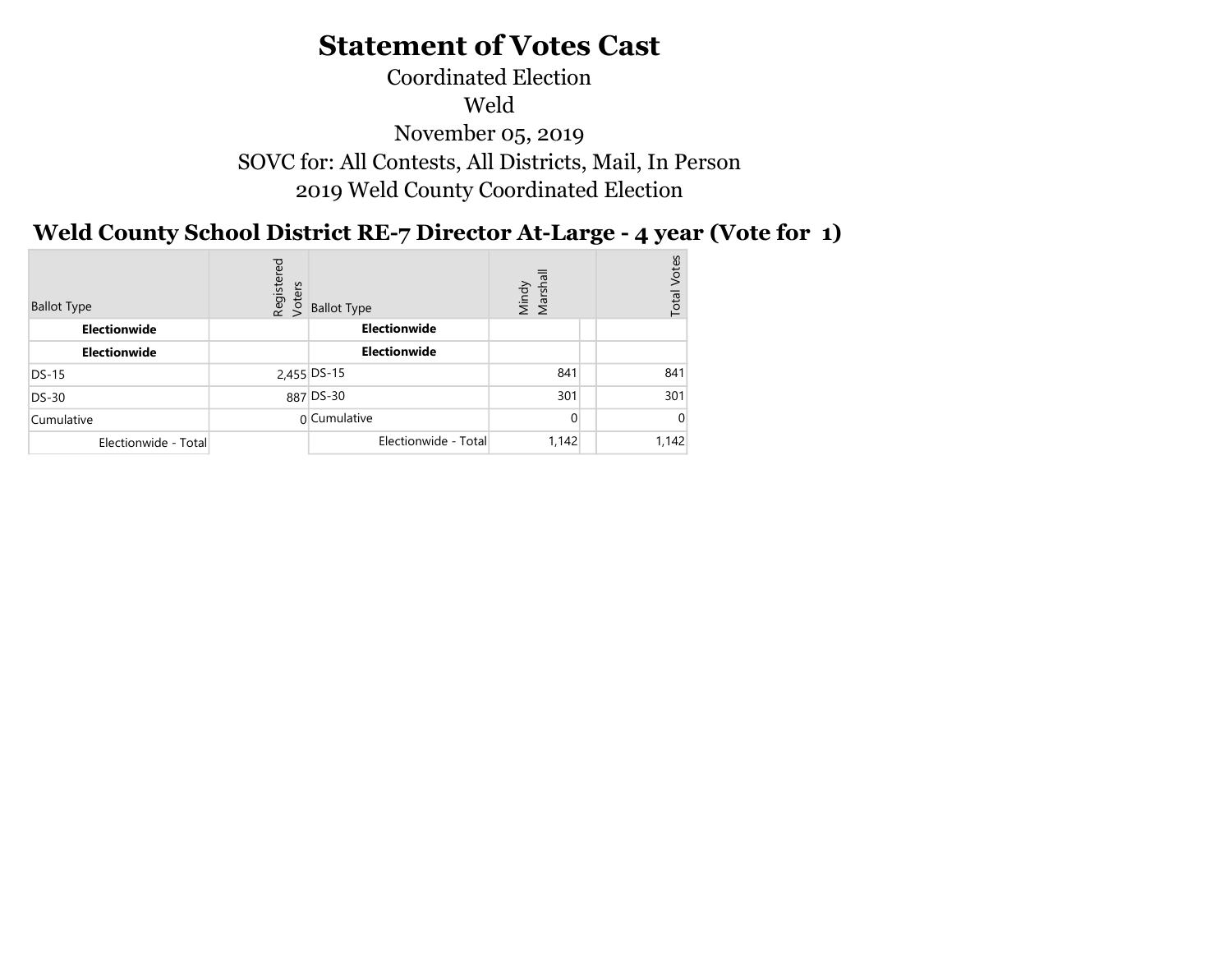## Coordinated Election Weld November 05, 2019 SOVC for: All Contests, All Districts, Mail, In Person 2019 Weld County Coordinated Election

## Weld County School District RE-7 Director District B (Vote for 1)

| <b>Ballot Type</b>   | Registered<br>Voters | <b>Ballot Type</b>   | James<br>Welch | /otes<br>Total |
|----------------------|----------------------|----------------------|----------------|----------------|
| Electionwide         |                      | Electionwide         |                |                |
| <b>Electionwide</b>  |                      | Electionwide         |                |                |
| $DS-15$              |                      | 2,455 DS-15          | 862            | 862            |
| <b>DS-30</b>         |                      | 887 DS-30            | 308            | 308            |
| Cumulative           |                      | 0 Cumulative         | $\Omega$       |                |
| Electionwide - Total |                      | Electionwide - Total | 1,170          | 1,170          |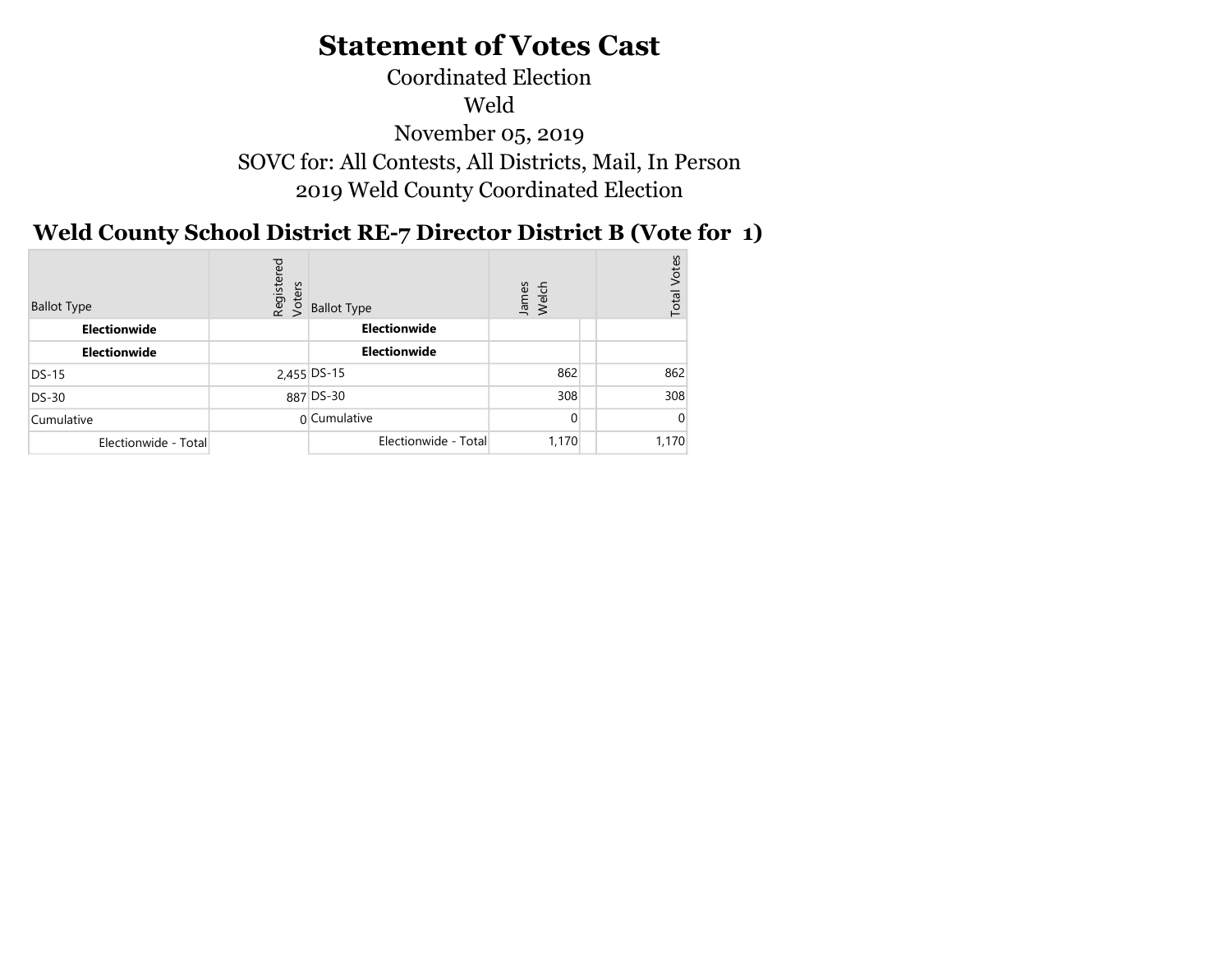## Coordinated Election Weld November 05, 2019 SOVC for: All Contests, All Districts, Mail, In Person 2019 Weld County Coordinated Election

#### Weld County School District RE-7 Director District C (Vote for 1)  $\mathbf{D}^{\dagger}$   $\mathbf{D}^{\dagger}$

| <b>Ballot Type</b>   | Registered<br>Voters | <b>Ballot Type</b>   | Roth<br>Nary | <b>Votes</b><br>Total |
|----------------------|----------------------|----------------------|--------------|-----------------------|
| Electionwide         |                      | Electionwide         |              |                       |
| Electionwide         |                      | Electionwide         |              |                       |
| $DS-15$              |                      | 2,455 DS-15          | 855          | 855                   |
| <b>DS-30</b>         |                      | 887 DS-30            | 302          | 302                   |
| Cumulative           |                      | 0 Cumulative         | $\Omega$     |                       |
| Electionwide - Total |                      | Electionwide - Total | 1,157        | 1,157                 |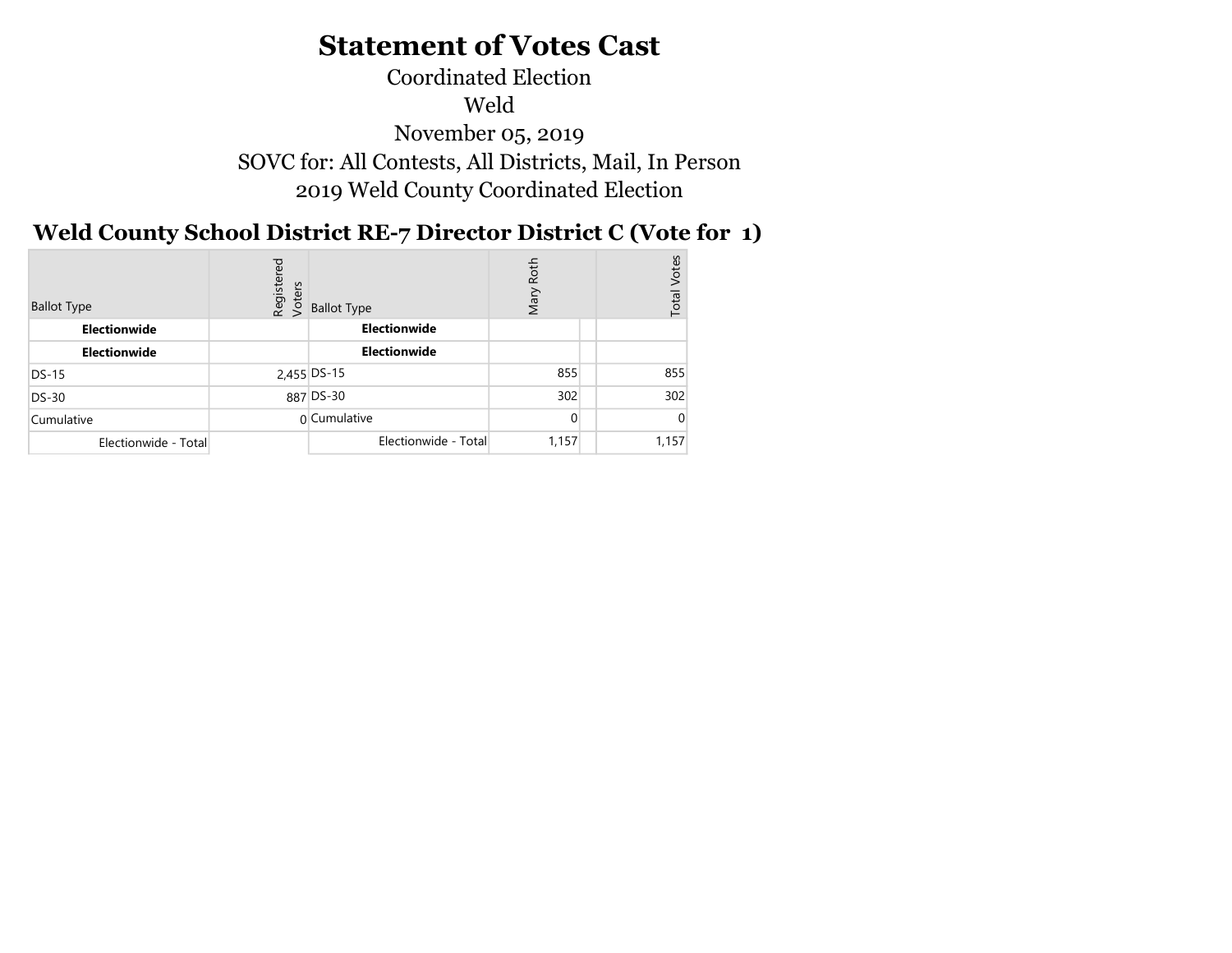## Coordinated Election Weld November 05, 2019 SOVC for: All Contests, All Districts, Mail, In Person 2019 Weld County Coordinated Election

## Weld RE-8 School District Director District A (Vote for 1)

| <b>Ballot Type</b>   | Registered<br>Voters | <b>Ballot Type</b>   | no<br>candidates<br>There are<br>for this<br>office | <b>Total Votes</b> |
|----------------------|----------------------|----------------------|-----------------------------------------------------|--------------------|
| Electionwide         |                      | Electionwide         |                                                     |                    |
|                      |                      | Electionwide         |                                                     |                    |
| <b>Electionwide</b>  |                      |                      |                                                     |                    |
| <b>DS-07</b>         |                      | 3,060 DS-07          |                                                     | $\Omega$           |
| <b>DS-08</b>         |                      | 8 DS-08              |                                                     |                    |
| <b>DS-09</b>         |                      | 15 DS-09             |                                                     |                    |
| <b>DS-10</b>         |                      | 797 DS-10            |                                                     |                    |
| <b>DS-11</b>         |                      | 1,600 DS-11          |                                                     |                    |
| <b>DS-13</b>         |                      | 1,487 DS-13          |                                                     |                    |
| <b>DS-14</b>         |                      | 1,228 DS-14          |                                                     |                    |
| <b>DS-27</b>         |                      | $2$ DS-27            |                                                     |                    |
| Cumulative           |                      | 0 Cumulative         |                                                     |                    |
| Electionwide - Total |                      | Electionwide - Total |                                                     | $\overline{0}$     |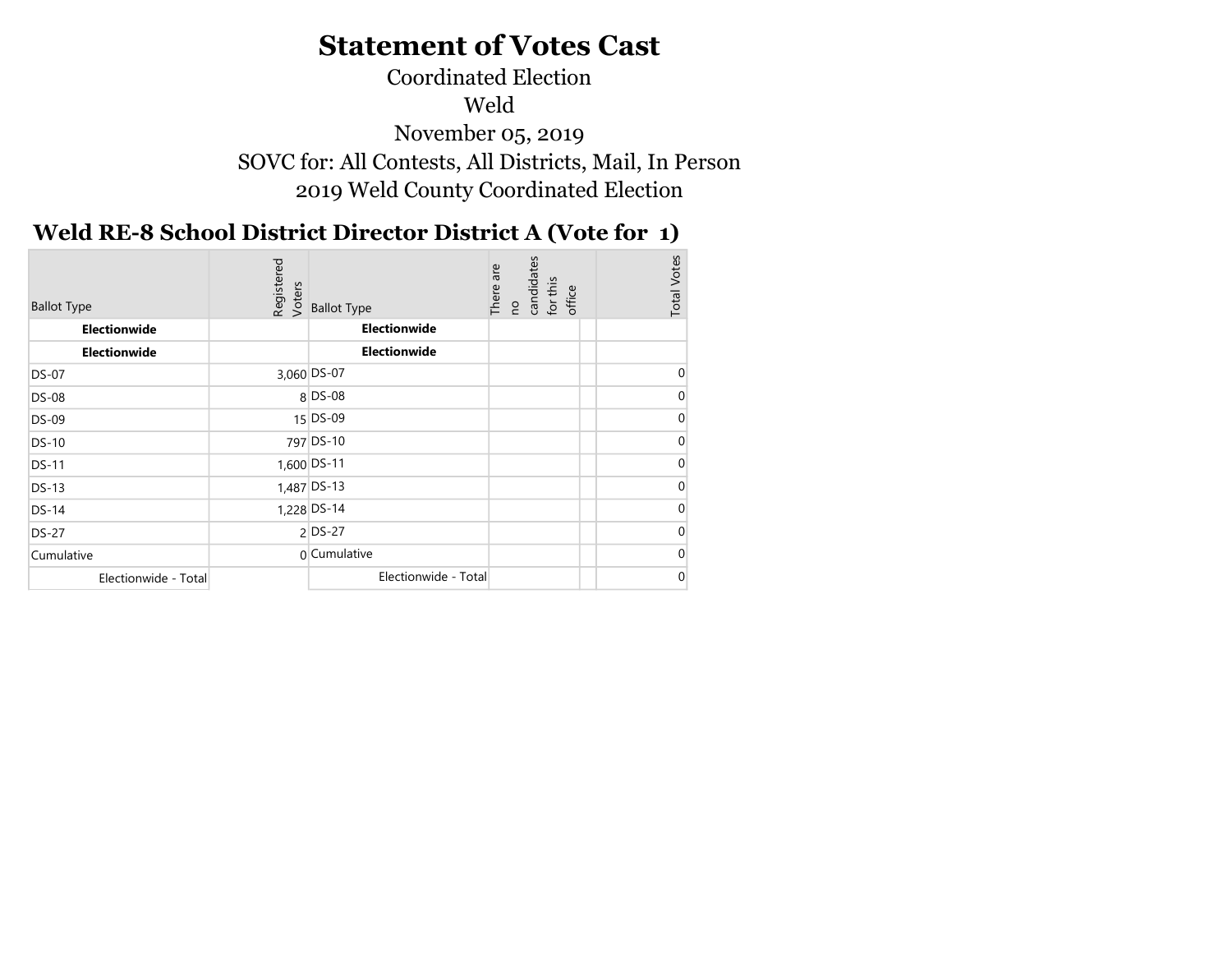## Coordinated Election Weld November 05, 2019 SOVC for: All Contests, All Districts, Mail, In Person 2019 Weld County Coordinated Election

#### $\mathbf{D}(\mathbf{r} \cdot \mathbf{r})$ Weld RE-8 School District Director District B (Vote for 1)

| <b>Ballot Type</b>   | Registered<br>Voters | <b>Ballot Type</b>   | Rosalie M<br>Martinez | Cody M<br>LeBlanc | <b>Total Votes</b> |
|----------------------|----------------------|----------------------|-----------------------|-------------------|--------------------|
| <b>Electionwide</b>  |                      | Electionwide         |                       |                   |                    |
| <b>Electionwide</b>  |                      | Electionwide         |                       |                   |                    |
| <b>DS-07</b>         |                      | 3,060 DS-07          | 385                   | 597               | 982                |
| <b>DS-08</b>         |                      | $8$ DS-08            | 0                     | $\overline{0}$    |                    |
| DS-09                |                      | $15$ DS-09           | $\overline{c}$        | 5                 |                    |
| DS-10                |                      | 797 DS-10            | 59                    | 113               | 172                |
| <b>DS-11</b>         |                      | 1,600 DS-11          | 234                   | 253               | 487                |
| <b>DS-13</b>         |                      | 1,487 DS-13          | 284                   | 321               | 605                |
| <b>DS-14</b>         |                      | 1,228 DS-14          | 144                   | 160               | 304                |
| <b>DS-27</b>         |                      | $2$ DS-27            | $\overline{0}$        | $\Omega$          | 0                  |
| Cumulative           |                      | 0 Cumulative         | $\Omega$              | $\overline{0}$    | $\Omega$           |
| Electionwide - Total |                      | Electionwide - Total | 1,108                 | 1,449             | 2,557              |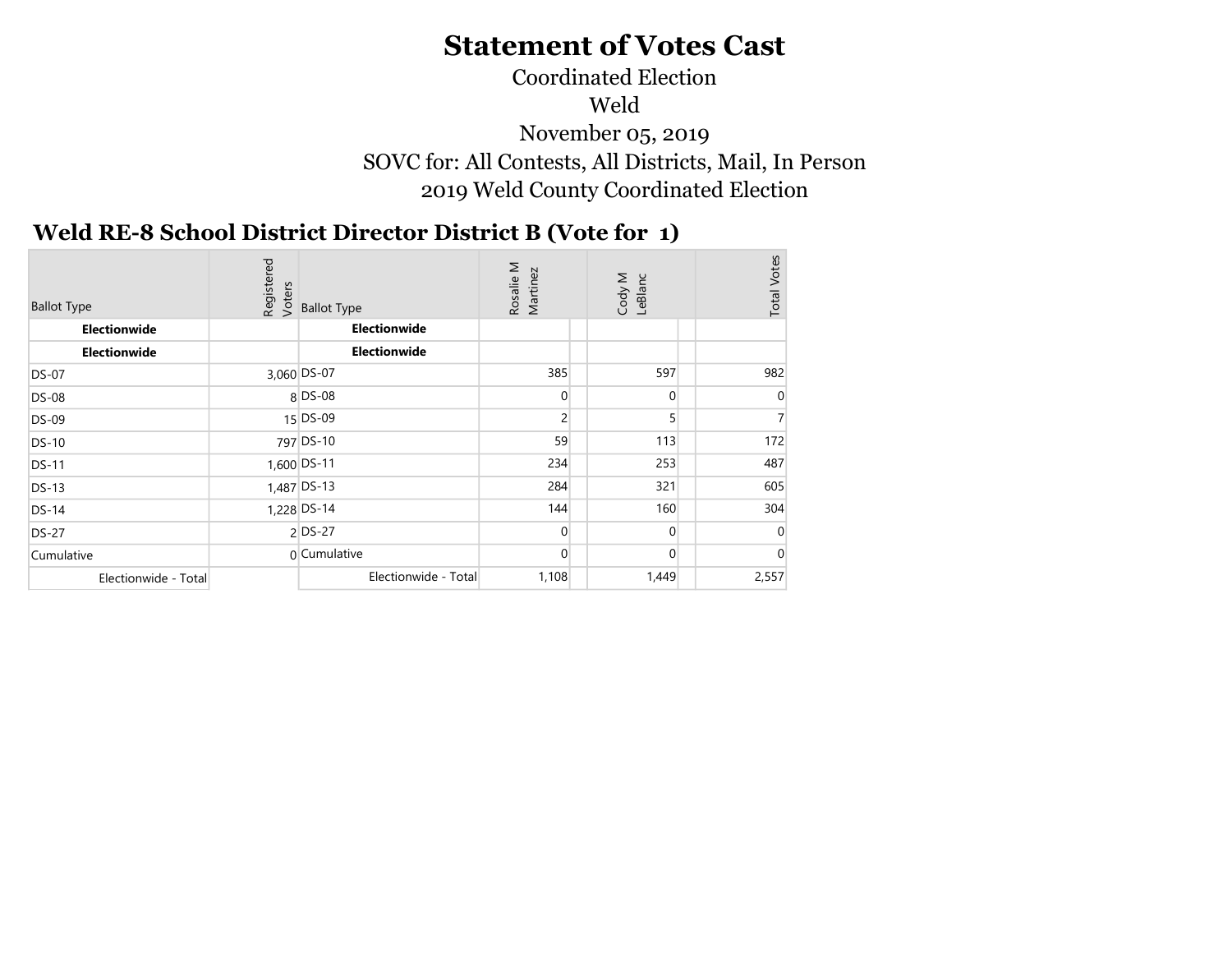## Coordinated Election Weld November 05, 2019 SOVC for: All Contests, All Districts, Mail, In Person 2019 Weld County Coordinated Election

## Weld RE-8 School District Director District D (Vote for 1)

| <b>Ballot Type</b>   | Registered<br>Voters |                      | no<br>candidates<br>There are<br>for this<br>office | <b>Total Votes</b> |
|----------------------|----------------------|----------------------|-----------------------------------------------------|--------------------|
|                      |                      | <b>Ballot Type</b>   |                                                     |                    |
| Electionwide         |                      | Electionwide         |                                                     |                    |
| <b>Electionwide</b>  |                      | Electionwide         |                                                     |                    |
| <b>DS-07</b>         |                      | 3,060 DS-07          |                                                     | U                  |
| <b>DS-08</b>         |                      | $8$ DS-08            |                                                     |                    |
| <b>DS-09</b>         |                      | 15 DS-09             |                                                     |                    |
| <b>DS-10</b>         |                      | 797 DS-10            |                                                     |                    |
| <b>DS-11</b>         |                      | 1,600 DS-11          |                                                     |                    |
| <b>DS-13</b>         |                      | 1,487 DS-13          |                                                     |                    |
| <b>DS-14</b>         |                      | 1,228 DS-14          |                                                     |                    |
| <b>DS-27</b>         |                      | $2$ DS-27            |                                                     |                    |
| Cumulative           |                      | 0 Cumulative         |                                                     |                    |
| Electionwide - Total |                      | Electionwide - Total |                                                     | $\overline{0}$     |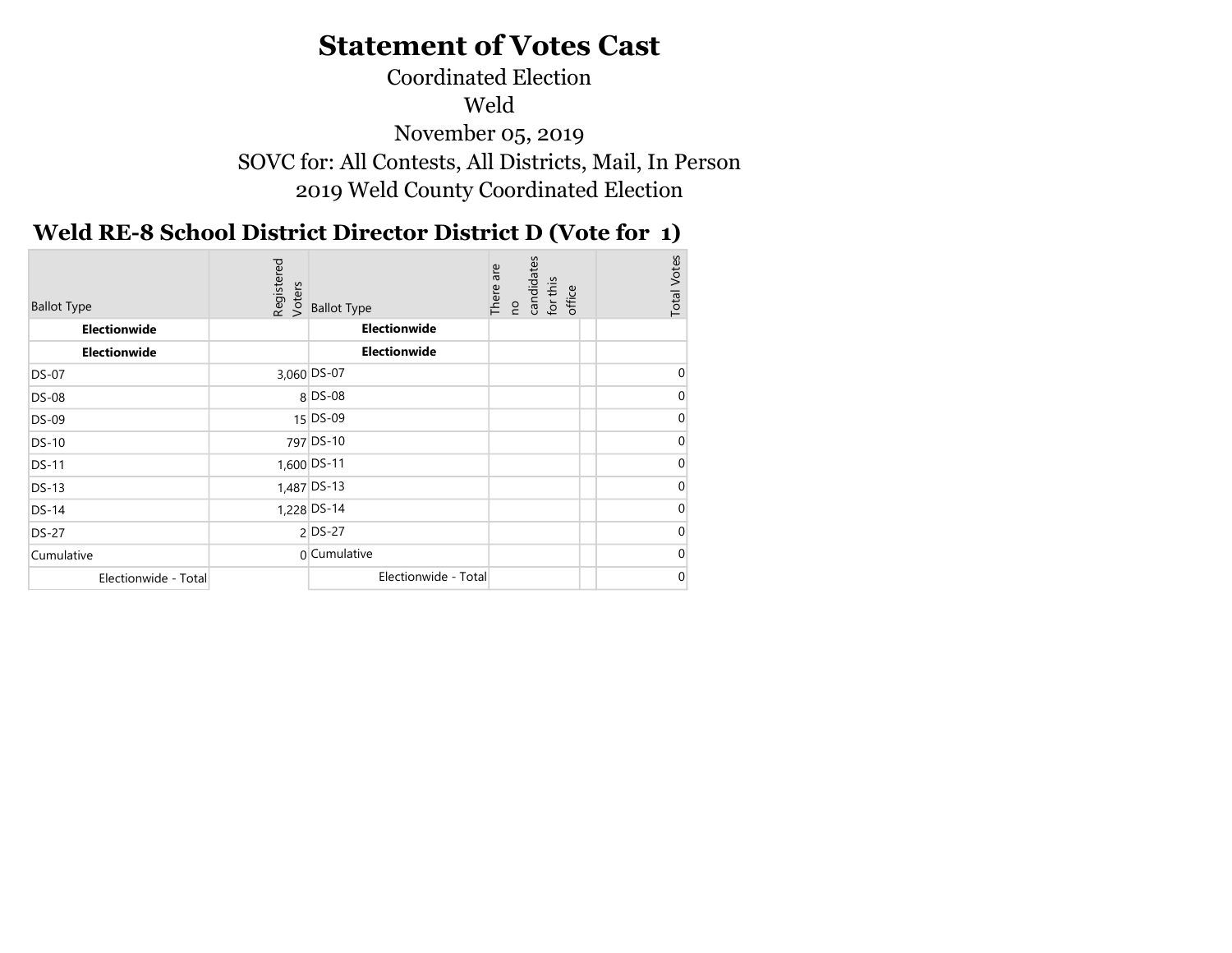### Coordinated Election Weld November 05, 2019 SOVC for: All Contests, All Districts, Mail, In Person 2019 Weld County Coordinated Election

#### Weld RE-8 School District Director District E (Vote for 1)  $\mathbb{R}^3$   $\mathbb{R}^3$

| <b>Ballot Type</b>   | Registered<br>Voters | <b>Ballot Type</b>   | Susan K<br>Browne | <b>Total Votes</b> |
|----------------------|----------------------|----------------------|-------------------|--------------------|
| Electionwide         |                      | Electionwide         |                   |                    |
| <b>Electionwide</b>  |                      | Electionwide         |                   |                    |
| <b>DS-07</b>         |                      | 3,060 DS-07          | 733               | 733                |
| <b>DS-08</b>         |                      | $8$ DS-08            | $\overline{0}$    |                    |
| <b>DS-09</b>         |                      | $15$ DS-09           | 4                 |                    |
| <b>DS-10</b>         |                      | 797 DS-10            | 128               | 128                |
| <b>DS-11</b>         |                      | 1,600 DS-11          | 383               | 383                |
| <b>DS-13</b>         |                      | 1,487 DS-13          | 462               | 462                |
| <b>DS-14</b>         |                      | 1,228 DS-14          | 253               | 253                |
| <b>DS-27</b>         |                      | $2$ DS-27            | $\Omega$          |                    |
| Cumulative           |                      | 0 Cumulative         | 0                 |                    |
| Electionwide - Total |                      | Electionwide - Total | 1,963             | 1,963              |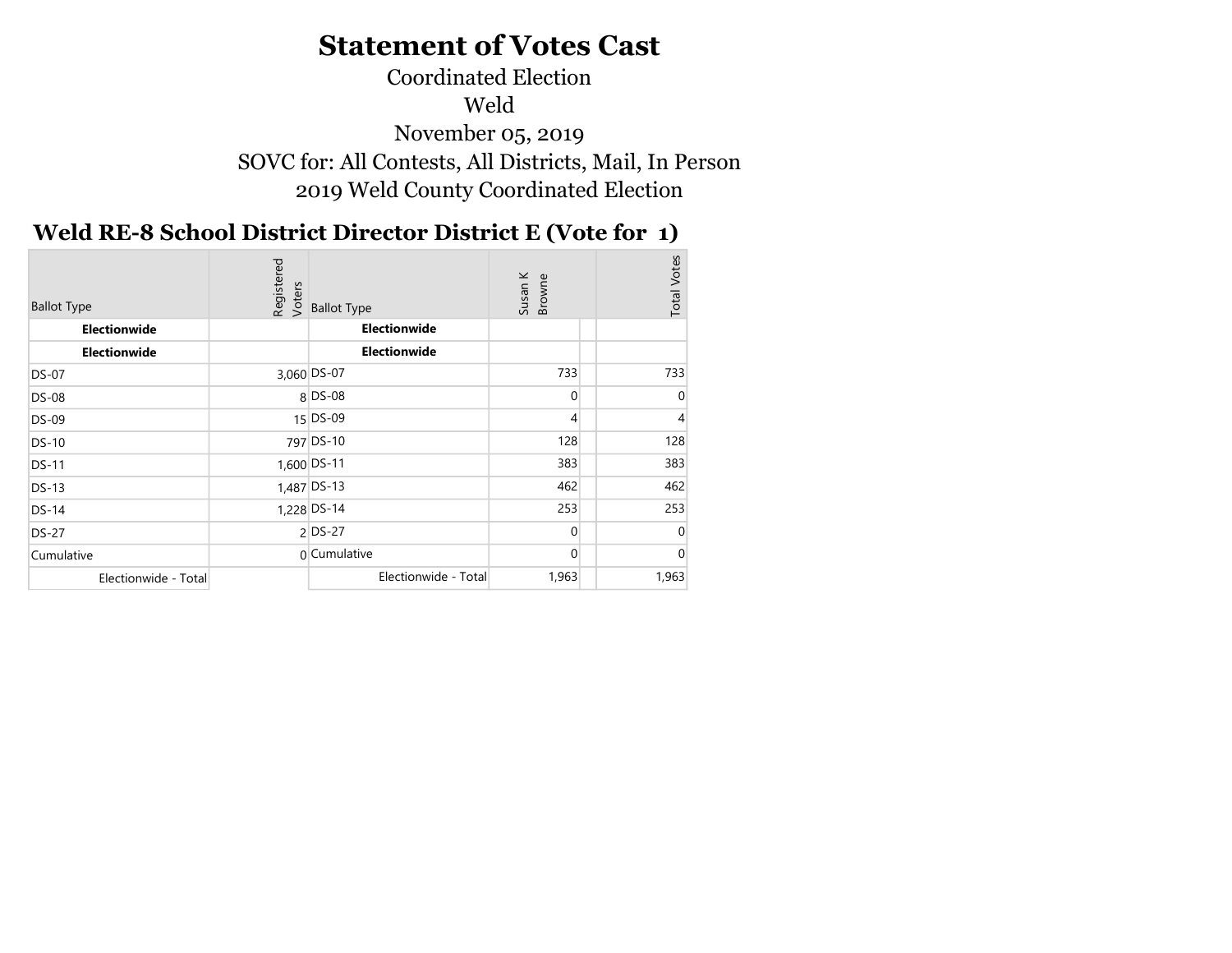### Coordinated Election Weld November 05, 2019 SOVC for: All Contests, All Districts, Mail, In Person 2019 Weld County Coordinated Election

#### Aims College District Trustee District A (Vote for 1)

| <b>Ballot Type</b> | Registered<br>Voters | <b>Ballot Type</b> | Heidi<br>Windell | <b>Total Votes</b> |
|--------------------|----------------------|--------------------|------------------|--------------------|
| Electionwide       |                      | Electionwide       |                  |                    |
| Electionwide       |                      | Electionwide       |                  |                    |
| $DS-03$            |                      | 553 DS-03          | 195              | 195                |
| <b>DS-04</b>       | 14,636 DS-04         |                    | 3,685            | 3,685              |
| <b>DS-05</b>       |                      | 9,249 DS-05        | 2,097            | 2,097              |
| DS-06              |                      | 406 DS-06          | 147              | 147                |
| <b>DS-07</b>       |                      | 3,060 DS-07        | 729              | 729                |
| <b>DS-08</b>       |                      | 8 DS-08            | $\mathbf 0$      | $\mathbf 0$        |
| <b>DS-09</b>       |                      | 15 DS-09           | 4                | 4                  |
| <b>DS-10</b>       |                      | 797 DS-10          | 127              | 127                |
| <b>DS-11</b>       |                      | 1,600 DS-11        | 368              | 368                |
| <b>DS-12</b>       | 10,013 DS-12         |                    | 2,488            | 2,488              |
| <b>DS-13</b>       |                      | 1,487 DS-13        | 461              | 461                |
| <b>DS-14</b>       |                      | 1,228 DS-14        | 240              | 240                |
| <b>DS-15</b>       |                      | 2,455 DS-15        | 811              | 811                |
| <b>DS-16</b>       | 14,859 DS-16         |                    | 3,107            | 3,107              |
| <b>DS-17</b>       | 28,252 DS-17         |                    | 7,012            | 7,012              |
| <b>DS-18</b>       | 15,520 DS-18         |                    | 4,609            | 4,609              |
| <b>DS-19</b>       | 12,203 DS-19         |                    | 2,512            | 2,512              |
| <b>DS-20</b>       |                      | 2,001 DS-20        | 550              | 550                |
| <b>DS-21</b>       | 11,115 DS-21         |                    | 2,929            | 2,929              |
| <b>DS-22</b>       |                      | 224 DS-22          | 75               | 75                 |
| <b>DS-25</b>       |                      | $5$ DS-25          | $\overline{c}$   | $\overline{c}$     |
| <b>DS-27</b>       |                      | $2$ DS-27          | $\overline{0}$   | $\mathbf 0$        |
| <b>DS-28</b>       |                      | 1,691 DS-28        | 451              | 451                |
| <b>DS-29</b>       |                      | 574 DS-29          | 207              | 207                |
|                    |                      |                    |                  |                    |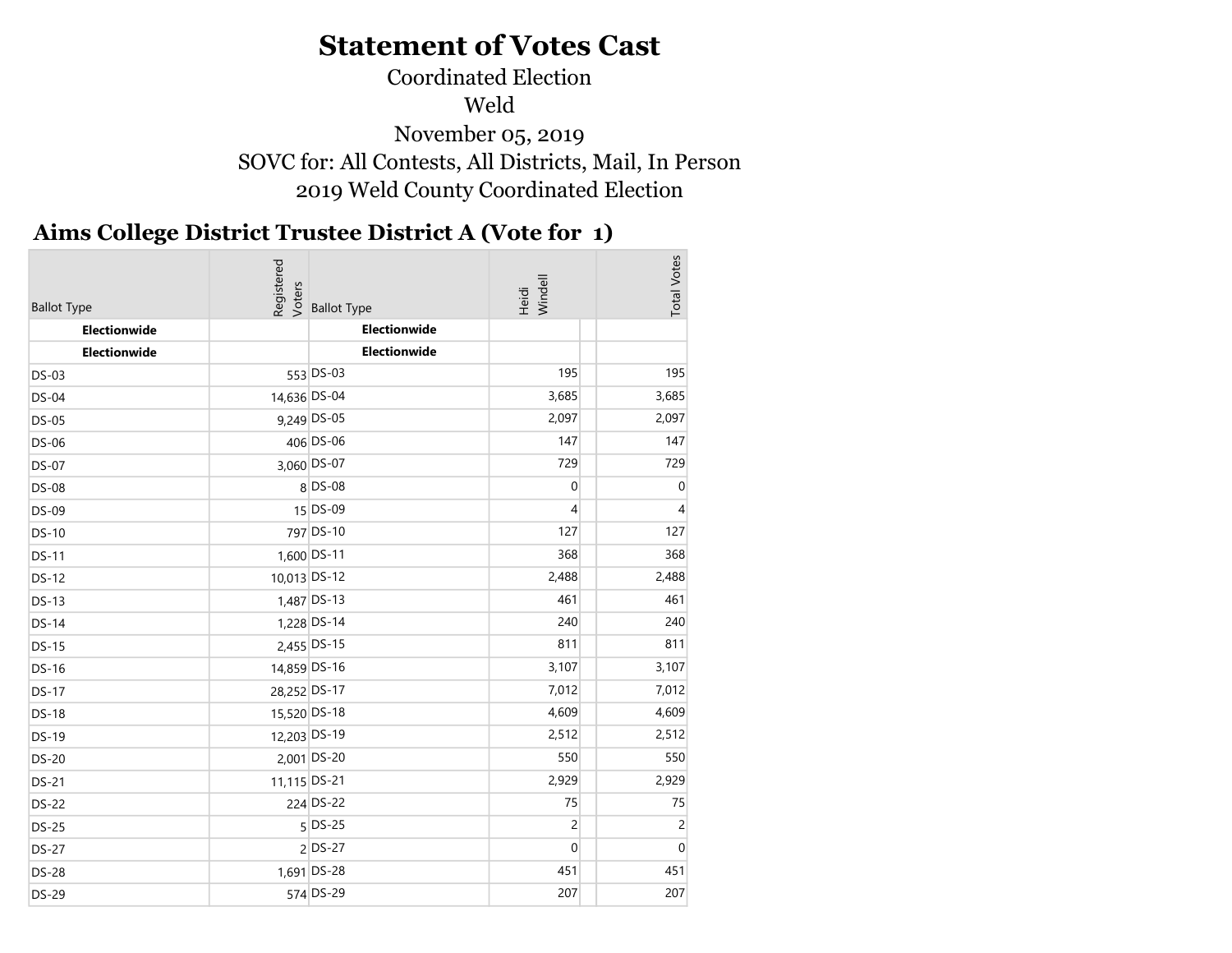#### Coordinated Election Weld November 05, 2019 SOVC for: All Contests, All Districts, Mail, In Person 2019 Weld County Coordinated Election

#### Aims College District Trustee District A (Vote for 1)

| <b>Ballot Type</b>   | Registered   | $\frac{6}{5}$ Ballot Type | Heidi<br>Windell | <b>Total Votes</b> |
|----------------------|--------------|---------------------------|------------------|--------------------|
| <b>DS-30</b>         |              | 887 DS-30                 | 291              | 291                |
| <b>DS-31</b>         |              | 462 DS-31                 | 124              | 124                |
| <b>DS-32</b>         |              | 182 DS-32                 | 78               | 78                 |
| <b>DS-33</b>         |              | 175 DS-33                 | 5                |                    |
| <b>DS-35</b>         |              | 5,192 DS-35               | 1,853            | 1,853              |
| <b>DS-36</b>         |              | 33 DS-36                  | 8                |                    |
| <b>DS-37</b>         |              | $5$ DS-37                 |                  |                    |
| <b>DS-38</b>         | 10,385 DS-38 |                           | 2,575            | 2,575              |
| <b>DS-39</b>         |              | 313 DS-39                 | 102              | 102                |
| <b>DS-40</b>         |              | 885 DS-40                 | 177              | 177                |
| <b>DS-44</b>         |              | 2,153 DS-44               | 489              | 489                |
| Cumulative           |              | 0 Cumulative              | $\Omega$         | $\Omega$           |
| Electionwide - Total |              | Electionwide - Total      | 38,509           | 38,509             |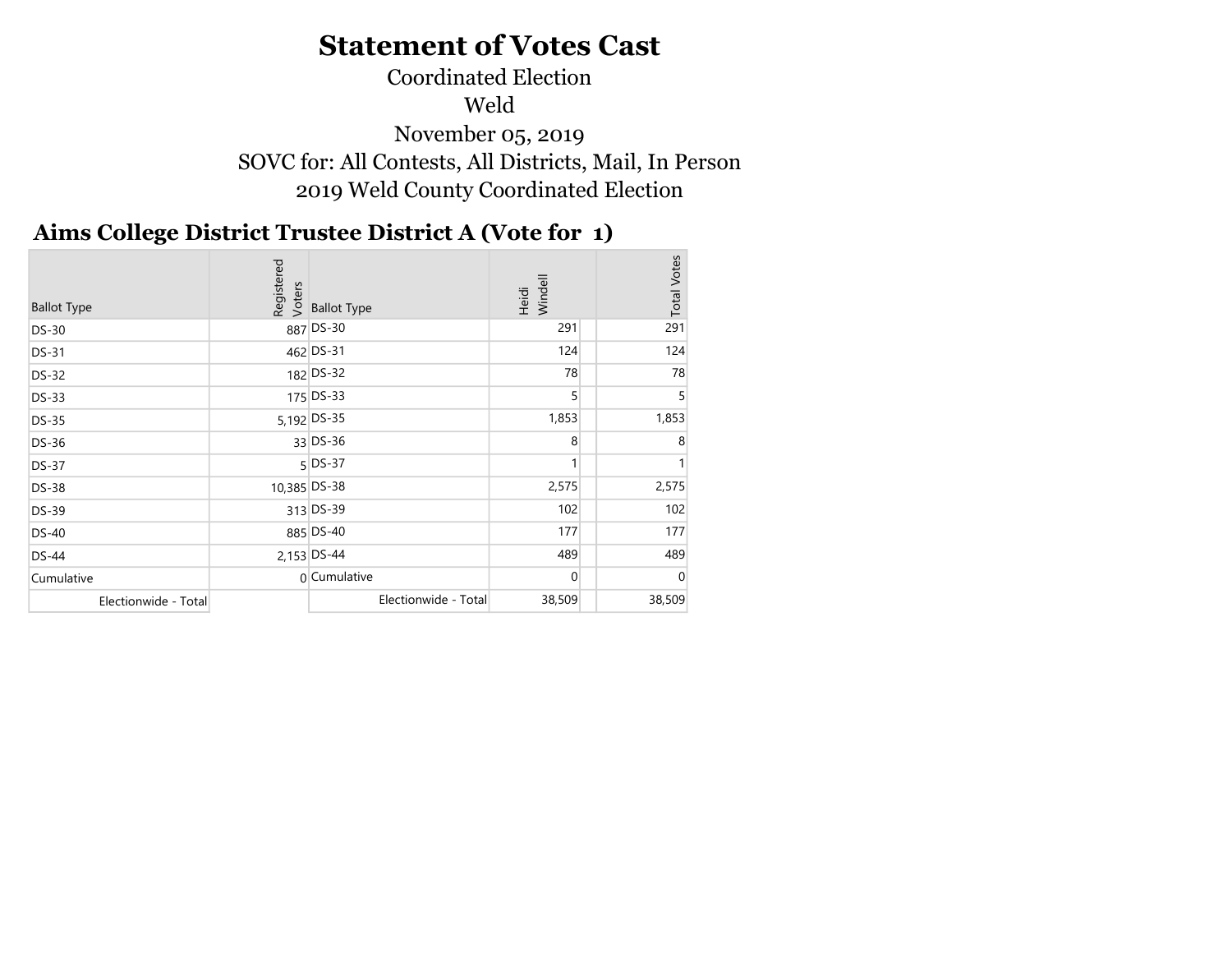# Coordinated Election

Weld

November 05, 2019 SOVC for: All Contests, All Districts, Mail, In Person 2019 Weld County Coordinated Election

#### Aims College District Trustee District B (Vote for 1)  $\sim$  2019

| <b>Ballot Type</b> | Registered<br>Voters | <b>Ballot Type</b> | Andres G.<br>Guerrero,<br>Jr. | Mark Hout        | <b>Total Votes</b> |
|--------------------|----------------------|--------------------|-------------------------------|------------------|--------------------|
| Electionwide       |                      | Electionwide       |                               |                  |                    |
| Electionwide       |                      | Electionwide       |                               |                  |                    |
| <b>DS-03</b>       |                      | 553 DS-03          | 32                            | 164              | 196                |
| <b>DS-04</b>       | 14,636 DS-04         |                    | 1,089                         | 2,820            | 3,909              |
| <b>DS-05</b>       |                      | 9,249 DS-05        | 591                           | 1,626            | 2,217              |
| <b>DS-06</b>       |                      | 406 DS-06          | 23                            | 138              | 161                |
| <b>DS-07</b>       |                      | 3,060 DS-07        | 252                           | 625              | 877                |
| <b>DS-08</b>       |                      | 8 DS-08            | $\overline{0}$                | $\overline{0}$   | $\boldsymbol{0}$   |
| <b>DS-09</b>       |                      | 15 DS-09           | $\overline{0}$                | $6 \overline{6}$ | 6                  |
| <b>DS-10</b>       |                      | 797 DS-10          | 32                            | 122              | 154                |
| <b>DS-11</b>       |                      | 1,600 DS-11        | 194                           | 227              | 421                |
| <b>DS-12</b>       | 10,013 DS-12         |                    | 673                           | 2,026            | 2,699              |
| <b>DS-13</b>       |                      | 1,487 DS-13        | 198                           | 323              | 521                |
| <b>DS-14</b>       |                      | 1,228 DS-14        | 127                           | 155              | 282                |
| <b>DS-15</b>       |                      | 2,455 DS-15        | 176                           | 701              | 877                |
| <b>DS-16</b>       | 14,859 DS-16         |                    | 1,091                         | 2,334            | 3,425              |
| <b>DS-17</b>       | 28,252 DS-17         |                    | 2,098                         | 6,140            | 8,238              |
| <b>DS-18</b>       | 15,520 DS-18         |                    | 1,251                         | 3,867            | 5,118              |
| <b>DS-19</b>       | 12,203 DS-19         |                    | 1,020                         | 1,837            | 2,857              |
| <b>DS-20</b>       |                      | 2,001 DS-20        | 139                           | 456              | 595                |
| <b>DS-21</b>       | 11,115 DS-21         |                    | 897                           | 2,204            | 3,101              |
| <b>DS-22</b>       |                      | 224 DS-22          | 13                            | 79               | 92                 |
| <b>DS-25</b>       |                      | $5$ DS-25          | $\overline{0}$                | $\overline{2}$   | $\overline{2}$     |
| <b>DS-27</b>       |                      | $2$ DS-27          | $\boldsymbol{0}$              | $\overline{0}$   | $\boldsymbol{0}$   |
| <b>DS-28</b>       |                      | 1,691 DS-28        | 88                            | 391              | 479                |
| <b>DS-29</b>       |                      | 574 DS-29          | 39                            | 207              | 246                |
|                    |                      |                    |                               |                  |                    |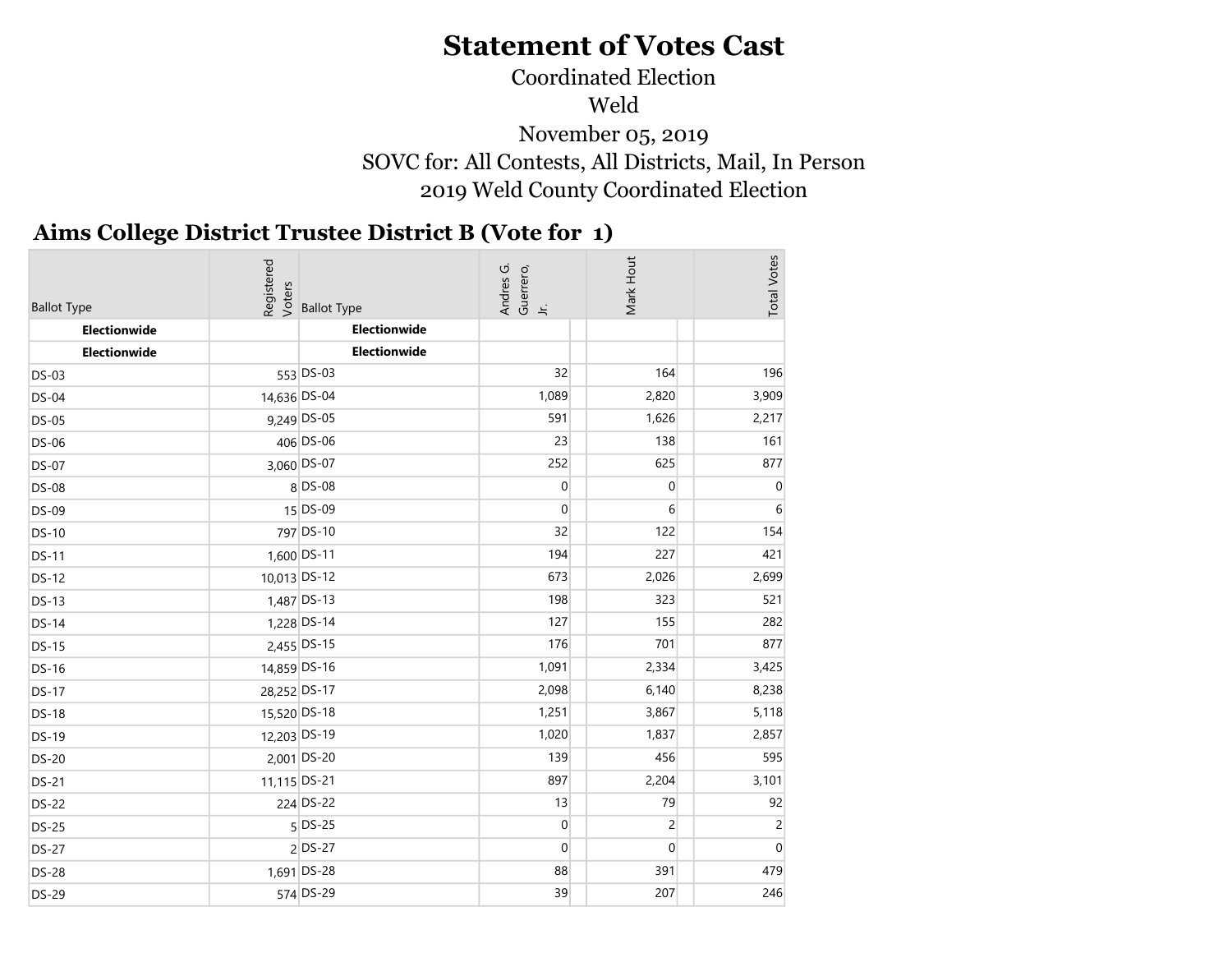## Coordinated Election

Weld

November 05, 2019 SOVC for: All Contests, All Districts, Mail, In Person 2019 Weld County Coordinated Election

#### Aims College District Trustee District B (Vote for 1)  $\sim$  2019  $\sim$

| <b>Ballot Type</b>   |              | edistered<br>Resigned<br>Resigned Shallot Type | ပ<br>Guerrero,<br>Andres<br>$\equiv$ | Mark Hout      | <b>Total Votes</b> |
|----------------------|--------------|------------------------------------------------|--------------------------------------|----------------|--------------------|
| <b>DS-30</b>         |              | 887 DS-30                                      | 62                                   | 254            | 316                |
| <b>DS-31</b>         |              | 462 DS-31                                      | 37                                   | 106            | 143                |
| <b>DS-32</b>         |              | 182 DS-32                                      | 21                                   | 72             | 93                 |
| <b>DS-33</b>         |              | 175 DS-33                                      | 2                                    | 6              | 8                  |
| <b>DS-35</b>         |              | 5,192 DS-35                                    | 389                                  | 1,622          | 2,011              |
| <b>DS-36</b>         |              | 33 DS-36                                       |                                      | 8              |                    |
| <b>DS-37</b>         |              | 5 DS-37                                        | $\Omega$                             |                |                    |
| <b>DS-38</b>         | 10,385 DS-38 |                                                | 666                                  | 2,058          | 2,724              |
| <b>DS-39</b>         |              | 313 DS-39                                      | 17                                   | 90             | 107                |
| <b>DS-40</b>         |              | 885 DS-40                                      | 68                                   | 125            | 193                |
| <b>DS-44</b>         |              | 2,153 DS-44                                    | 150                                  | 385            | 535                |
| Cumulative           |              | $0$ Cumulative                                 | $\Omega$                             | $\overline{0}$ |                    |
| Electionwide - Total |              | Electionwide - Total                           | 11,436                               | 31,177         | 42,613             |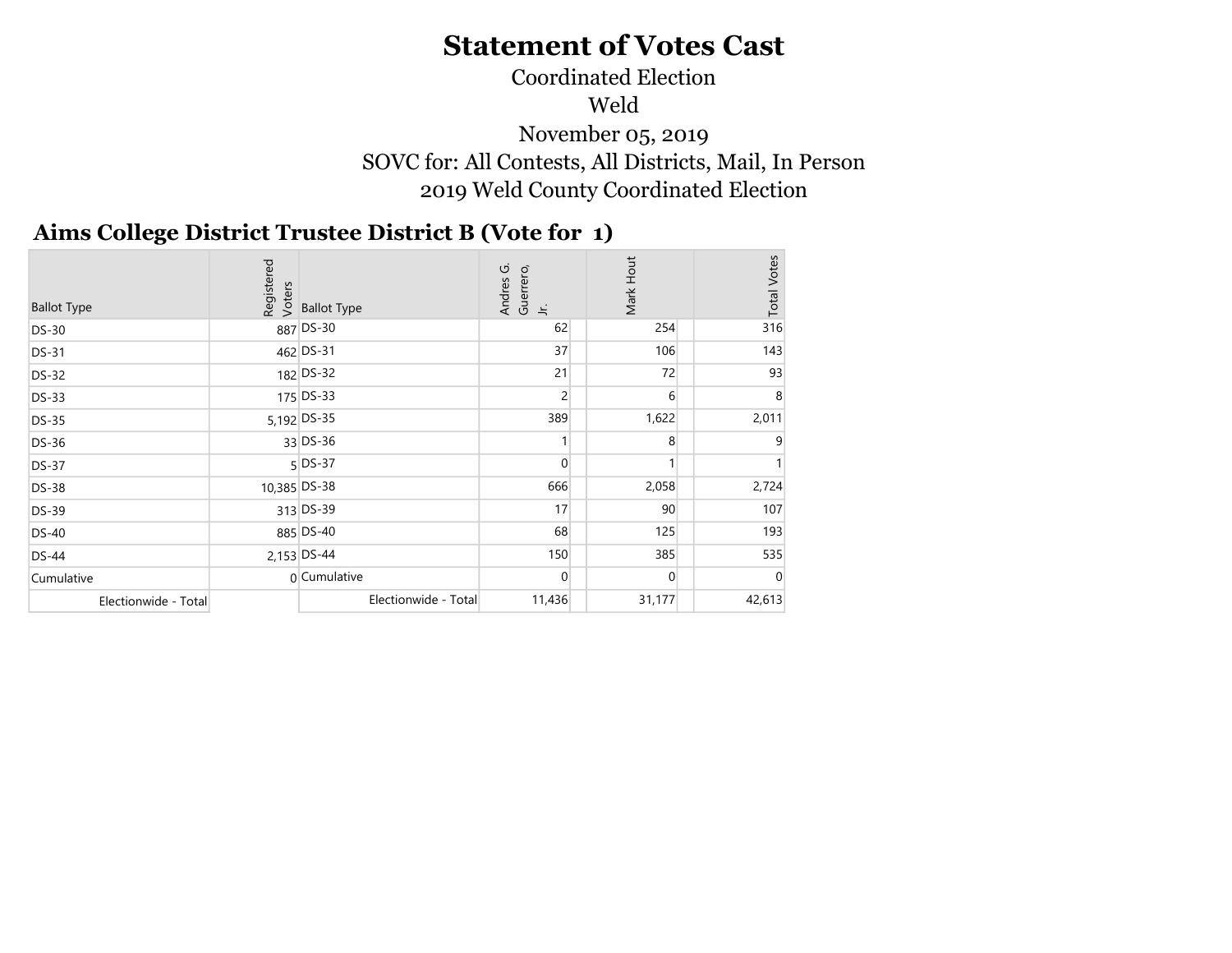#### Coordinated Election Weld November 05, 2019 SOVC for: All Contests, All Districts, Mail, In Person 2019 Weld County Coordinated Election

#### Aims College District Trustee District E (Vote for 1)  $\sim$  2019

| <b>Ballot Type</b> | Registered<br>Voters | <b>Ballot Type</b> | Genevieve<br>Canales | Lyle<br>Achziger | <b>Total Votes</b> |
|--------------------|----------------------|--------------------|----------------------|------------------|--------------------|
| Electionwide       |                      | Electionwide       |                      |                  |                    |
| Electionwide       |                      | Electionwide       |                      |                  |                    |
| <b>DS-03</b>       |                      | 553 DS-03          | 53                   | 141              | 194                |
| <b>DS-04</b>       | 14,636 DS-04         |                    | 1,884                | 2,044            | 3,928              |
| <b>DS-05</b>       |                      | 9,249 DS-05        | 987                  | 1,237            | 2,224              |
| <b>DS-06</b>       |                      | 406 DS-06          | 43                   | 120              | 163                |
| <b>DS-07</b>       |                      | 3,060 DS-07        | 419                  | 460              | 879                |
| <b>DS-08</b>       |                      | 8 DS-08            | $\overline{0}$       | $\overline{0}$   | $\boldsymbol{0}$   |
| <b>DS-09</b>       |                      | 15 DS-09           | $\overline{3}$       | $\overline{4}$   | $\overline{7}$     |
| <b>DS-10</b>       |                      | 797 DS-10          | 74                   | 77               | 151                |
| <b>DS-11</b>       |                      | 1,600 DS-11        | 224                  | 192              | 416                |
| <b>DS-12</b>       | 10,013 DS-12         |                    | 1,023                | 1,728            | 2,751              |
| <b>DS-13</b>       |                      | 1,487 DS-13        | 270                  | 249              | 519                |
| <b>DS-14</b>       |                      | 1,228 DS-14        | 158                  | 119              | 277                |
| <b>DS-15</b>       |                      | 2,455 DS-15        | 214                  | 687              | 901                |
| <b>DS-16</b>       | 14,859 DS-16         |                    | 1,583                | 1,952            | 3,535              |
| <b>DS-17</b>       | 28,252 DS-17         |                    | 3,569                | 4,549            | 8,118              |
| <b>DS-18</b>       | 15,520 DS-18         |                    | 2,117                | 3,053            | 5,170              |
| <b>DS-19</b>       | 12,203 DS-19         |                    | 1,484                | 1,334            | 2,818              |
| <b>DS-20</b>       |                      | 2,001 DS-20        | 194                  | 404              | 598                |
| <b>DS-21</b>       | 11,115 DS-21         |                    | 1,449                | 1,626            | 3,075              |
| <b>DS-22</b>       |                      | 224 DS-22          | 34                   | 57               | 91                 |
| <b>DS-25</b>       |                      | $5$ DS-25          | $\vert$              | 1                | $\overline{2}$     |
| <b>DS-27</b>       |                      | $2$ DS-27          | $\overline{0}$       | $\overline{0}$   | $\boldsymbol{0}$   |
| <b>DS-28</b>       |                      | 1,691 DS-28        | 151                  | 344              | 495                |
| <b>DS-29</b>       |                      | 574 DS-29          | 87                   | 148              | 235                |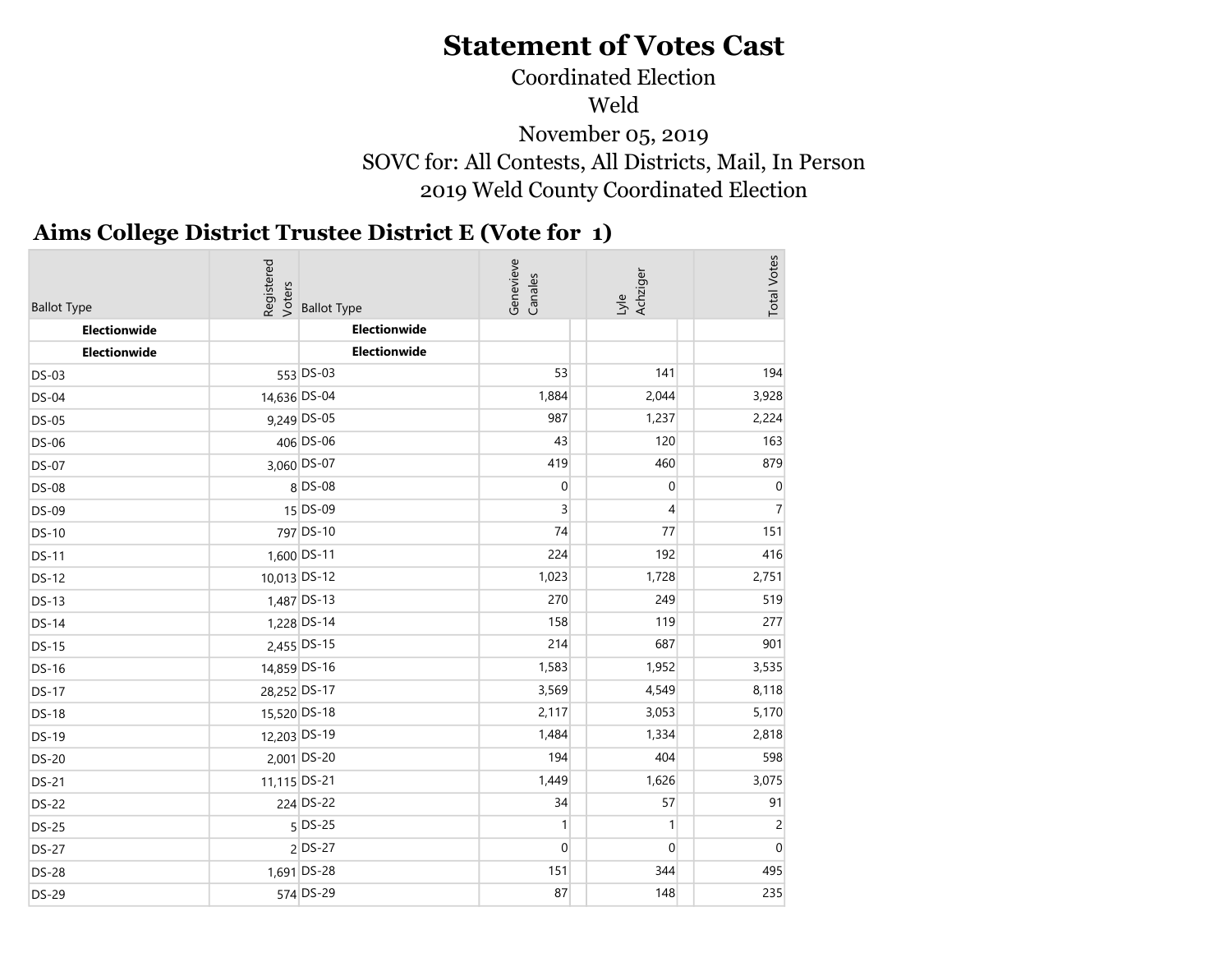### Coordinated Election Weld November 05, 2019 SOVC for: All Contests, All Districts, Mail, In Person 2019 Weld County Coordinated Election

#### Aims College District Trustee District E (Vote for 1)  $\sim$   $\sim$

| <b>Ballot Type</b>   |              | edistered<br>Resister<br>Resister<br>Resisted Type | Genevieve<br>Canales | Achziger<br>Lyle | <b>Total Votes</b> |
|----------------------|--------------|----------------------------------------------------|----------------------|------------------|--------------------|
| <b>DS-30</b>         |              | 887 DS-30                                          | 78                   | 242              | 320                |
| <b>DS-31</b>         |              | 462 DS-31                                          | 50                   | 94               | 144                |
| <b>DS-32</b>         |              | 182 DS-32                                          | 28                   | 61               | 89                 |
| <b>DS-33</b>         |              | 175 DS-33                                          | 2                    | 5                |                    |
| <b>DS-35</b>         |              | 5,192 DS-35                                        | 545                  | 1,521            | 2,066              |
| <b>DS-36</b>         |              | $33$ DS-36                                         | $\overline{3}$       |                  | 8                  |
| <b>DS-37</b>         |              | 5 DS-37                                            | $\overline{0}$       |                  |                    |
| <b>DS-38</b>         | 10,385 DS-38 |                                                    | 1,241                | 1,508            | 2,749              |
| <b>DS-39</b>         |              | 313 DS-39                                          | 33                   | 69               | 102                |
| <b>DS-40</b>         |              | 885 DS-40                                          | 92                   | 103              | 195                |
| <b>DS-44</b>         |              | 2,153 DS-44                                        | 233                  | 301              | 534                |
| Cumulative           |              | $0$ Cumulative                                     | $\Omega$             | $\Omega$         | 0                  |
| Electionwide - Total |              | Electionwide - Total                               | 18,326               | 24,436           | 42,762             |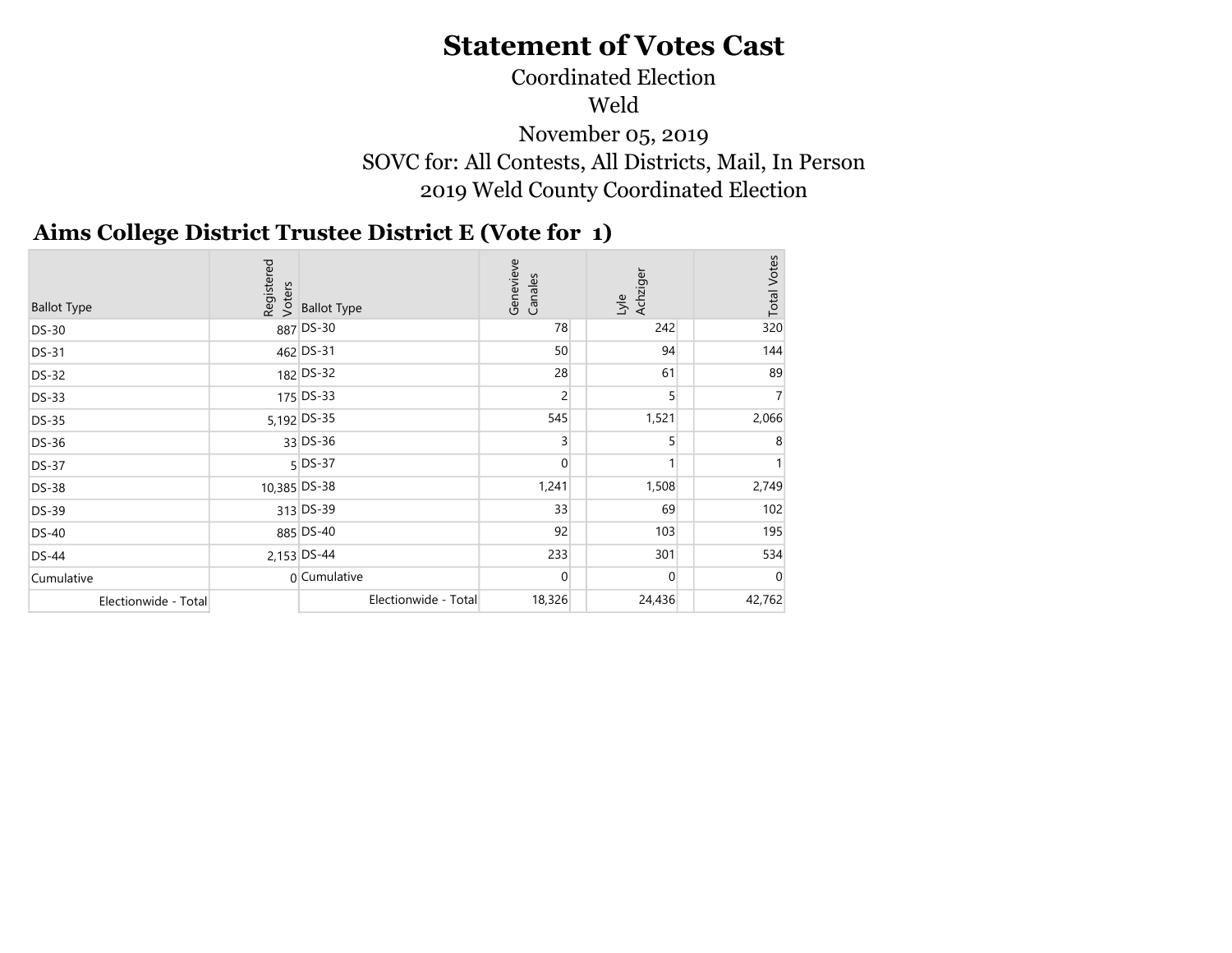## Coordinated Election Weld November 05, 2019 SOVC for: All Contests, All Districts, Mail, In Person 2019 Weld County Coordinated Election

## Proposition CC (Statutory) (Vote for 1)

| <b>Ballot Type</b> | Registered<br>Voters | <b>Ballot Type</b> | Yes/For        | No/Against     | <b>Total Votes</b> |
|--------------------|----------------------|--------------------|----------------|----------------|--------------------|
| Electionwide       |                      | Electionwide       |                |                |                    |
| Electionwide       |                      | Electionwide       |                |                |                    |
| <b>DS-01</b>       | 16,828 DS-01         |                    | 2,743          | 4,075          | 6,818              |
| <b>DS-02</b>       |                      | 246 DS-02          | 28             | 100            | 128                |
| <b>DS-03</b>       |                      | 553 DS-03          | 45             | 234            | 279                |
| <b>DS-04</b>       | 14,636 DS-04         |                    | 1,950          | 3,942          | 5,892              |
| <b>DS-05</b>       |                      | 9,249 DS-05        | 623            | 2,406          | 3,029              |
| <b>DS-06</b>       |                      | 406 DS-06          | 42             | 184            | 226                |
| <b>DS-07</b>       |                      | 3,060 DS-07        | 313            | 879            | 1,192              |
| <b>DS-08</b>       |                      | 8 DS-08            | $\pmb{0}$      | $\overline{0}$ | $\boldsymbol{0}$   |
| <b>DS-09</b>       |                      | 15 DS-09           | $\mathbf{1}$   | $\overline{7}$ | $\,8\,$            |
| <b>DS-10</b>       |                      | 797 DS-10          | 87             | 177            | 264                |
| <b>DS-11</b>       |                      | 1,600 DS-11        | 170            | 359            | 529                |
| <b>DS-12</b>       | 10,013 DS-12         |                    | 892            | 2,801          | 3,693              |
| <b>DS-13</b>       |                      | 1,487 DS-13        | 213            | 432            | 645                |
| <b>DS-14</b>       |                      | 1,228 DS-14        | 117            | 220            | 337                |
| <b>DS-15</b>       |                      | 2,455 DS-15        | 276            | 866            | 1,142              |
| <b>DS-16</b>       | 14,859 DS-16         |                    | 1,524          | 2,853          | 4,377              |
| <b>DS-17</b>       | 28,252 DS-17         |                    | 4,408          | 5,860          | 10,268             |
| <b>DS-18</b>       | 15,520 DS-18         |                    | 2,600          | 3,953          | 6,553              |
| <b>DS-19</b>       | 12,203 DS-19         |                    | 1,584          | 1,878          | 3,462              |
| <b>DS-20</b>       |                      | 2,001 DS-20        | 201            | 604            | 805                |
| <b>DS-21</b>       | 11,115 DS-21         |                    | 1,623          | 2,924          | 4,547              |
| <b>DS-22</b>       |                      | 224 DS-22          | 27             | 109            | 136                |
| <b>DS-23</b>       |                      | 34 DS-23           | $\overline{2}$ | $\overline{2}$ | $\overline{4}$     |
| <b>DS-24</b>       | 10,430 DS-24         |                    | 1,407          | 2,655          | 4,062              |
|                    |                      |                    |                |                |                    |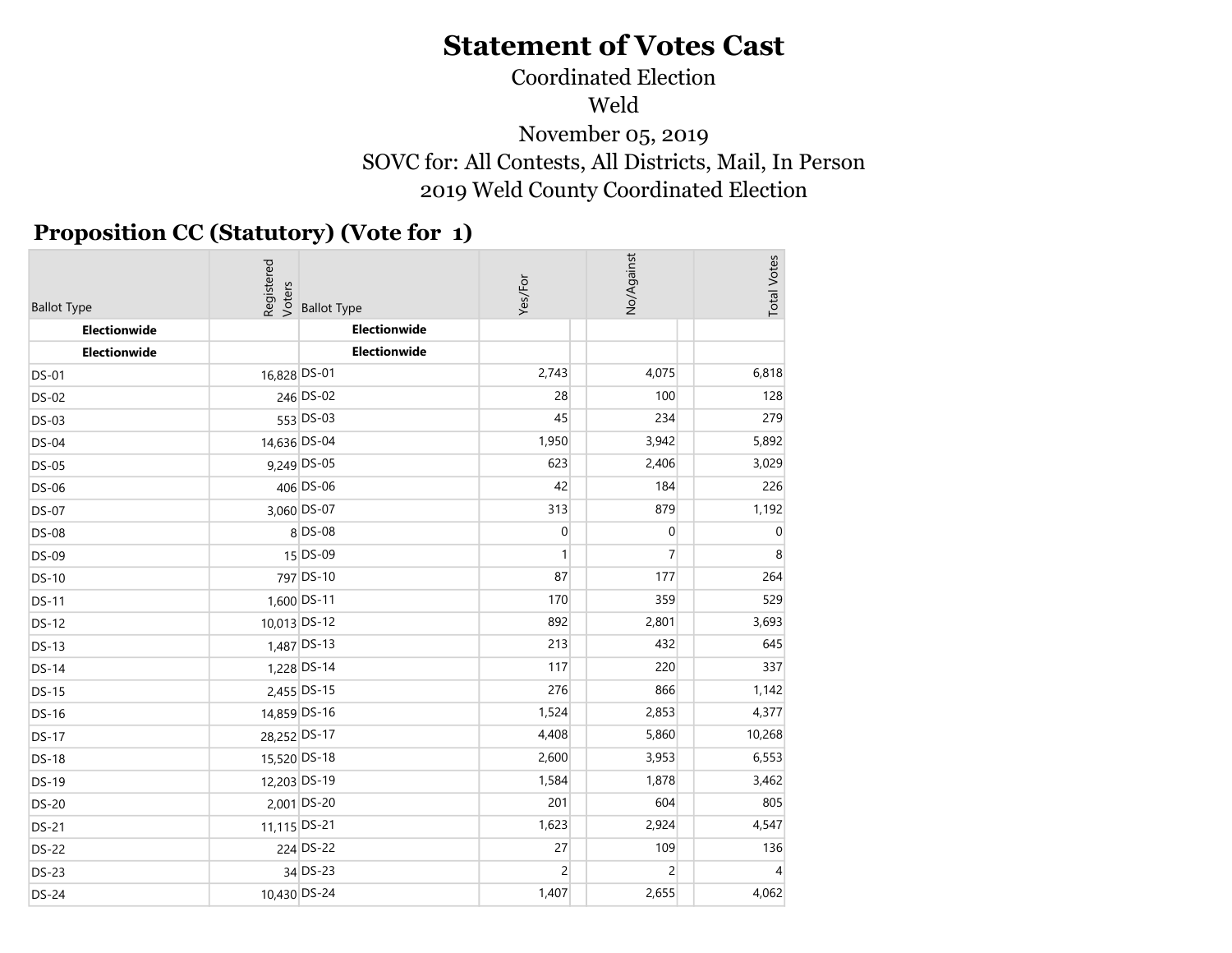## Coordinated Election Weld November 05, 2019 SOVC for: All Contests, All Districts, Mail, In Person 2019 Weld County Coordinated Election

#### Proposition CC (Statutory) (Vote for 1)

| <b>Ballot Type</b>   | Registered<br>Voters | <b>Ballot Type</b>   | Yes/For        | No/Against     | <b>Total Votes</b> |
|----------------------|----------------------|----------------------|----------------|----------------|--------------------|
| <b>DS-25</b>         |                      | $5$ DS-25            | $\overline{0}$ | $\overline{4}$ | $\overline{4}$     |
| <b>DS-26</b>         |                      | 9,285 DS-26          | 1,371          | 2,521          | 3,892              |
| <b>DS-27</b>         |                      | 2 DS-27              | $\overline{0}$ | $\overline{0}$ | $\mathbf 0$        |
| <b>DS-28</b>         |                      | 1,691 DS-28          | 172            | 542            | 714                |
| <b>DS-29</b>         |                      | 574 DS-29            | 109            | 192            | 301                |
| <b>DS-30</b>         |                      | 887 DS-30            | 76             | 351            | 427                |
| <b>DS-31</b>         |                      | 462 DS-31            | 47             | 144            | 191                |
| <b>DS-32</b>         |                      | 182 DS-32            | 49             | 55             | 104                |
| <b>DS-33</b>         |                      | 175 DS-33            | $\overline{3}$ | 5 <sup>1</sup> | 8                  |
| <b>DS-34</b>         |                      | 3,416 DS-34          | 556            | 1,152          | 1,708              |
| <b>DS-35</b>         |                      | 5,192 DS-35          | 683            | 2,111          | 2,794              |
| <b>DS-36</b>         |                      | 33 DS-36             | $\overline{2}$ | 8              | 10                 |
| <b>DS-37</b>         |                      | $5$ DS-37            | 1              |                | $\overline{c}$     |
| <b>DS-38</b>         | 10,385 DS-38         |                      | 1,339          | 2,779          | 4,118              |
| <b>DS-39</b>         |                      | 313 DS-39            | 54             | 123            | 177                |
| DS-40                |                      | 885 DS-40            | 96             | 150            | 246                |
| DS-41                |                      | $6$ DS-41            | $\overline{0}$ | $\overline{0}$ | $\mathbf 0$        |
| DS-42                |                      | 2,696 DS-42          | 259            | 495            | 754                |
| DS-43                |                      | 301 DS-43            | 29             | 29             | 58                 |
| <b>DS-44</b>         |                      | 2,153 DS-44          | 236            | 454            | 690                |
| Cumulative           |                      | 0 Cumulative         | $\overline{0}$ | $\overline{0}$ | $\mathbf{0}$       |
| Electionwide - Total |                      | Electionwide - Total | 25,958         | 48,636         | 74,594             |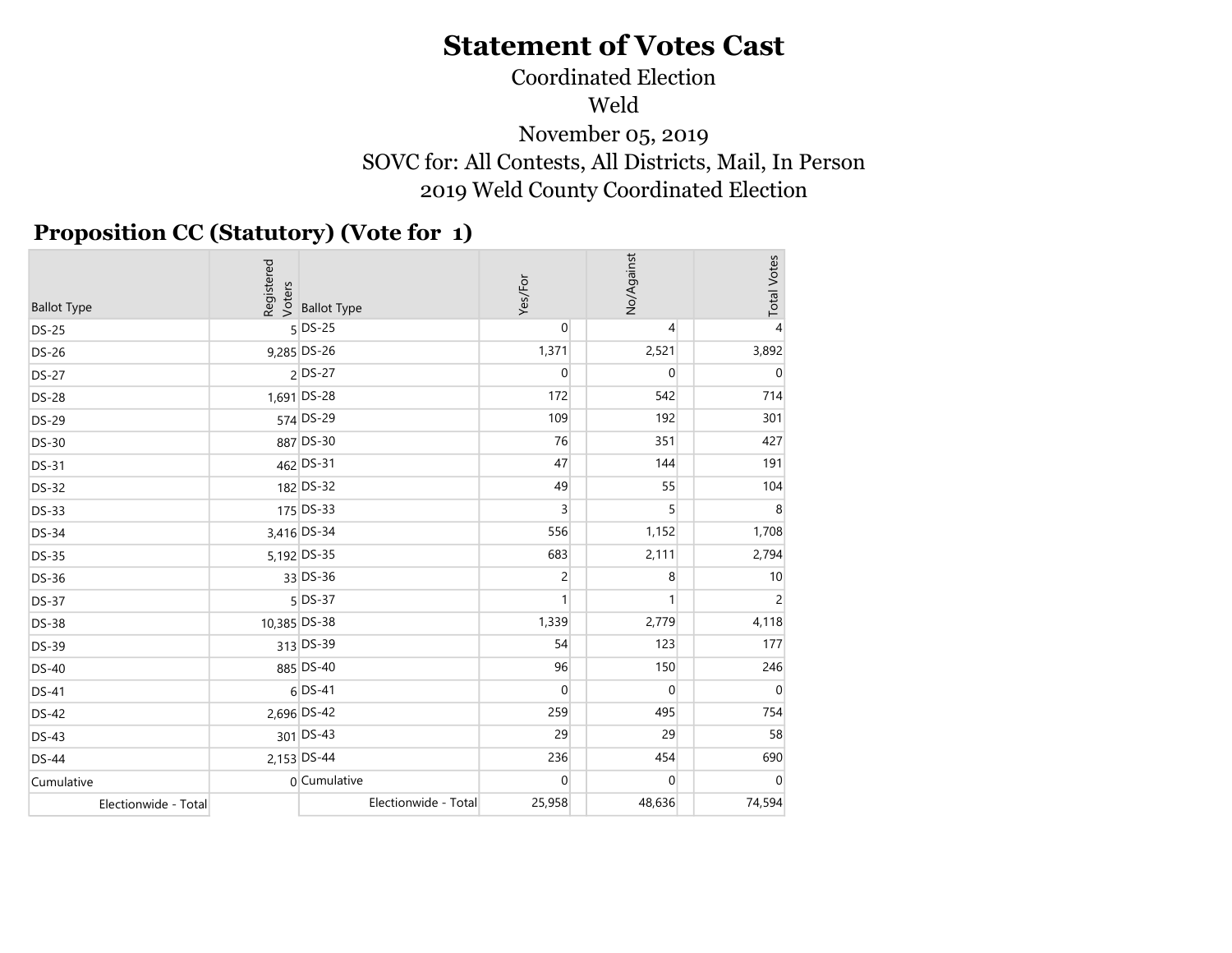## Coordinated Election Weld November 05, 2019 SOVC for: All Contests, All Districts, Mail, In Person 2019 Weld County Coordinated Election

## Proposition DD (Statutory) (Vote for 1)

| <b>Ballot Type</b> | Registered<br>Voters | <b>Ballot Type</b> | Yes/For        | No/Against     | <b>Total Votes</b> |
|--------------------|----------------------|--------------------|----------------|----------------|--------------------|
| Electionwide       |                      | Electionwide       |                |                |                    |
| Electionwide       |                      | Electionwide       |                |                |                    |
| <b>DS-01</b>       | 16,828 DS-01         |                    | 3,573          | 3,225          | 6,798              |
| <b>DS-02</b>       |                      | 246 DS-02          | 59             | 66             | 125                |
| <b>DS-03</b>       |                      | 553 DS-03          | 89             | 190            | 279                |
| <b>DS-04</b>       | 14,636 DS-04         |                    | 2,791          | 3,088          | 5,879              |
| <b>DS-05</b>       |                      | 9,249 DS-05        | 1,354          | 1,672          | 3,026              |
| <b>DS-06</b>       |                      | 406 DS-06          | 62             | 164            | 226                |
| <b>DS-07</b>       |                      | 3,060 DS-07        | 510            | 678            | 1,188              |
| <b>DS-08</b>       |                      | 8 DS-08            | $\overline{0}$ | $\overline{0}$ | $\boldsymbol{0}$   |
| <b>DS-09</b>       |                      | 15 DS-09           | $\mathbf{0}$   | 8              | $\,8\,$            |
| <b>DS-10</b>       |                      | 797 DS-10          | 127            | 135            | 262                |
| <b>DS-11</b>       |                      | 1,600 DS-11        | 231            | 296            | 527                |
| <b>DS-12</b>       | 10,013 DS-12         |                    | 1,567          | 2,116          | 3,683              |
| <b>DS-13</b>       |                      | 1,487 DS-13        | 286            | 363            | 649                |
| <b>DS-14</b>       |                      | 1,228 DS-14        | 166            | 170            | 336                |
| <b>DS-15</b>       |                      | 2,455 DS-15        | 454            | 668            | 1,122              |
| <b>DS-16</b>       | 14,859 DS-16         |                    | 2,048          | 2,311          | 4,359              |
| <b>DS-17</b>       | 28,252 DS-17         |                    | 5,217          | 5,006          | 10,223             |
| <b>DS-18</b>       | 15,520 DS-18         |                    | 3,294          | 3,219          | 6,513              |
| <b>DS-19</b>       | 12,203 DS-19         |                    | 1,694          | 1,728          | 3,422              |
| <b>DS-20</b>       |                      | 2,001 DS-20        | 363            | 434            | 797                |
| <b>DS-21</b>       | 11,115 DS-21         |                    | 2,343          | 2,172          | 4,515              |
| <b>DS-22</b>       |                      | 224 DS-22          | 57             | $77$           | 134                |
| <b>DS-23</b>       |                      | 34 DS-23           | $\overline{2}$ | $\overline{2}$ | $\overline{4}$     |
| <b>DS-24</b>       | 10,430 DS-24         |                    | 2,038          | 2,013          | 4,051              |
|                    |                      |                    |                |                |                    |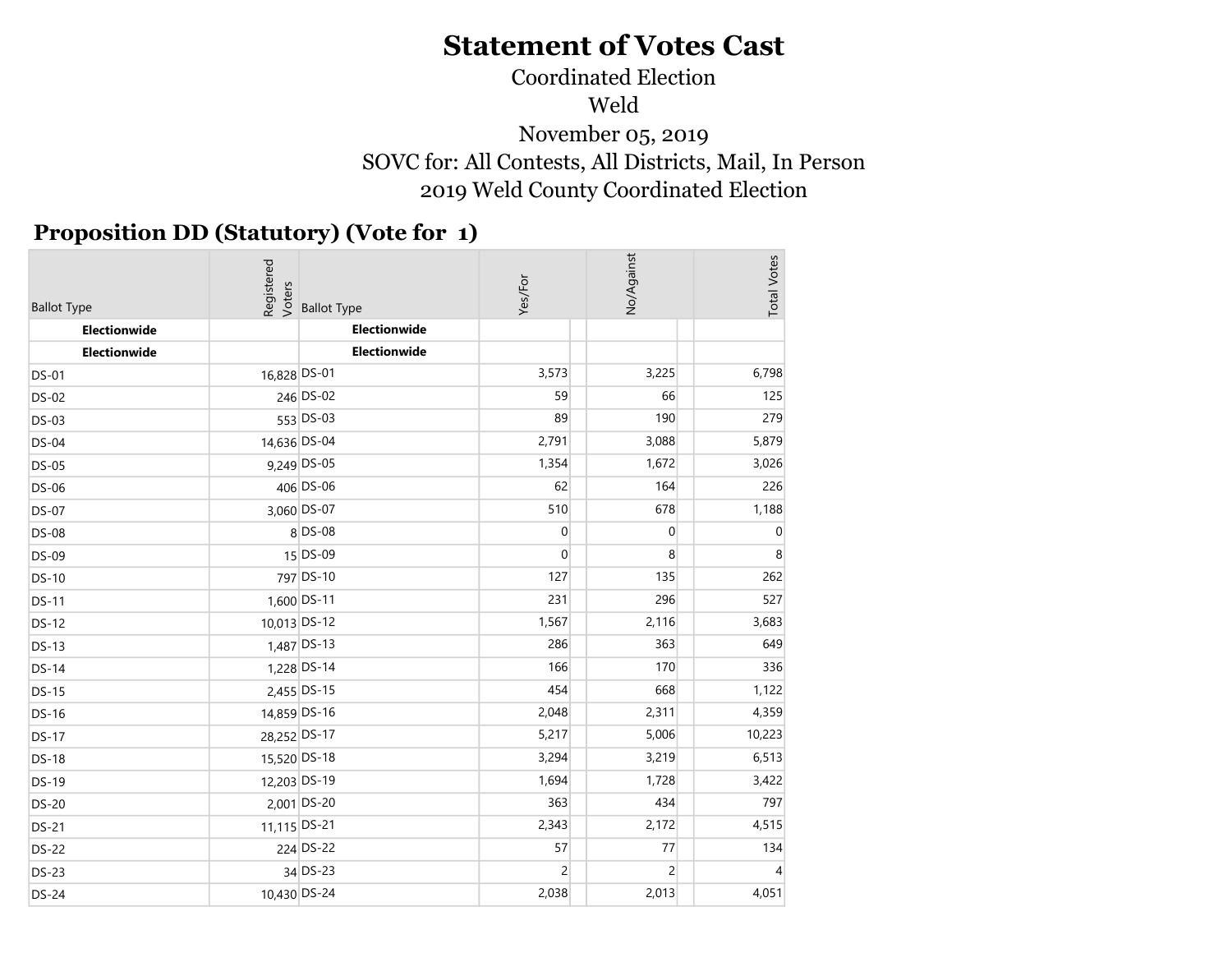## Coordinated Election Weld November 05, 2019 SOVC for: All Contests, All Districts, Mail, In Person 2019 Weld County Coordinated Election

#### Proposition DD (Statutory) (Vote for 1)

| <b>Ballot Type</b>   |              | egistered<br>Rejsters<br>Rejstered Ballot Type | Yes/For      | No/Against     | <b>Total Votes</b> |
|----------------------|--------------|------------------------------------------------|--------------|----------------|--------------------|
| <b>DS-25</b>         |              | $5$ DS-25                                      | 4            | $\overline{0}$ | $\overline{4}$     |
| <b>DS-26</b>         |              | 9,285 DS-26                                    | 2,012        | 1,891          | 3,903              |
| <b>DS-27</b>         |              | 2 DS-27                                        | 0            | $\overline{0}$ | $\mathbf 0$        |
| <b>DS-28</b>         |              | 1,691 DS-28                                    | 309          | 395            | 704                |
| <b>DS-29</b>         |              | 574 DS-29                                      | 157          | 144            | 301                |
| <b>DS-30</b>         |              | 887 DS-30                                      | 180          | 248            | 428                |
| <b>DS-31</b>         |              | 462 DS-31                                      | 71           | 119            | 190                |
| <b>DS-32</b>         |              | 182 DS-32                                      | 45           | 58             | 103                |
| <b>DS-33</b>         |              | 175 DS-33                                      | 4            | 4              | 8                  |
| <b>DS-34</b>         |              | 3,416 DS-34                                    | 806          | 901            | 1,707              |
| <b>DS-35</b>         |              | 5,192 DS-35                                    | 1,268        | 1,517          | 2,785              |
| <b>DS-36</b>         |              | 33 DS-36                                       | 3            | $\overline{7}$ | 10                 |
| <b>DS-37</b>         |              | $5$ DS-37                                      | $\mathbf{1}$ | $\mathbf{1}$   | $\overline{c}$     |
| <b>DS-38</b>         | 10,385 DS-38 |                                                | 1,926        | 2,175          | 4,101              |
| <b>DS-39</b>         |              | 313 DS-39                                      | 78           | 98             | 176                |
| <b>DS-40</b>         |              | 885 DS-40                                      | 128          | 115            | 243                |
| <b>DS-41</b>         |              | $6$ DS-41                                      | 0            | $\overline{0}$ | $\boldsymbol{0}$   |
| <b>DS-42</b>         |              | 2,696 DS-42                                    | 363          | 391            | 754                |
| <b>DS-43</b>         |              | 301 DS-43                                      | 37           | 21             | 58                 |
| <b>DS-44</b>         |              | 2,153 DS-44                                    | 361          | 330            | 691                |
| Cumulative           |              | 0 Cumulative                                   | $\mathbf{0}$ | $\overline{0}$ | $\mathbf 0$        |
| Electionwide - Total |              | Electionwide - Total                           | 36,078       | 38,216         | 74,294             |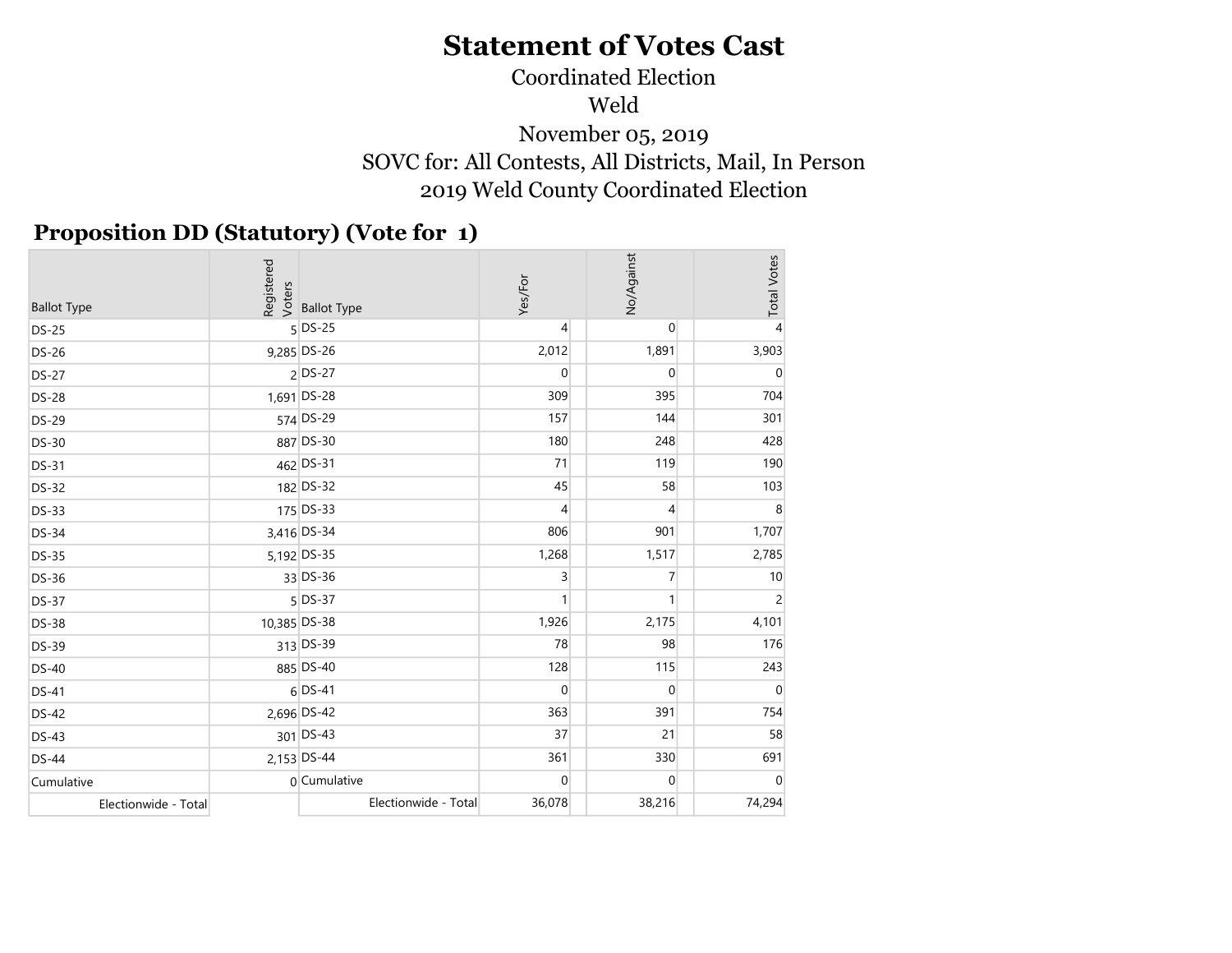## Coordinated Election Weld November 05, 2019 SOVC for: All Contests, All Districts, Mail, In Person 2019 Weld County Coordinated Election

#### $\sim$   $\sim$   $\sim$   $\sim$   $\sim$ City of Brighton Recall of Mayor Ballot Question 3A (Vote for 1)

| <b>Ballot Type</b>   | Registered<br>Voters | <b>Ballot Type</b>   | Yes/For        | gainst<br>$\frac{5}{2}$ | <b>Votes</b><br>Total |
|----------------------|----------------------|----------------------|----------------|-------------------------|-----------------------|
| Electionwide         |                      | Electionwide         |                |                         |                       |
| Electionwide         |                      | Electionwide         |                |                         |                       |
| DS-02                |                      | 246 DS-02            | 84             | 40                      | 124                   |
| $DS-09$              |                      | $15$ DS-09           | $\overline{ }$ |                         | ö                     |
| $DS-23$              |                      | $34$ DS-23           | $\Omega$       | 4                       |                       |
| Cumulative           |                      | 0 Cumulative         | $\Omega$       | $\Omega$                |                       |
| Electionwide - Total |                      | Electionwide - Total | 91             | 45                      | 136                   |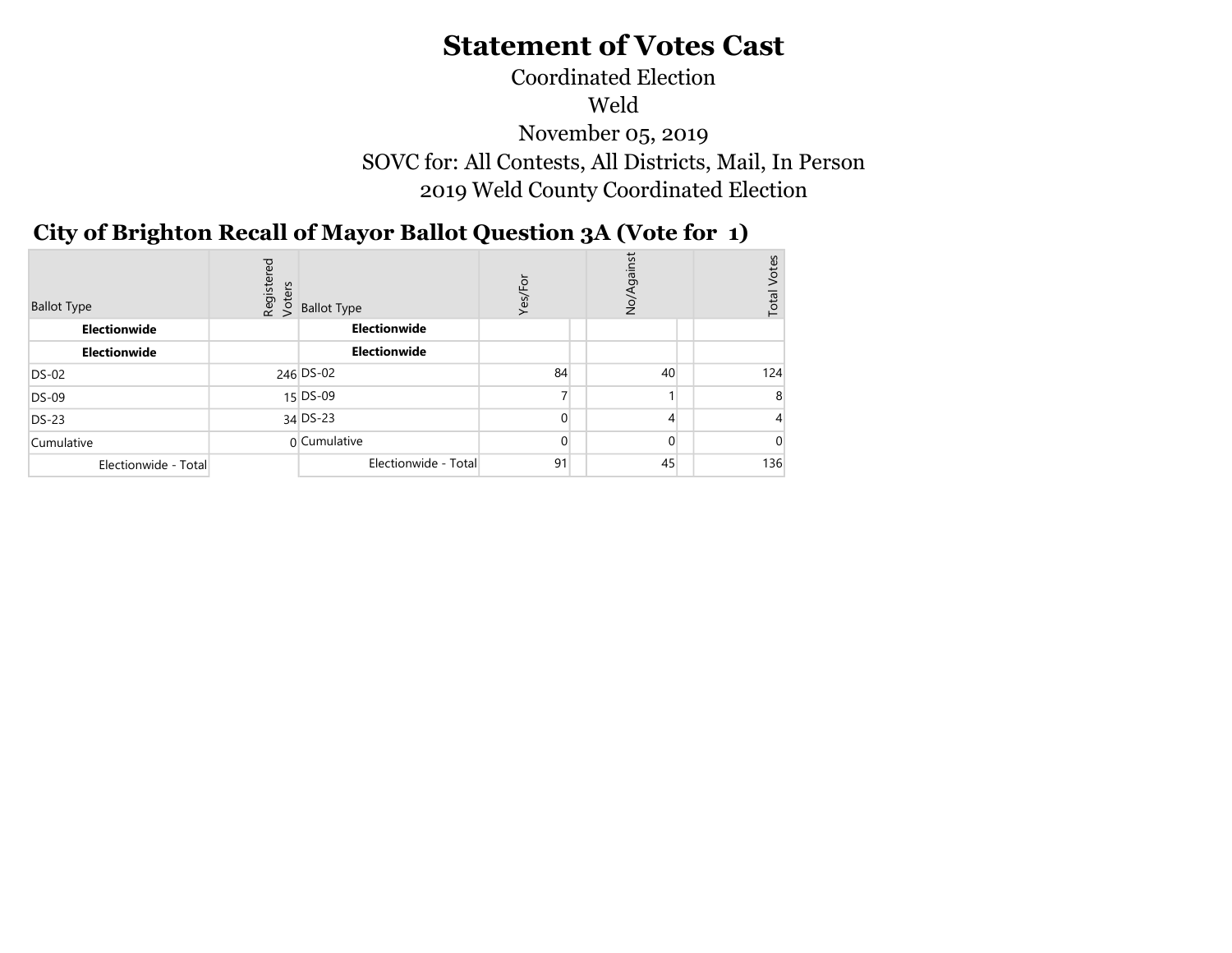## Coordinated Election Weld November 05, 2019 SOVC for: All Contests, All Districts, Mail, In Person 2019 Weld County Coordinated Election

#### $\mathcal{L}$ Town of Frederick Ballot Issue 2A (Vote for 1)

| <b>Ballot Type</b>   | red<br>Register<br>Voters | <b>Ballot Type</b>   | Yes/For        | ing<br>No/ | /otes<br>Total |
|----------------------|---------------------------|----------------------|----------------|------------|----------------|
| Electionwide         |                           | Electionwide         |                |            |                |
| Electionwide         |                           | Electionwide         |                |            |                |
| DS-26                |                           | 9,285 DS-26          | 2,431          | 1,491      | 3,922          |
| <b>DS-27</b>         |                           | 2 DS-27              | 0              | $\Omega$   |                |
| $DS-41$              |                           | $6$ DS-41            | $\overline{0}$ | $\Omega$   |                |
| Cumulative           |                           | $0$ Cumulative       | 0              | 0          |                |
| Electionwide - Total |                           | Electionwide - Total | 2,431          | 1,491      | 3,922          |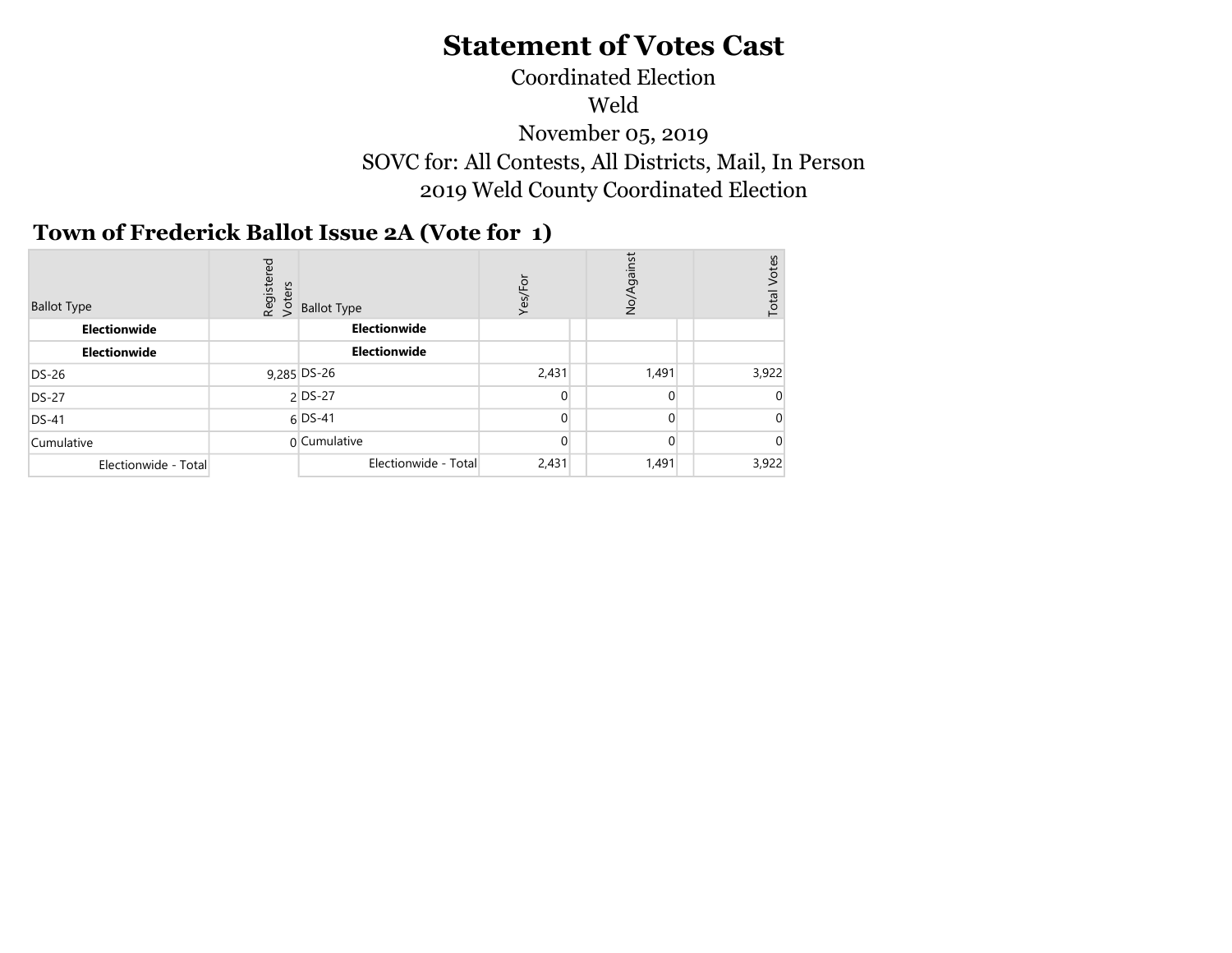## Coordinated Election Weld November 05, 2019 SOVC for: All Contests, All Districts, Mail, In Person 2019 Weld County Coordinated Election

#### $N<sub>2</sub>$ City of Fort Lupton Ballot Issue 2B (Vote for 1)

| <b>Ballot Type</b>   | Registered<br>Voters | <b>Ballot Type</b>   | Yes/For  | No/Against | Votes<br>Total |
|----------------------|----------------------|----------------------|----------|------------|----------------|
| Electionwide         |                      | Electionwide         |          |            |                |
| Electionwide         |                      | <b>Electionwide</b>  |          |            |                |
| <b>DS-11</b>         |                      | 1,600 DS-11          | 300      | 227        | 527            |
| <b>DS-13</b>         |                      | 1,487 DS-13          | 346      | 304        | 650            |
| $DS-14$              |                      | 1,228 DS-14          | 174      | 161        | 335            |
| Cumulative           |                      | 0 Cumulative         | $\Omega$ |            |                |
| Electionwide - Total |                      | Electionwide - Total | 820      | 692        | 1,512          |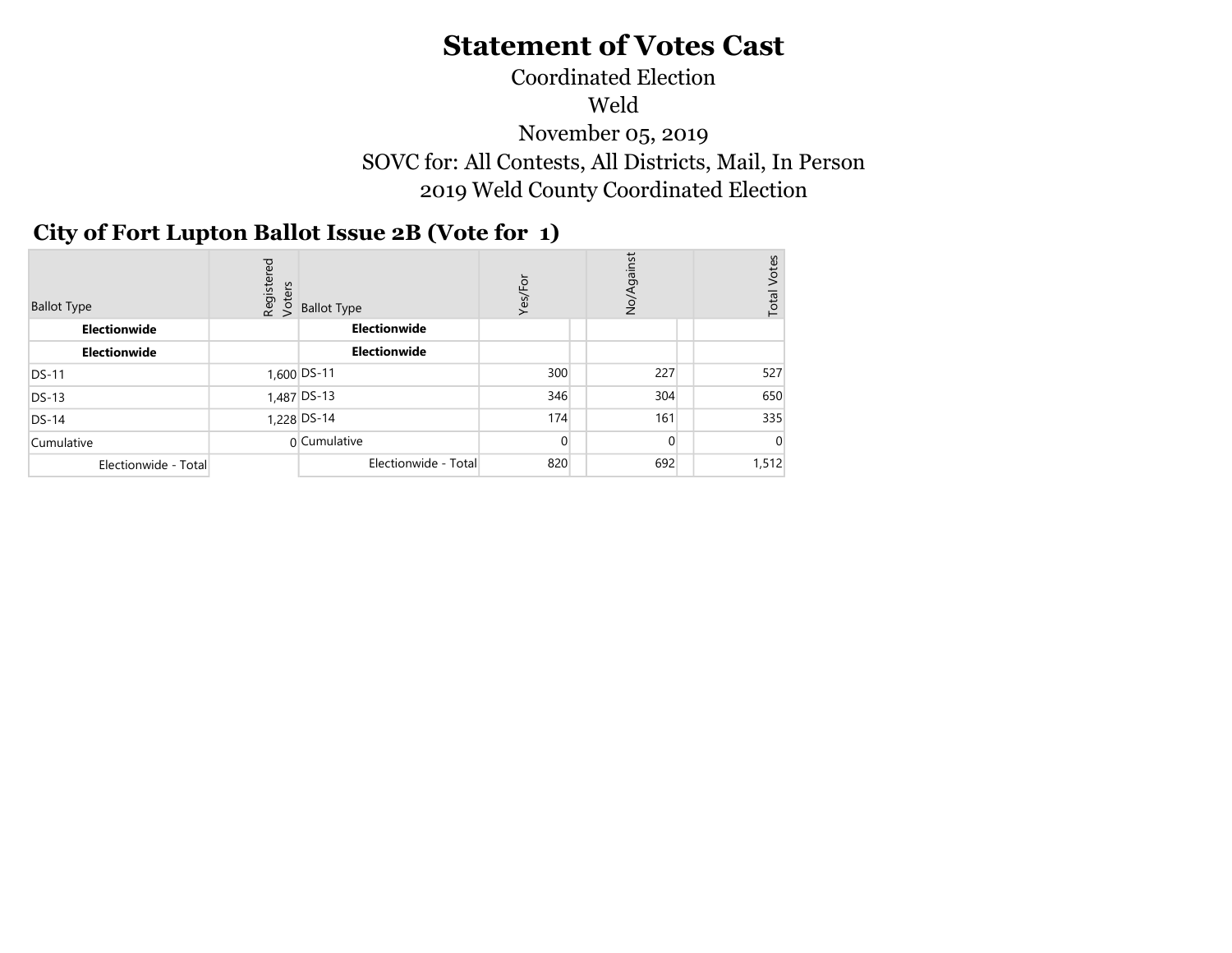## Coordinated Election Weld November 05, 2019 SOVC for: All Contests, All Districts, Mail, In Person 2019 Weld County Coordinated Election

#### November 5, 2019 City of Fort Lupton Ballot Issue 2C (Vote for 1)

| <b>Ballot Type</b>   | Registered<br>Voters | <b>Ballot Type</b>   | Yes/For        | gainst<br>No/A | Votes<br>Total |
|----------------------|----------------------|----------------------|----------------|----------------|----------------|
| Electionwide         |                      | Electionwide         |                |                |                |
| Electionwide         |                      | <b>Electionwide</b>  |                |                |                |
| <b>DS-11</b>         |                      | 1,600 DS-11          | 161            | 366            | 527            |
| $DS-13$              |                      | $1,487$ DS-13        | 201            | 447            | 648            |
| $DS-14$              |                      | 1,228 DS-14          | 107            | 226            | 333            |
| Cumulative           |                      | 0 Cumulative         | $\overline{0}$ | $\Omega$       |                |
| Electionwide - Total |                      | Electionwide - Total | 469            | 1,039          | 1,508          |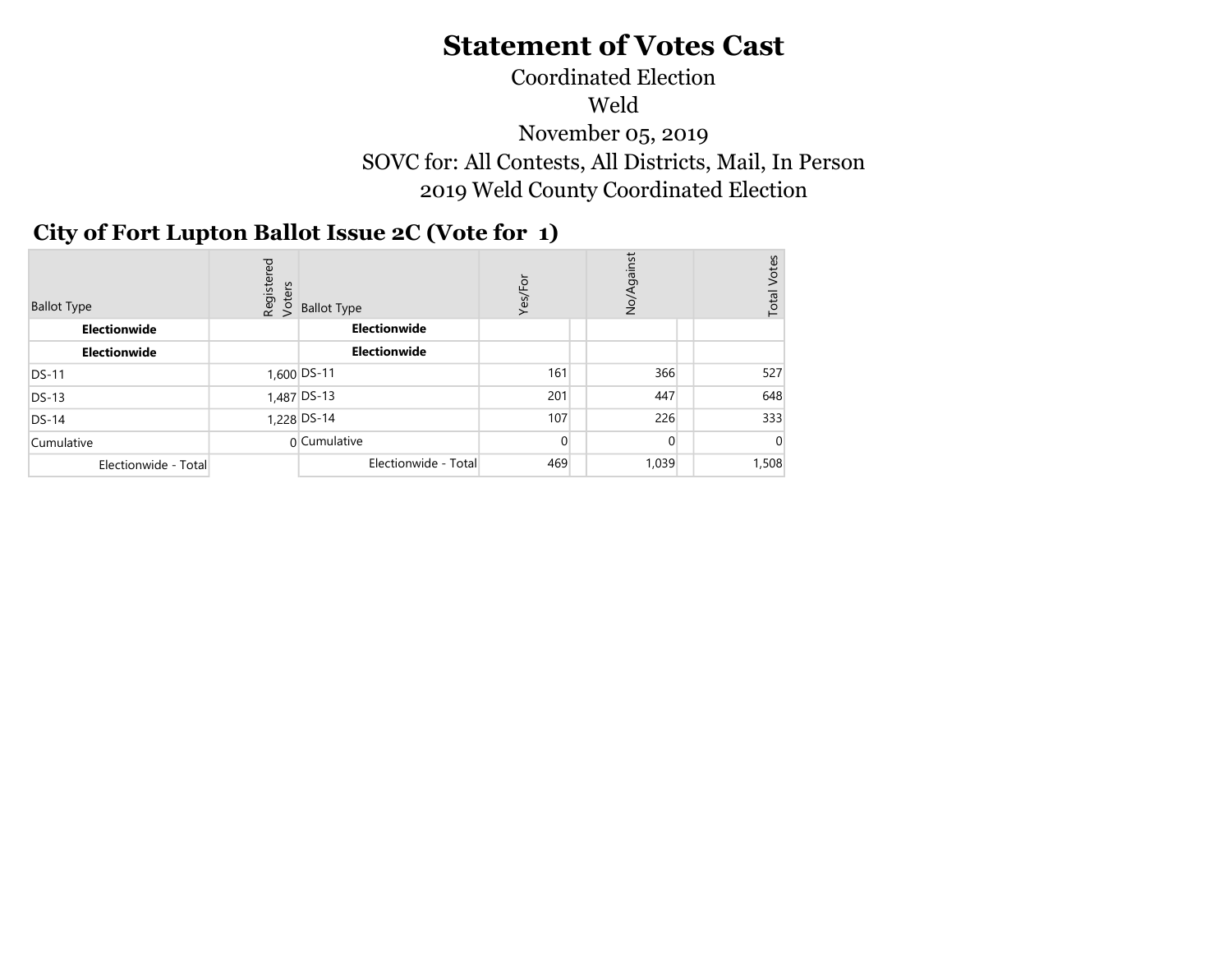## Coordinated Election Weld November 05, 2019 SOVC for: All Contests, All Districts, Mail, In Person 2019 Weld County Coordinated Election

#### $\mathcal{L}$ City of Fort Lupton Ballot Issue 2D (Vote for 1)

| <b>Ballot Type</b>   | Registered<br>Voters | <b>Ballot Type</b>   | Yes/For | No/Against | Votes<br>Total |
|----------------------|----------------------|----------------------|---------|------------|----------------|
| Electionwide         |                      | Electionwide         |         |            |                |
| Electionwide         |                      | Electionwide         |         |            |                |
| <b>DS-11</b>         |                      | 1,600 DS-11          | 177     | 344        | 521            |
| $DS-13$              |                      | $1,487$ DS-13        | 196     | 447        | 643            |
| $DS-14$              |                      | 1,228 DS-14          | 79      | 251        | 330            |
| Cumulative           |                      | 0 Cumulative         | 0       | $\Omega$   |                |
| Electionwide - Total |                      | Electionwide - Total | 452     | 1,042      | 1,494          |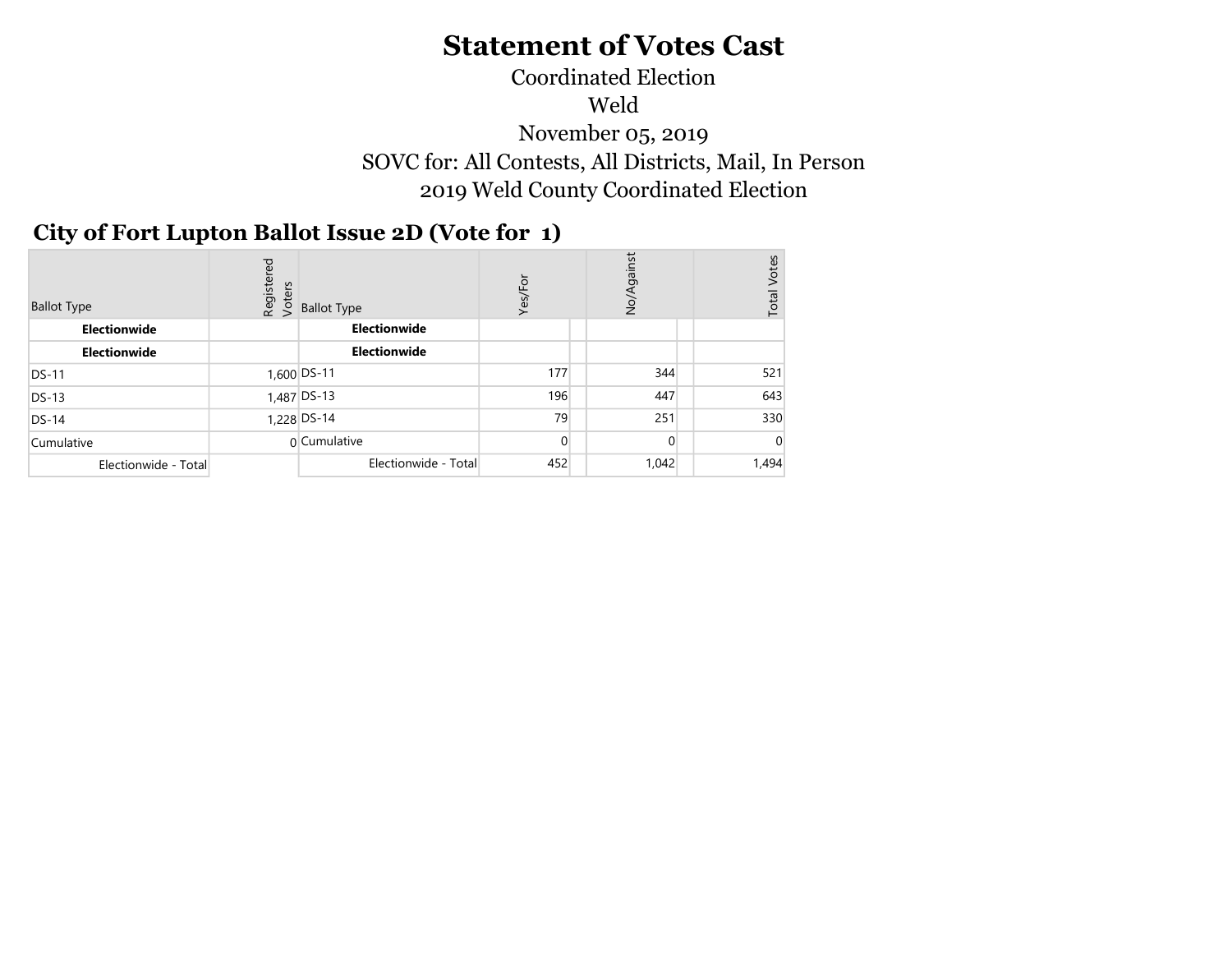#### Coordinated Election Weld November 05, 2019 SOVC for: All Contests, All Districts, Mail, In Person 2019 Weld County Coordinated Election  $\mathcal{L}$

## City of Longmont Ballot Issue 3B (Vote for 1)

| <b>Ballot Type</b>   | ರ<br>Registe<br>Voters | <b>Ballot Type</b>   | Yes, | .<br>gai<br>S | tes<br>Total |
|----------------------|------------------------|----------------------|------|---------------|--------------|
| Electionwide         |                        | Electionwide         |      |               |              |
| Electionwide         |                        | Electionwide         |      |               |              |
| $DS-43$              |                        | 301 DS-43            | 15   | 43            | 58           |
| Cumulative           |                        | 0 Cumulative         | 0    | 0             |              |
| Electionwide - Total |                        | Electionwide - Total | 15   | 43            | 58           |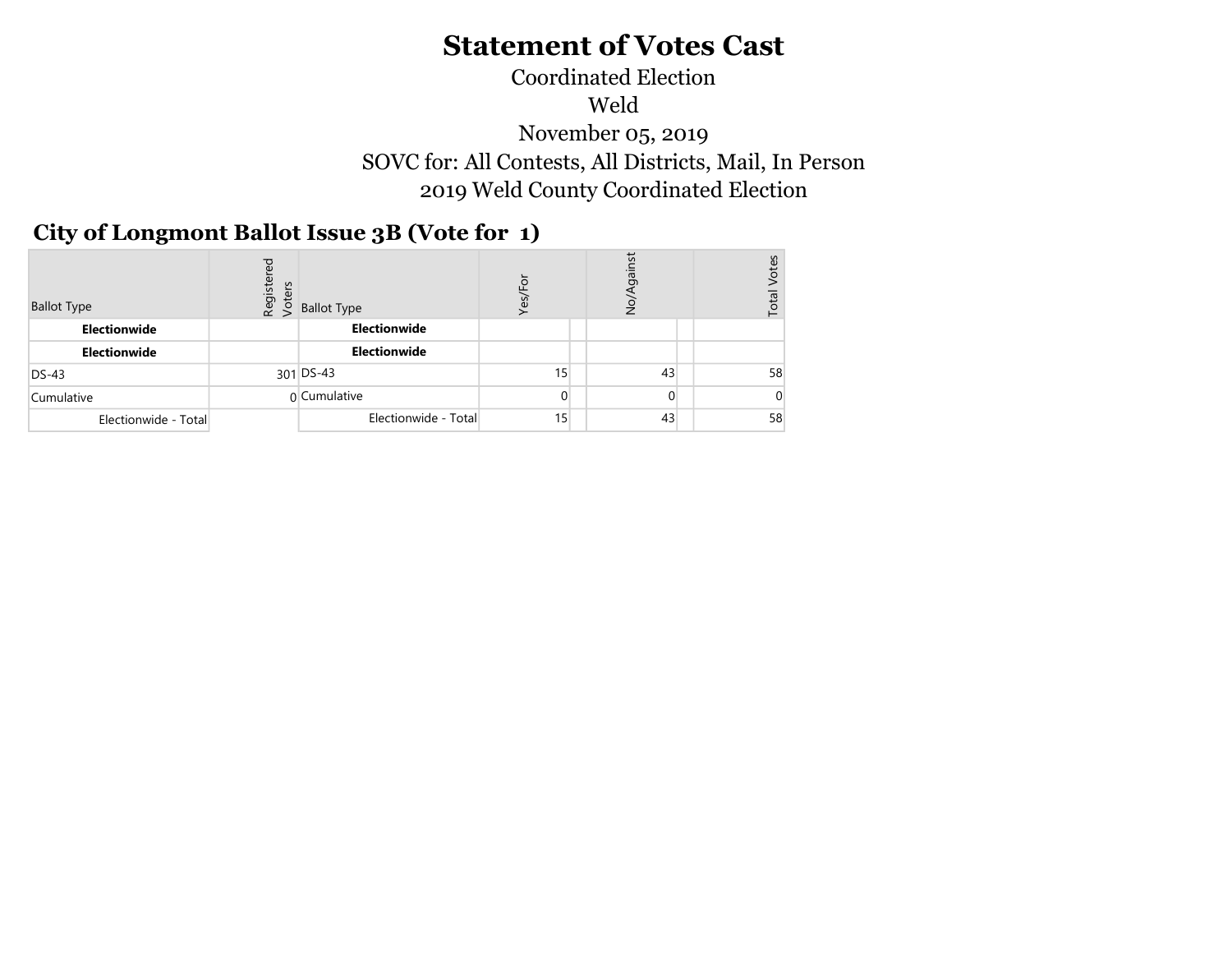#### Coordinated Election Weld November 05, 2019 SOVC for: All Contests, All Districts, Mail, In Person 2019 Weld County Coordinated Election  $\mathcal{L}$

## City of Longmont Ballot Issue 3C (Vote for 1)

| <b>Ballot Type</b>   | Registered<br>Voters | <b>Ballot Type</b>   | Yes/For        | gainst<br>No/  | Votes<br>Total |
|----------------------|----------------------|----------------------|----------------|----------------|----------------|
| Electionwide         |                      | Electionwide         |                |                |                |
| Electionwide         |                      | Electionwide         |                |                |                |
| $DS-43$              |                      | $301$ DS-43          | 39             | 19             | 58             |
| Cumulative           |                      | 0 Cumulative         | $\overline{0}$ | $\Omega$       |                |
| Electionwide - Total |                      | Electionwide - Total | 39             | 19             | 58             |
| <b>Cumulative</b>    |                      | <b>Cumulative</b>    |                |                |                |
| $DS-43$              |                      | $0$ DS-43            | $\overline{0}$ | $\overline{0}$ |                |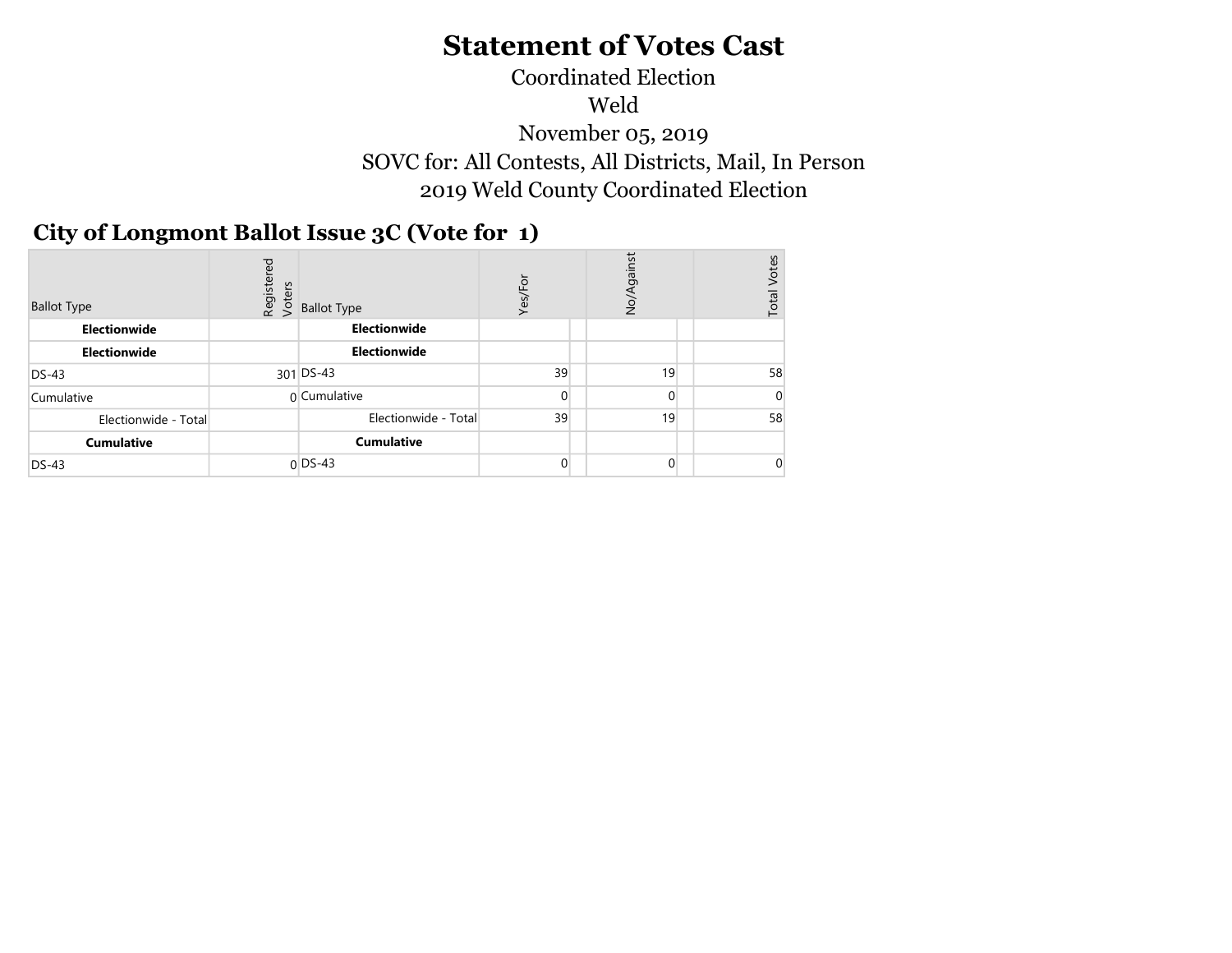## Coordinated Election Weld November 05, 2019 SOVC for: All Contests, All Districts, Mail, In Person 2019 Weld County Coordinated Election

#### City of Longmont Ballot Question 3D (Vote for 1)  $\mathbf{A}$

| <b>Ballot Type</b>   | Registered<br>Voters | <b>Ballot Type</b>   | Yes | iā<br>S  | tes<br>$\overline{\text{total}}$ |
|----------------------|----------------------|----------------------|-----|----------|----------------------------------|
| Electionwide         |                      | Electionwide         |     |          |                                  |
| Electionwide         |                      | Electionwide         |     |          |                                  |
| $DS-43$              |                      | 301 DS-43            | 24  | 33       | 57                               |
| Cumulative           |                      | 0 Cumulative         | 0   | $\Omega$ |                                  |
| Electionwide - Total |                      | Electionwide - Total | 24  | 33       | 57                               |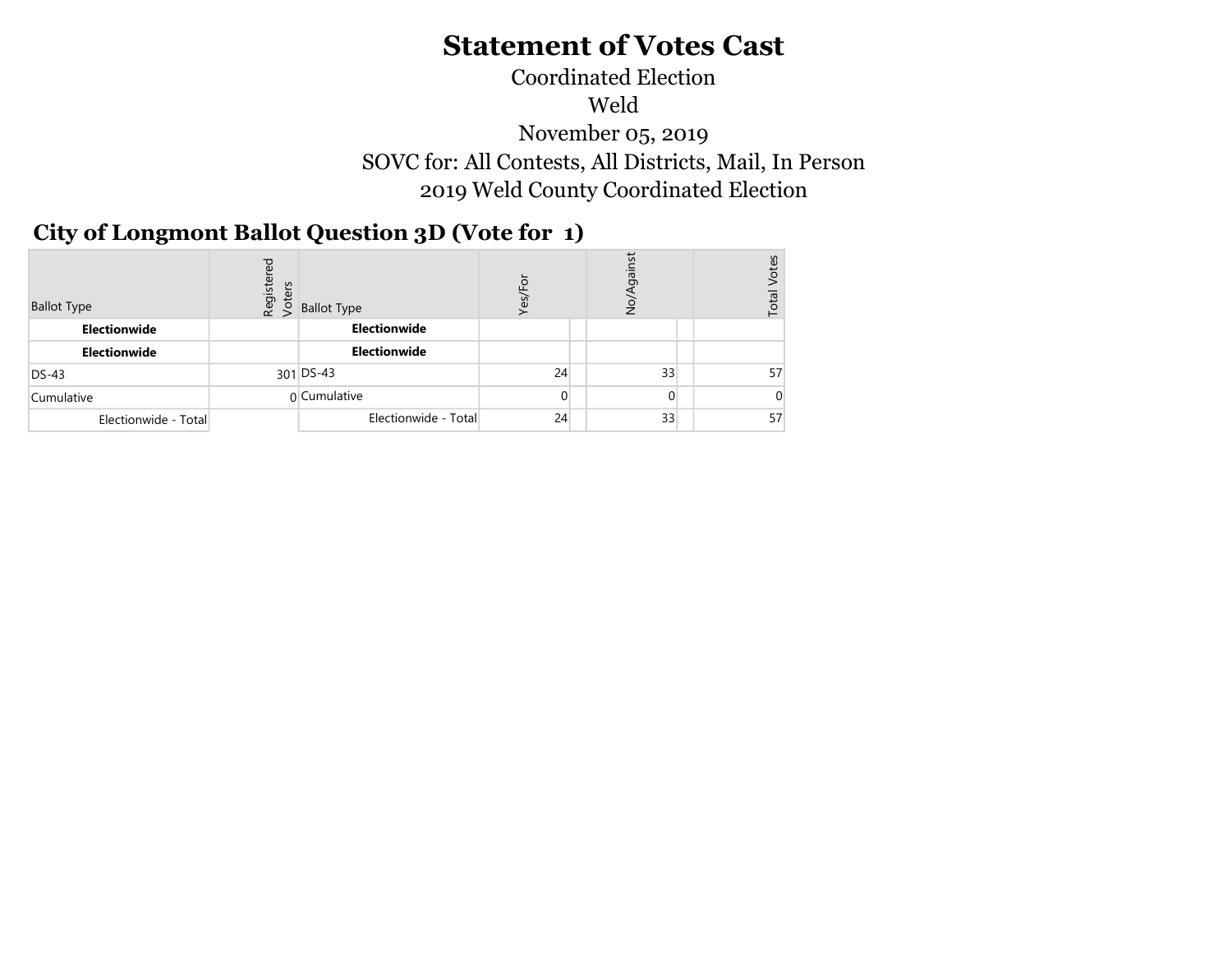## Coordinated Election Weld November 05, 2019 SOVC for: All Contests, All Districts, Mail, In Person 2019 Weld County Coordinated Election

#### City of Longmont Ballot Question 3E (Vote for 1) November 5, 2019

| <b>Ballot Type</b>   | Registered<br>Voters | <b>Ballot Type</b>   | ō        | ing<br>O<br>z | otes<br>Total |
|----------------------|----------------------|----------------------|----------|---------------|---------------|
| Electionwide         |                      | Electionwide         |          |               |               |
| Electionwide         |                      | Electionwide         |          |               |               |
| $DS-43$              |                      | $301$ DS-43          | 34       | 12            | 46            |
| Cumulative           |                      | 0 Cumulative         | $\Omega$ | 0             |               |
| Electionwide - Total |                      | Electionwide - Total | 34       | 12            | 46            |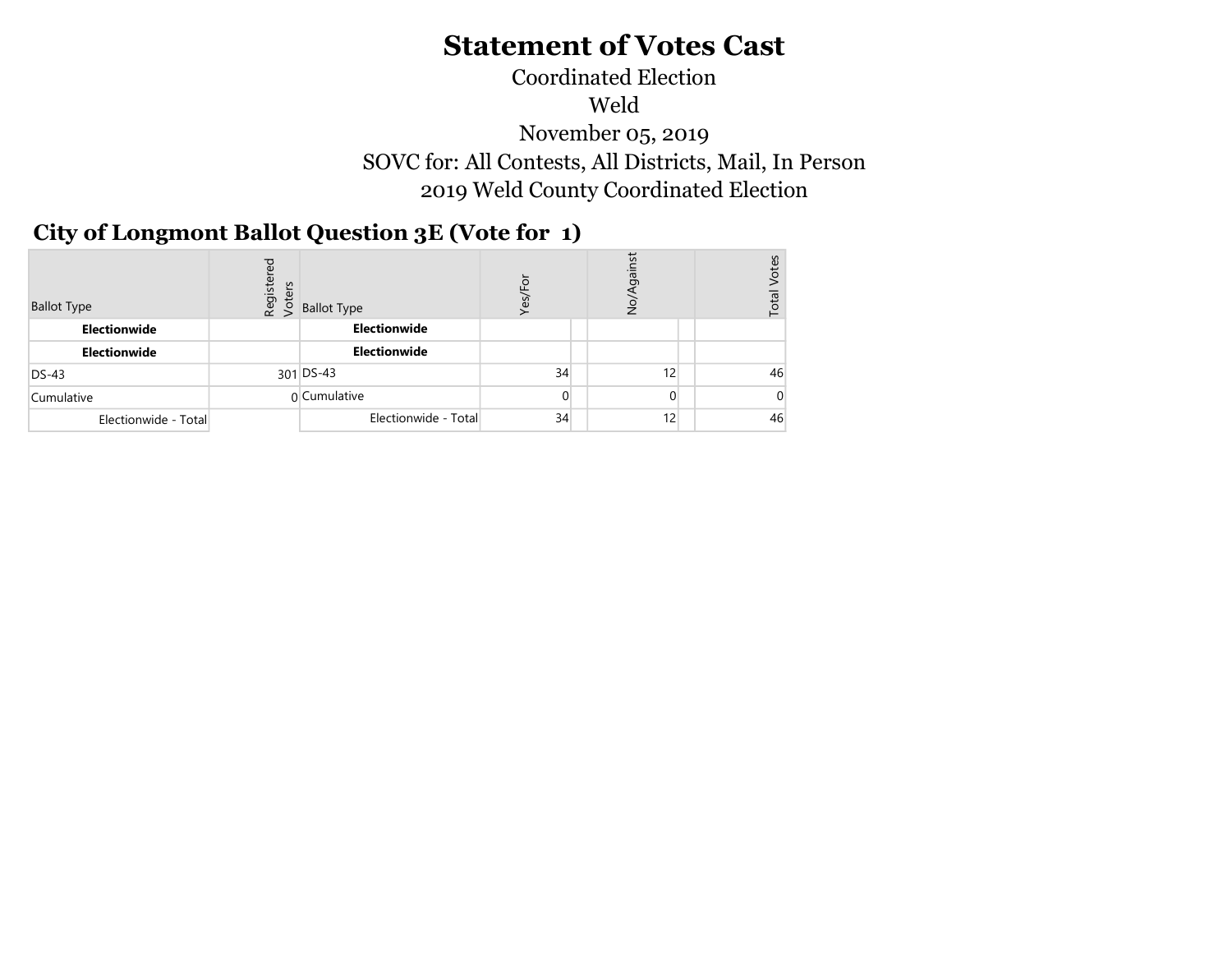## Coordinated Election Weld November 05, 2019 SOVC for: All Contests, All Districts, Mail, In Person 2019 Weld County Coordinated Election

## Town of Mead Ballot Issue 2E (Vote for 1)

| <b>Ballot Type</b>   | ρā<br>Register<br>Voters | <b>Ballot Type</b>   | Yes            | gainst<br>S | otes<br>Total |
|----------------------|--------------------------|----------------------|----------------|-------------|---------------|
| Electionwide         |                          | Electionwide         |                |             |               |
| Electionwide         |                          | Electionwide         |                |             |               |
| $DS-34$              |                          | 3,416 DS-34          | 645            | 1,058       | 1,703         |
| Cumulative           |                          | 0 Cumulative         | $\overline{0}$ |             |               |
| Electionwide - Total |                          | Electionwide - Total | 645            | 1,058       | 1,703         |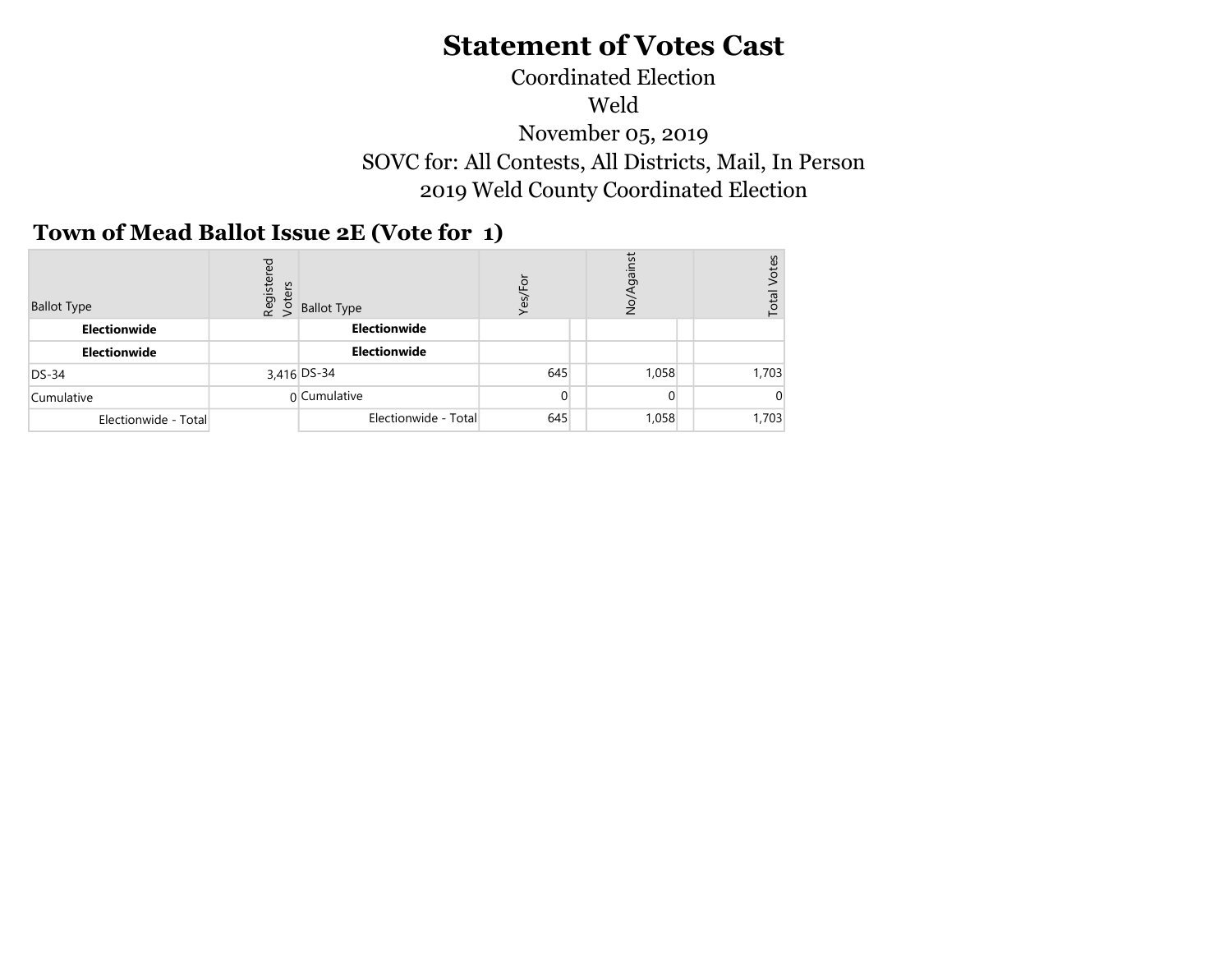#### Coordinated Election Weld November 05, 2019 SOVC for: All Contests, All Districts, Mail, In Person 2019 Weld County Coordinated Election  $\mathcal{L}$

### Town of Mead Ballot Question 2F (Vote for 1)

| <b>Ballot Type</b>   | Registered<br>Voters | <b>Ballot Type</b>   | Yes   | iā<br>S  | otes<br>Total |
|----------------------|----------------------|----------------------|-------|----------|---------------|
| Electionwide         |                      | Electionwide         |       |          |               |
| Electionwide         |                      | Electionwide         |       |          |               |
| $DS-34$              |                      | 3,416 DS-34          | 1,284 | 418      | 1,702         |
| Cumulative           |                      | $0$ Cumulative       | 0     | $\Omega$ |               |
| Electionwide - Total |                      | Electionwide - Total | 1,284 | 418      | 1,702         |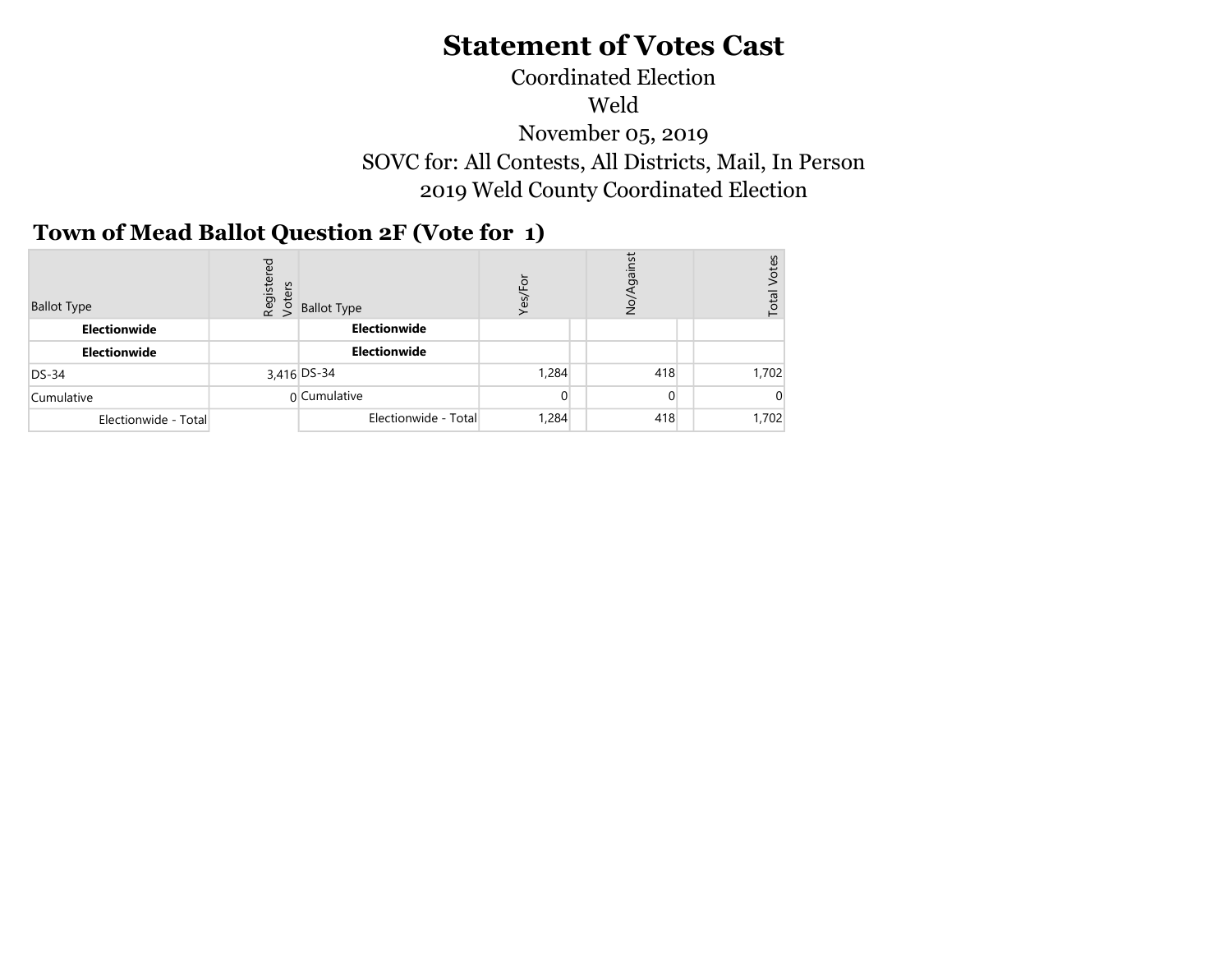#### Coordinated Election Weld November 05, 2019 SOVC for: All Contests, All Districts, Mail, In Person 2019 Weld County Coordinated Election  $N<sup>2</sup>$

### Town of Mead Ballot Question 2G (Vote for 1)

| <b>Ballot Type</b>   | Registered<br>Voters | <b>Ballot Type</b>   | Yes/For        | gainst<br>No/  | <b>Votes</b><br>Total |
|----------------------|----------------------|----------------------|----------------|----------------|-----------------------|
| Electionwide         |                      | Electionwide         |                |                |                       |
| Electionwide         |                      | Electionwide         |                |                |                       |
| $DS-34$              |                      | 3,416 DS-34          | 662            | 1,046          | 1,708                 |
| Cumulative           |                      | 0 Cumulative         | $\overline{0}$ | $\overline{0}$ |                       |
| Electionwide - Total |                      | Electionwide - Total | 662            | 1,046          | 1,708                 |
| <b>Cumulative</b>    |                      | <b>Cumulative</b>    |                |                |                       |
| $DS-34$              |                      | $0$ DS-34            | $\overline{0}$ | $\overline{0}$ |                       |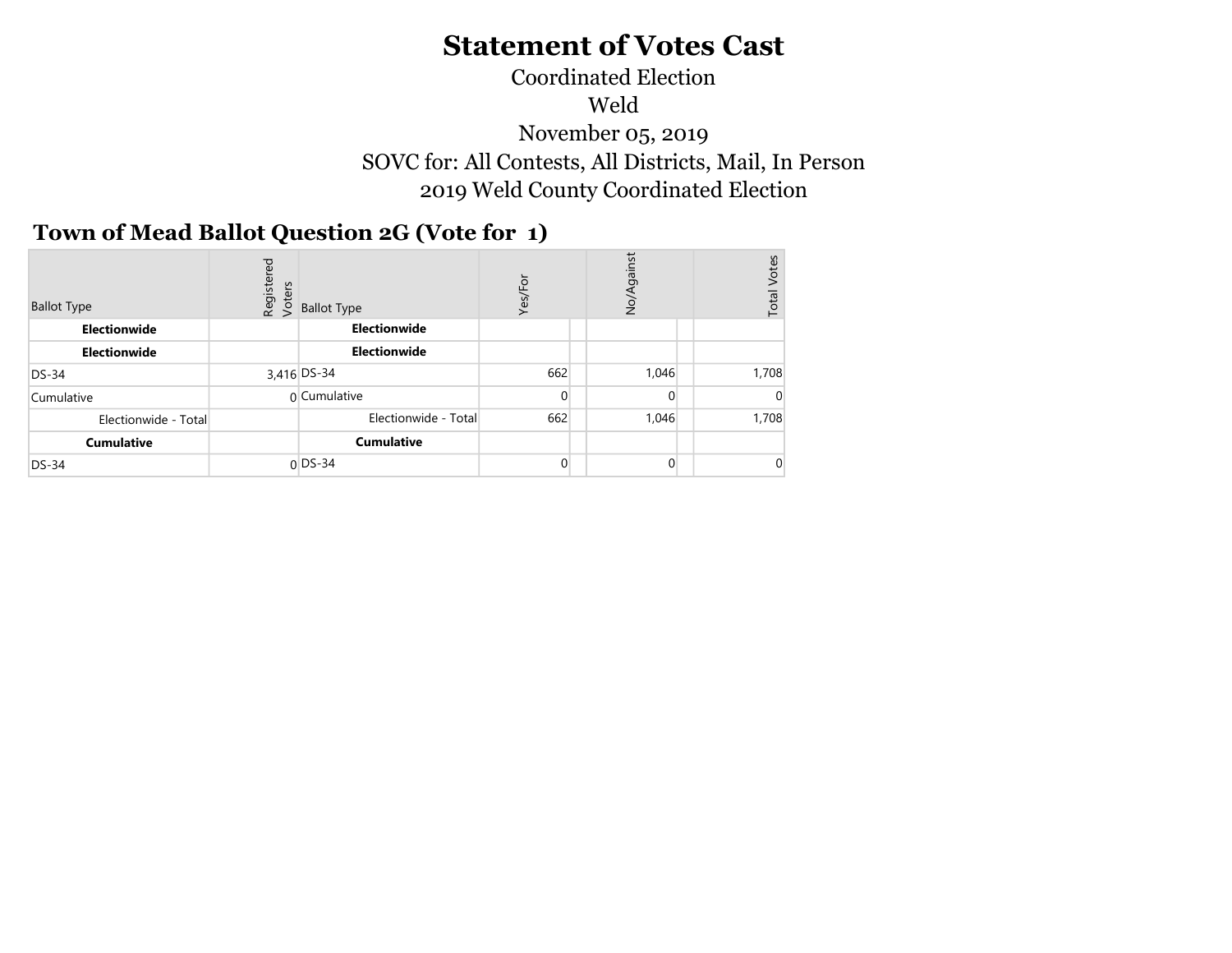## Coordinated Election Weld November 05, 2019 SOVC for: All Contests, All Districts, Mail, In Person 2019 Weld County Coordinated Election

City of Northglenn Ballot Question 3F: Gender Neutral Charter Language (Vote for 1)  $\overline{N}$   $\overline{S}$ 

| <b>Ballot Type</b>   | ъ<br>φ<br>Register<br>Voters | <b>Ballot Type</b>   |   | ā.<br>ş        | Se<br>Total |
|----------------------|------------------------------|----------------------|---|----------------|-------------|
| Electionwide         |                              | Electionwide         |   |                |             |
| Electionwide         |                              | Electionwide         |   |                |             |
| <b>DS-08</b>         |                              | $8$ DS-08            | 0 | 0.             |             |
| Cumulative           |                              | 0 Cumulative         | 0 | $\Omega$       |             |
| Electionwide - Total |                              | Electionwide - Total | 0 | $\overline{0}$ |             |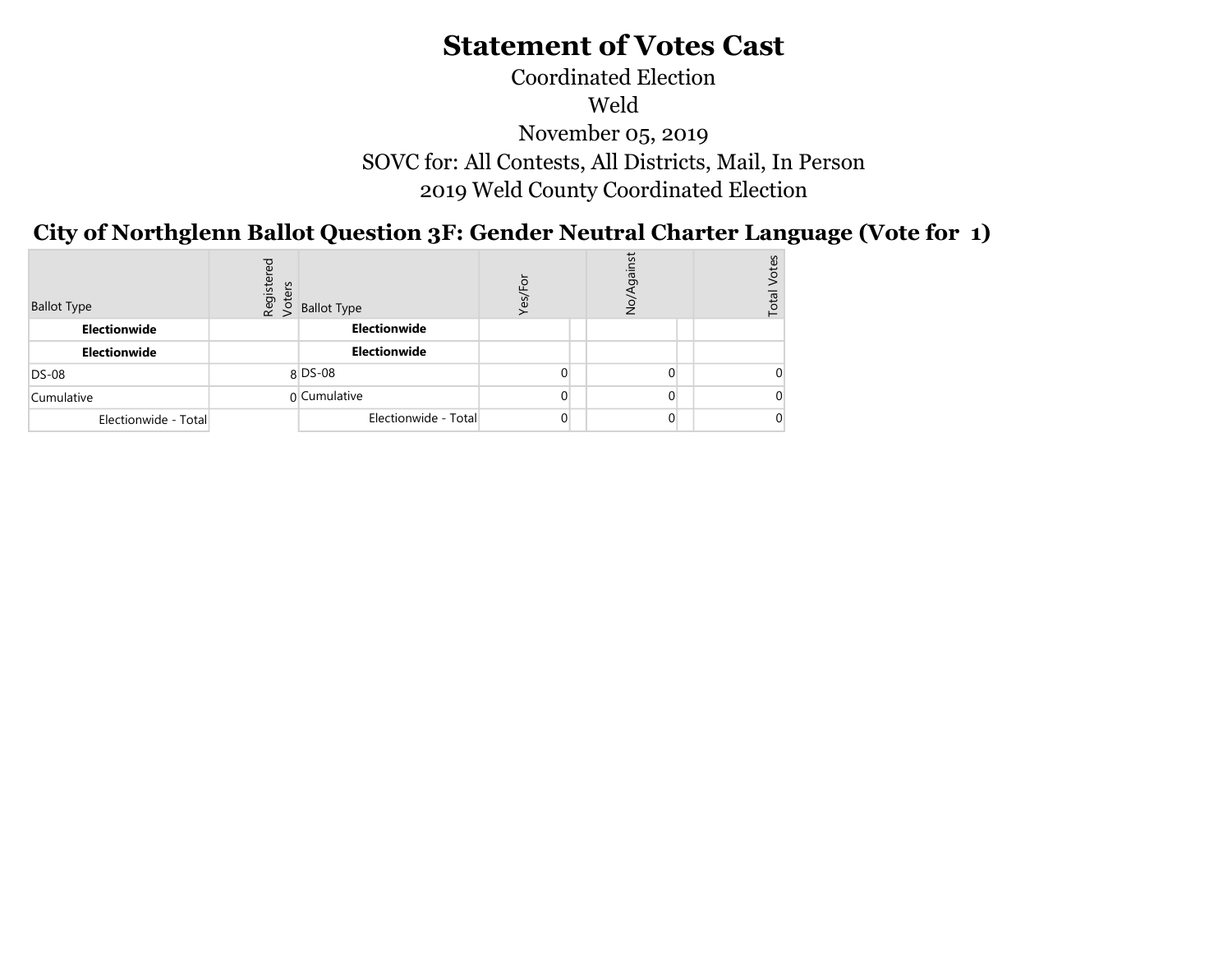## Coordinated Election Weld November 05, 2019 SOVC for: All Contests, All Districts, Mail, In Person 2019 Weld County Coordinated Election

#### Weld County School District 6 Ballot Issue 4C (Vote for 1)  $\sigma$   $\sigma$   $\sigma$   $\chi$

| <b>Ballot Type</b>   | Registered<br>Voters | <b>Ballot Type</b>   | Yes/For  | No/Against | <b>Total Votes</b> |
|----------------------|----------------------|----------------------|----------|------------|--------------------|
| Electionwide         |                      | Electionwide         |          |            |                    |
| Electionwide         |                      | <b>Electionwide</b>  |          |            |                    |
| <b>DS-16</b>         | 14,859 DS-16         |                      | 1,922    | 2,349      | 4,271              |
| <b>DS-17</b>         | 28,252 DS-17         |                      | 5,615    | 4,475      | 10,090             |
| <b>DS-18</b>         | 15,520 DS-18         |                      | 3,432    | 3,065      | 6,497              |
| <b>DS-19</b>         | 12,203 DS-19         |                      | 1,828    | 1,570      | 3,398              |
| <b>DS-31</b>         |                      | 462 DS-31            | 62       | 129        | 191                |
| <b>DS-32</b>         |                      | 182 DS-32            | 54       | 48         | 102                |
| <b>DS-33</b>         |                      | 175 DS-33            | 2        | 6          | 8                  |
| Cumulative           |                      | n Cumulative         | $\Omega$ | $\Omega$   | C                  |
| Electionwide - Total |                      | Electionwide - Total | 12,915   | 11,642     | 24,557             |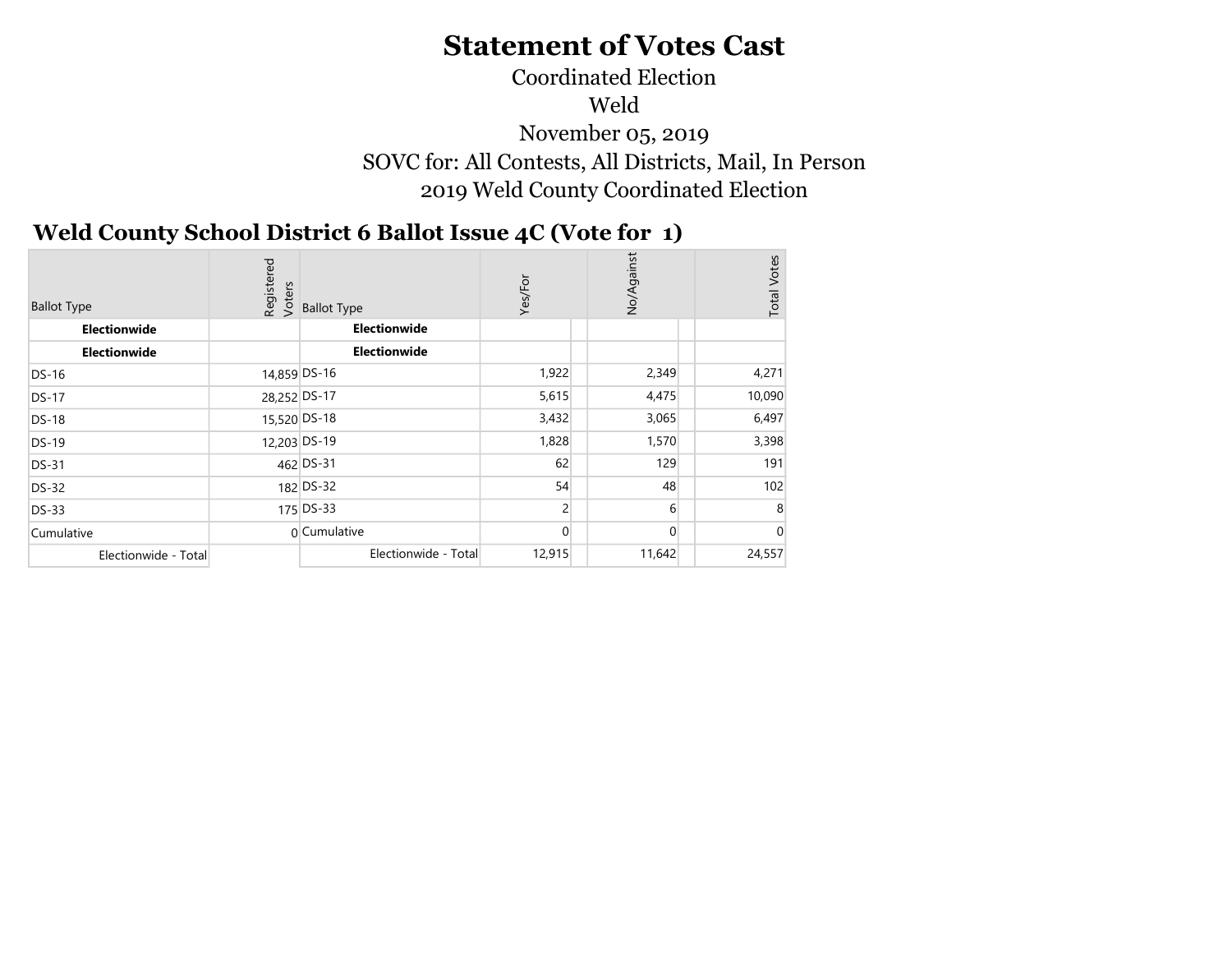## Coordinated Election Weld November 05, 2019 SOVC for: All Contests, All Districts, Mail, In Person 2019 Weld County Coordinated Election

#### Weld County School District RE-2 Ballot Issue 4D (Vote for 1)  $\sum_{i=1}^{n}$

| <b>Ballot Type</b>   | Registered<br>Voters | <b>Ballot Type</b>   | Yes/For     | rst<br>No/Agai | <b>Total Votes</b> |
|----------------------|----------------------|----------------------|-------------|----------------|--------------------|
| Electionwide         |                      | Electionwide         |             |                |                    |
| Electionwide         |                      | Electionwide         |             |                |                    |
| <b>DS-20</b>         |                      | $2,001$ DS-20        | 363         | 446            | 809                |
| <b>DS-35</b>         |                      | 5,192 DS-35          | 1,513       | 1,289          | 2,802              |
| <b>DS-36</b>         |                      | $33$ DS-36           | 2           | 8              | 10                 |
| <b>DS-37</b>         |                      | $5$ DS-37            |             |                |                    |
| <b>DS-39</b>         |                      | 313 DS-39            | 65          | 111            | 176                |
| Cumulative           |                      | 0 Cumulative         | $\mathbf 0$ | 0              |                    |
| Electionwide - Total |                      | Electionwide - Total | 1,944       | 1,855          | 3,799              |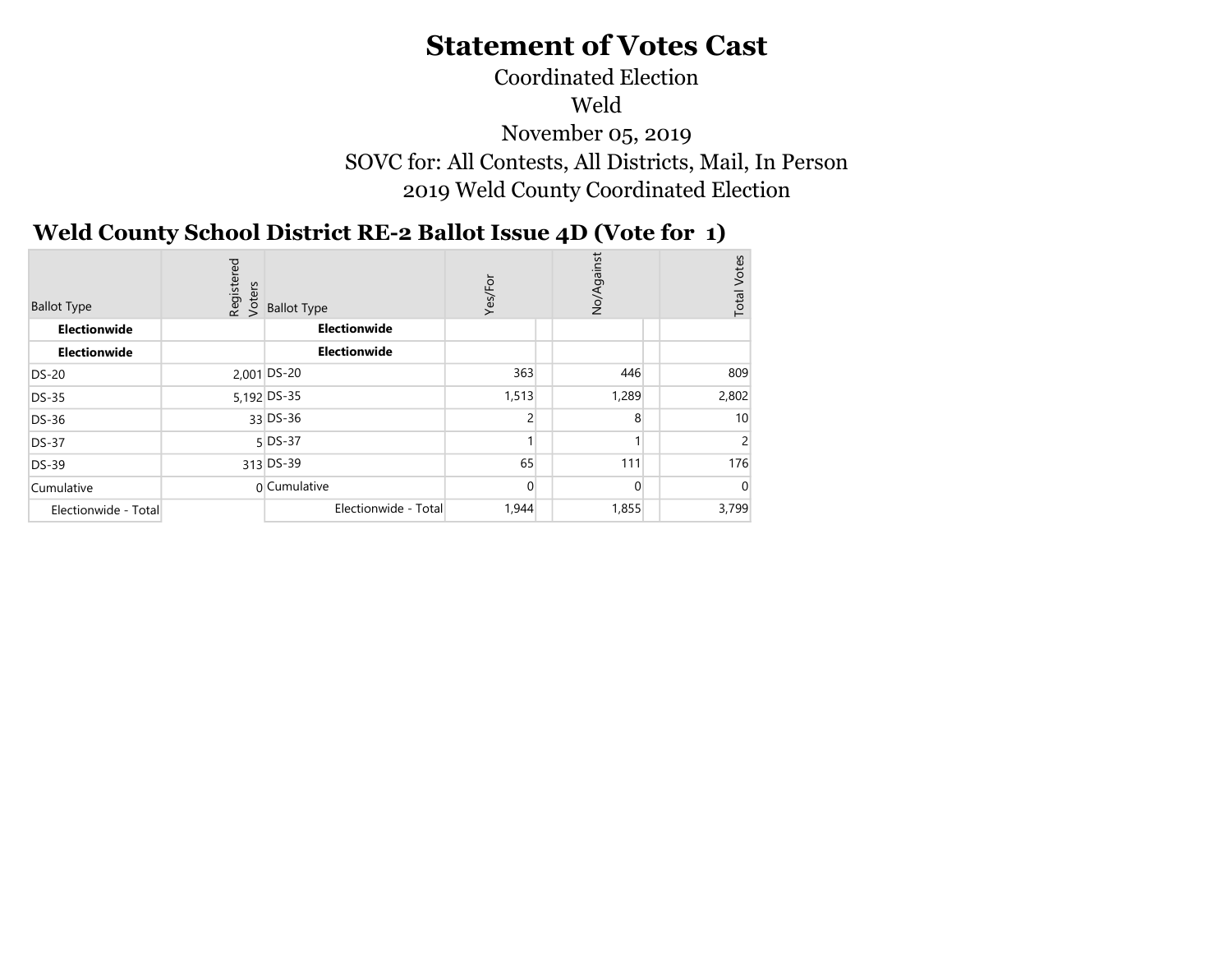## Coordinated Election Weld November 05, 2019 SOVC for: All Contests, All Districts, Mail, In Person 2019 Weld County Coordinated Election

#### Weld County School District RE-2 Ballot Issue 4E (Vote for 1)  $\overline{D}$   $\overline{C}$   $\overline{C}$   $\overline{C}$   $\overline{C}$

| <b>Ballot Type</b>   | Registered<br>Voters | <b>Ballot Type</b>   | Yes/For  | No/Against | Votes<br>Total |
|----------------------|----------------------|----------------------|----------|------------|----------------|
| Electionwide         |                      | Electionwide         |          |            |                |
| Electionwide         |                      | Electionwide         |          |            |                |
| <b>DS-20</b>         |                      | 2,001 DS-20          | 374      | 424        | 798            |
| <b>DS-35</b>         |                      | 5,192 DS-35          | 1,641    | 1,159      | 2,800          |
| DS-36                |                      | $33$ DS-36           | 4        | 6          | 10             |
| <b>DS-37</b>         |                      | $5$ DS-37            |          |            |                |
| DS-39                |                      | 313 DS-39            | 72       | 103        | 175            |
| Cumulative           |                      | $0$ Cumulative       | $\Omega$ | $\Omega$   |                |
| Electionwide - Total |                      | Electionwide - Total | 2,092    | 1,693      | 3,785          |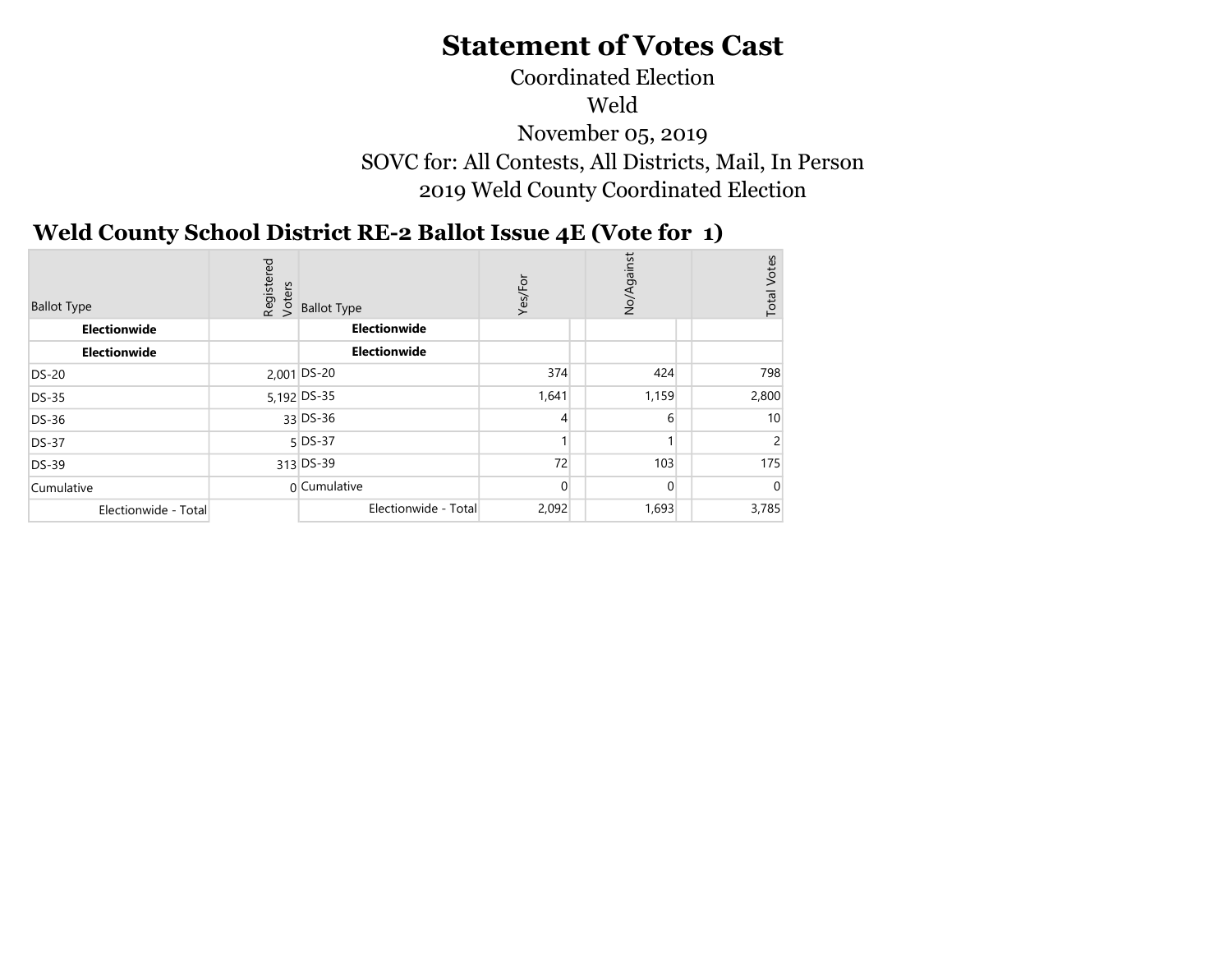## Coordinated Election Weld November 05, 2019 SOVC for: All Contests, All Districts, Mail, In Person 2019 Weld County Coordinated Election

#### Weld County School District RE-5J Ballot Issue 5A (Vote for 1)  $\sqrt{3}$

| <b>Ballot Type</b>   | Registered<br>Voters | <b>Ballot Type</b>   | ŏ<br>$\blacksquare$<br>Yes, | iā<br>gai<br>è | <b>lotes</b><br>Total |
|----------------------|----------------------|----------------------|-----------------------------|----------------|-----------------------|
| Electionwide         |                      | Electionwide         |                             |                |                       |
| <b>Electionwide</b>  |                      | <b>Electionwide</b>  |                             |                |                       |
| $DS-04$              |                      | 14,636 DS-04         | 2,986                       | 2,936          | 5,922                 |
| <b>DS-22</b>         |                      | 224 DS-22            | 41                          | 95             | 136                   |
| Cumulative           |                      | 0 Cumulative         | $\overline{0}$              | $\Omega$       |                       |
| Electionwide - Total |                      | Electionwide - Total | 3,027                       | 3,031          | 6,058                 |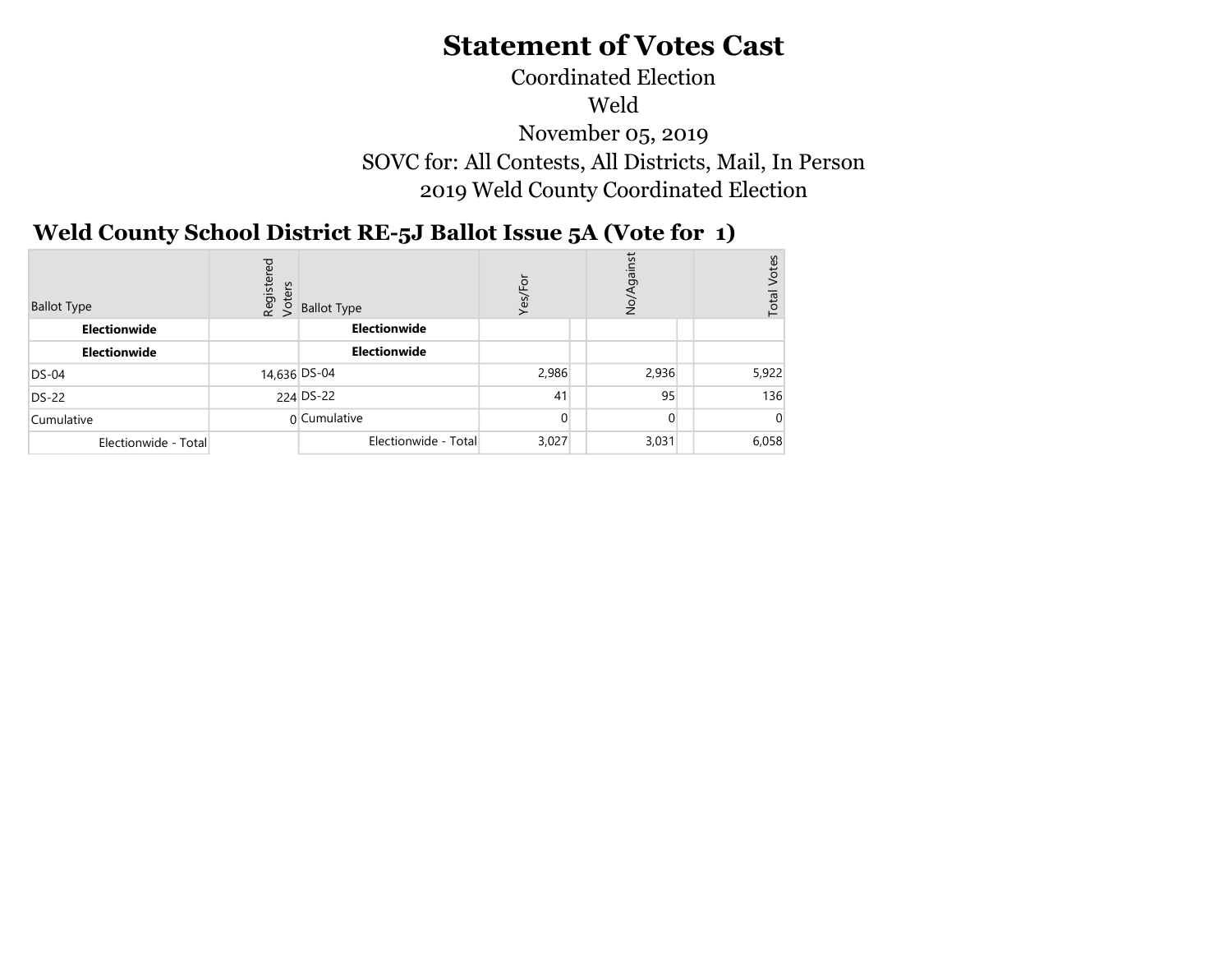## Coordinated Election Weld November 05, 2019 SOVC for: All Contests, All Districts, Mail, In Person 2019 Weld County Coordinated Election

#### Weld County School District RE-5J Ballot Issue 5B (Vote for 1)  $\sum_{i=1}^{n}$

| <b>Ballot Type</b>   | Registered<br>Voters | <b>Ballot Type</b>   | ŏ<br>Yes/F     | ing<br>ş        | /otes<br>Total |
|----------------------|----------------------|----------------------|----------------|-----------------|----------------|
| <b>Electionwide</b>  |                      | <b>Electionwide</b>  |                |                 |                |
| <b>Electionwide</b>  |                      | <b>Electionwide</b>  |                |                 |                |
| $DS-04$              | 14,636 DS-04         |                      | 2,857          | 2,905           | 5,762          |
| <b>DS-22</b>         |                      | 224 DS-22            | 42             | 90 <sub>1</sub> | 132            |
| Cumulative           |                      | 0 Cumulative         | $\overline{0}$ |                 |                |
| Electionwide - Total |                      | Electionwide - Total | 2,899          | 2,995           | 5,894          |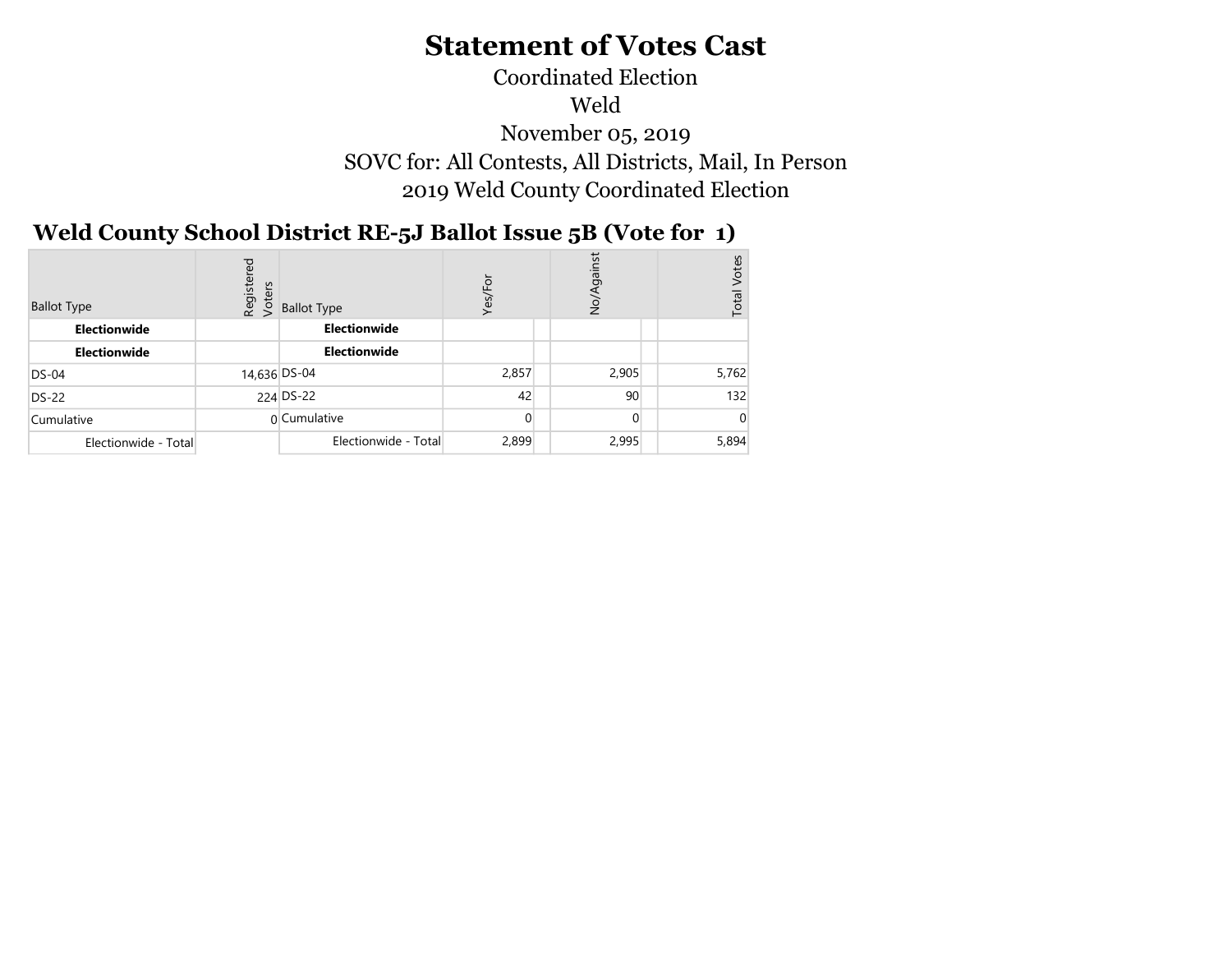## Coordinated Election Weld November 05, 2019 SOVC for: All Contests, All Districts, Mail, In Person 2019 Weld County Coordinated Election

#### Weld County School District RE-7 Ballot Issue 4A (Vote for 1)  $\sqrt{3}$

| <b>Ballot Type</b>   | Regist<br>Voters | <b>Ballot Type</b>   | /Fo<br>Yes/ | gain<br>9<br>S | Votes<br>Total |
|----------------------|------------------|----------------------|-------------|----------------|----------------|
| Electionwide         |                  | Electionwide         |             |                |                |
| Electionwide         |                  | <b>Electionwide</b>  |             |                |                |
| DS-15                |                  | 2,455 DS-15          | 658         | 478            | 1,136          |
| <b>DS-30</b>         |                  | 887 DS-30            | 212         | 215            | 427            |
| Cumulative           |                  | 0 Cumulative         |             | $\overline{0}$ |                |
| Electionwide - Total |                  | Electionwide - Total | 870         | 693            | 1,563          |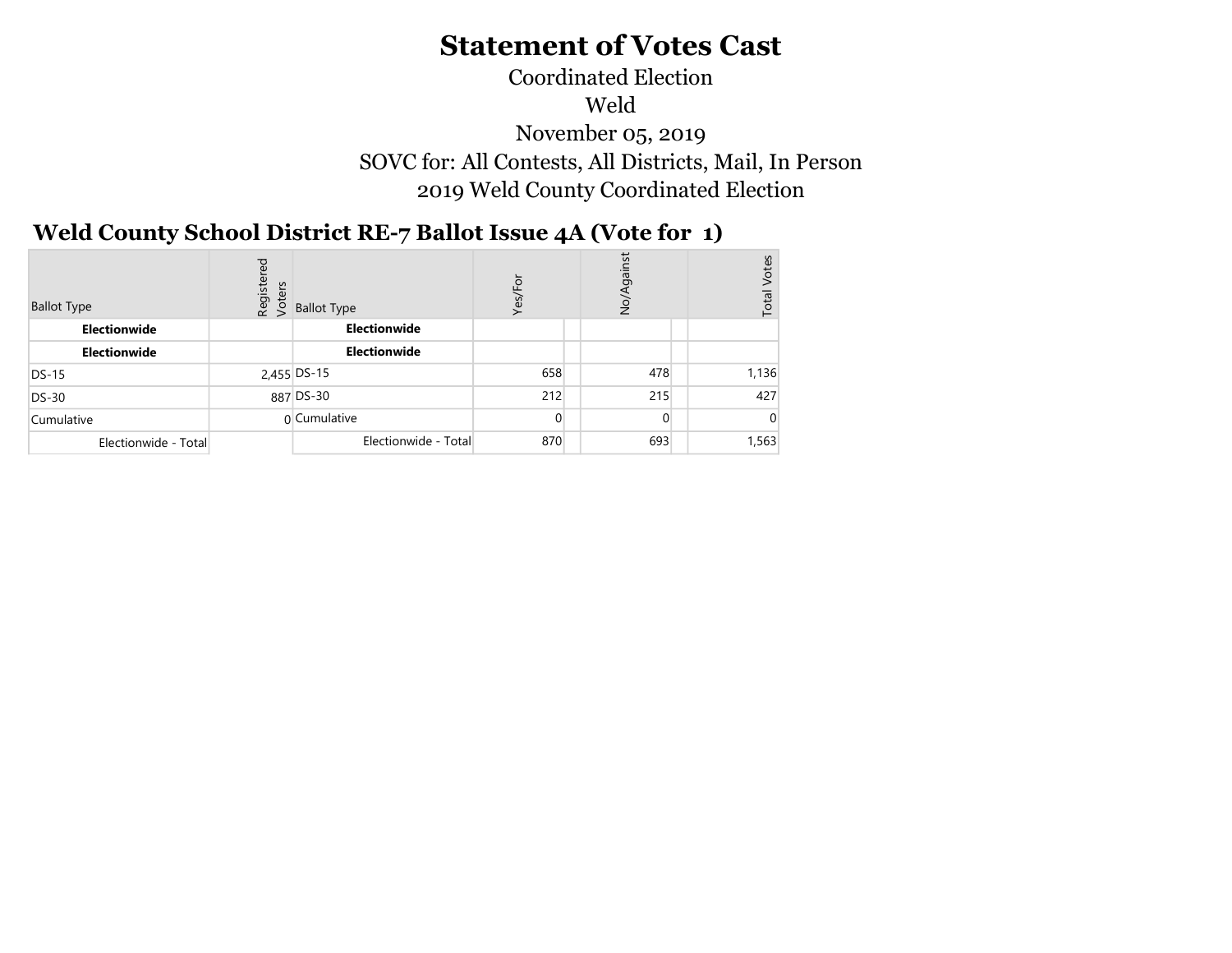## Coordinated Election Weld November 05, 2019 SOVC for: All Contests, All Districts, Mail, In Person 2019 Weld County Coordinated Election

#### Weld County School District RE-7 Ballot Issue 4B (Vote for 1)  $\sum_{i=1}^{n} a_i$

| <b>Ballot Type</b>   | ರ<br>Registe<br>Voters | <b>Ballot Type</b>   | ∕Fo<br>Yes/ | gains<br>ş | Votes<br>Total |
|----------------------|------------------------|----------------------|-------------|------------|----------------|
| Electionwide         |                        | Electionwide         |             |            |                |
| Electionwide         |                        | <b>Electionwide</b>  |             |            |                |
| $DS-15$              |                        | 2,455 DS-15          | 623         | 496        | 1,119          |
| DS-30                |                        | 887 DS-30            | 205         | 218        | 423            |
| Cumulative           |                        | 0 Cumulative         |             | $\Omega$   |                |
| Electionwide - Total |                        | Electionwide - Total | 828         | 714        | 1,542          |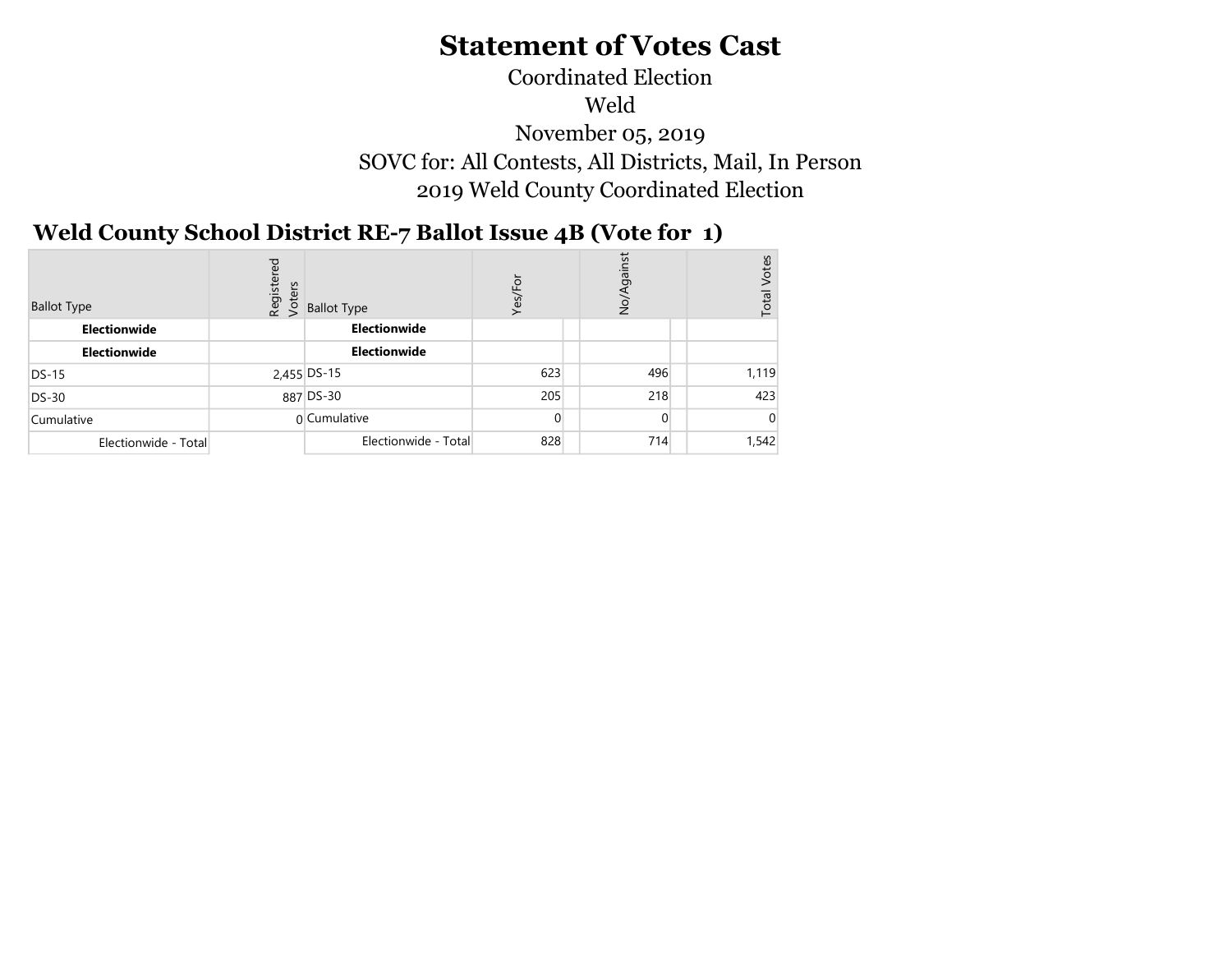## Coordinated Election Weld November 05, 2019 SOVC for: All Contests, All Districts, Mail, In Person 2019 Weld County Coordinated Election

#### Weld RE-8 School District Ballot Issue 5C (Vote for 1)  $\sim$  2019  $\sim$

| <b>Ballot Type</b>   | Registered<br>Voters | <b>Ballot Type</b>   | Yes/For        | No/Against     | <b>Total Votes</b> |
|----------------------|----------------------|----------------------|----------------|----------------|--------------------|
| Electionwide         |                      | <b>Electionwide</b>  |                |                |                    |
| Electionwide         |                      | Electionwide         |                |                |                    |
| <b>DS-07</b>         |                      | 3,060 DS-07          | 430            | 746            | 1,176              |
| <b>DS-08</b>         |                      | 8 DS-08              | $\overline{0}$ | $\overline{0}$ | 0                  |
| <b>DS-09</b>         |                      | 15 DS-09             | $\overline{0}$ | 8 <sup>1</sup> | 8                  |
| <b>DS-10</b>         |                      | 797 DS-10            | 92             | 169            | 261                |
| <b>DS-11</b>         |                      | 1,600 DS-11          | 230            | 290            | 520                |
| <b>DS-13</b>         |                      | $1,487$ DS-13        | 283            | 366            | 649                |
| <b>DS-14</b>         |                      | 1,228 DS-14          | 129            | 205            | 334                |
| <b>DS-27</b>         |                      | $2$ DS-27            | $\overline{0}$ | $\Omega$       | $\Omega$           |
| Cumulative           |                      | 0 Cumulative         | $\overline{0}$ | $\Omega$       |                    |
| Electionwide - Total |                      | Electionwide - Total | 1,164          | 1,784          | 2,948              |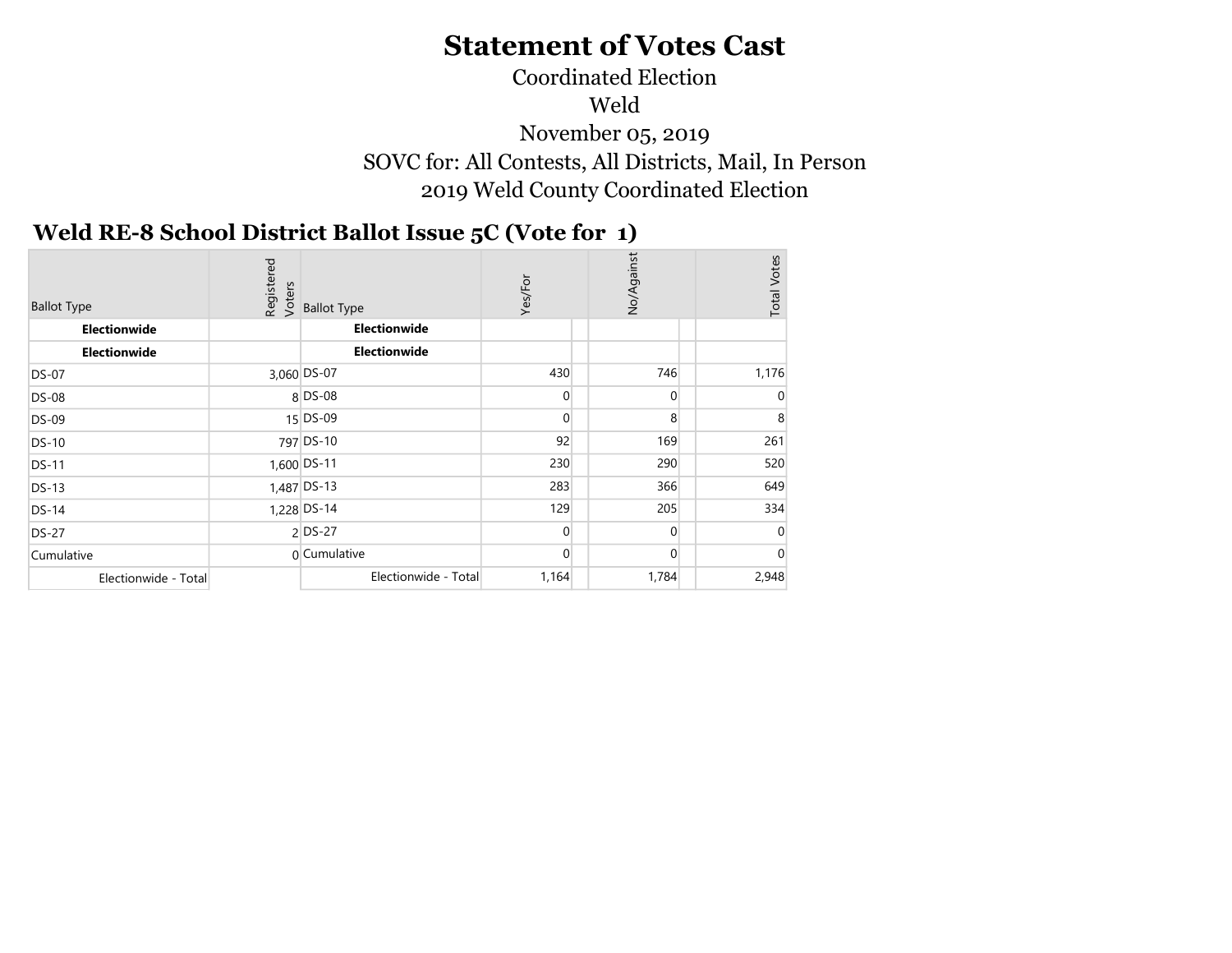## Coordinated Election Weld November 05, 2019 SOVC for: All Contests, All Districts, Mail, In Person 2019 Weld County Coordinated Election

#### Frederick-Firestone Fire Protection District Ballot Issue 6A (Vote for 1)  $N_{\text{N}}$

| <b>Ballot Type</b>   | ᠊ᠣ | ီး မှူး<br>မွှေ့ Ballot Type<br>& > | Yes/For  | irgan<br>$\frac{5}{2}$ | <b>Total Votes</b> | $\overline{\sigma}$<br>Unresolv<br>$rac{1}{\sqrt{2}}$<br>Write- |
|----------------------|----|-------------------------------------|----------|------------------------|--------------------|-----------------------------------------------------------------|
| Electionwide         |    | Electionwide                        |          |                        |                    |                                                                 |
| Electionwide         |    | Electionwide                        |          |                        |                    |                                                                 |
| $DS-24$              |    | 10,430 DS-24                        | 2,375    | 1,673                  | 4,048              |                                                                 |
| DS-25                |    | $5$ DS-25                           |          |                        |                    |                                                                 |
| DS-26                |    | $9,285$ DS-26                       | 2,418    | 1,502                  | 3,920              |                                                                 |
| <b>DS-27</b>         |    | 2 DS-27                             | $\Omega$ | $\Omega$               |                    |                                                                 |
| <b>FFFPD</b>         |    | $0$ FFFPD                           | 51       | 88                     | 139                |                                                                 |
| Cumulative           |    | 0 Cumulative                        | $\Omega$ | $\Omega$               |                    |                                                                 |
| Electionwide - Total |    | Electionwide - Total                | 4,847    | 3,264                  | 8,111              |                                                                 |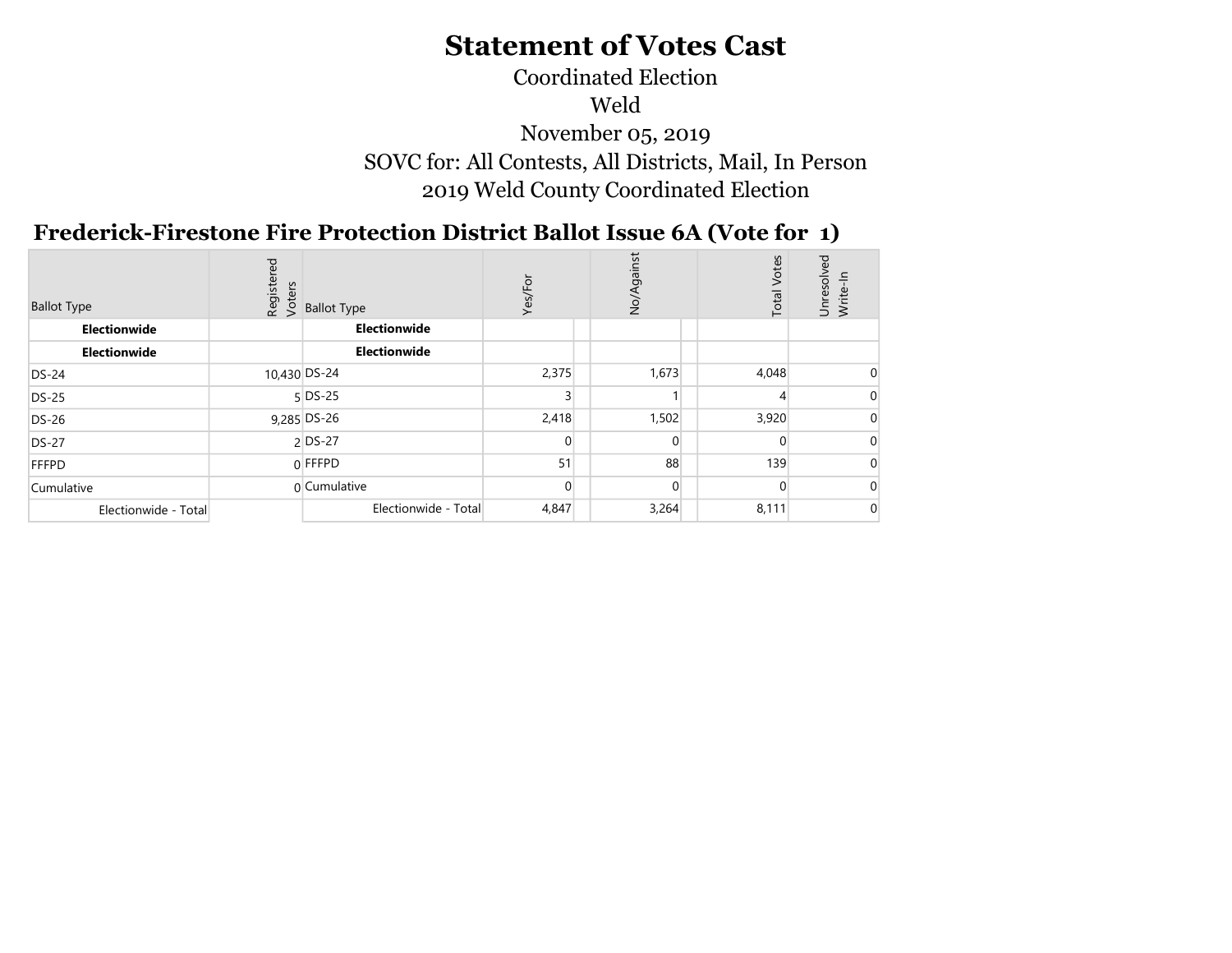Coordinated Election Weld November 05, 2019 SOVC for: All Contests, All Districts, Mail, In Person 2019 Weld County Coordinated Election

#### Windsor-Severance Fire Protection District Ballot Issue 7A (Vote for 1)  $\mathbf{v}$   $\mathbf{v}$   $\mathbf{v}$   $\mathbf{v}$

| <b>Ballot Type</b>   | Registered<br>Voters | <b>Ballot Type</b>   | Yes/For  | No/Again | Votes<br>Total |
|----------------------|----------------------|----------------------|----------|----------|----------------|
| Electionwide         |                      | Electionwide         |          |          |                |
| Electionwide         |                      | <b>Electionwide</b>  |          |          |                |
| <b>DS-21</b>         | 11,115 DS-21         |                      | 2,420    | 1,952    | 4,372          |
| <b>DS-22</b>         |                      | 224 DS-22            | 52       | 78       | 130            |
| <b>DS-38</b>         |                      | 10,385 DS-38         | 2,103    | 1,972    | 4,075          |
| <b>DS-39</b>         |                      | 313 DS-39            | 80       | 96       | 176            |
| <b>WSFPD</b>         |                      | 0 WSFPD              | 62       | 72       | 134            |
| Cumulative           |                      | 0 Cumulative         | $\Omega$ | $\Omega$ |                |
| Electionwide - Total |                      | Electionwide - Total | 4,717    | 4,170    | 8,887          |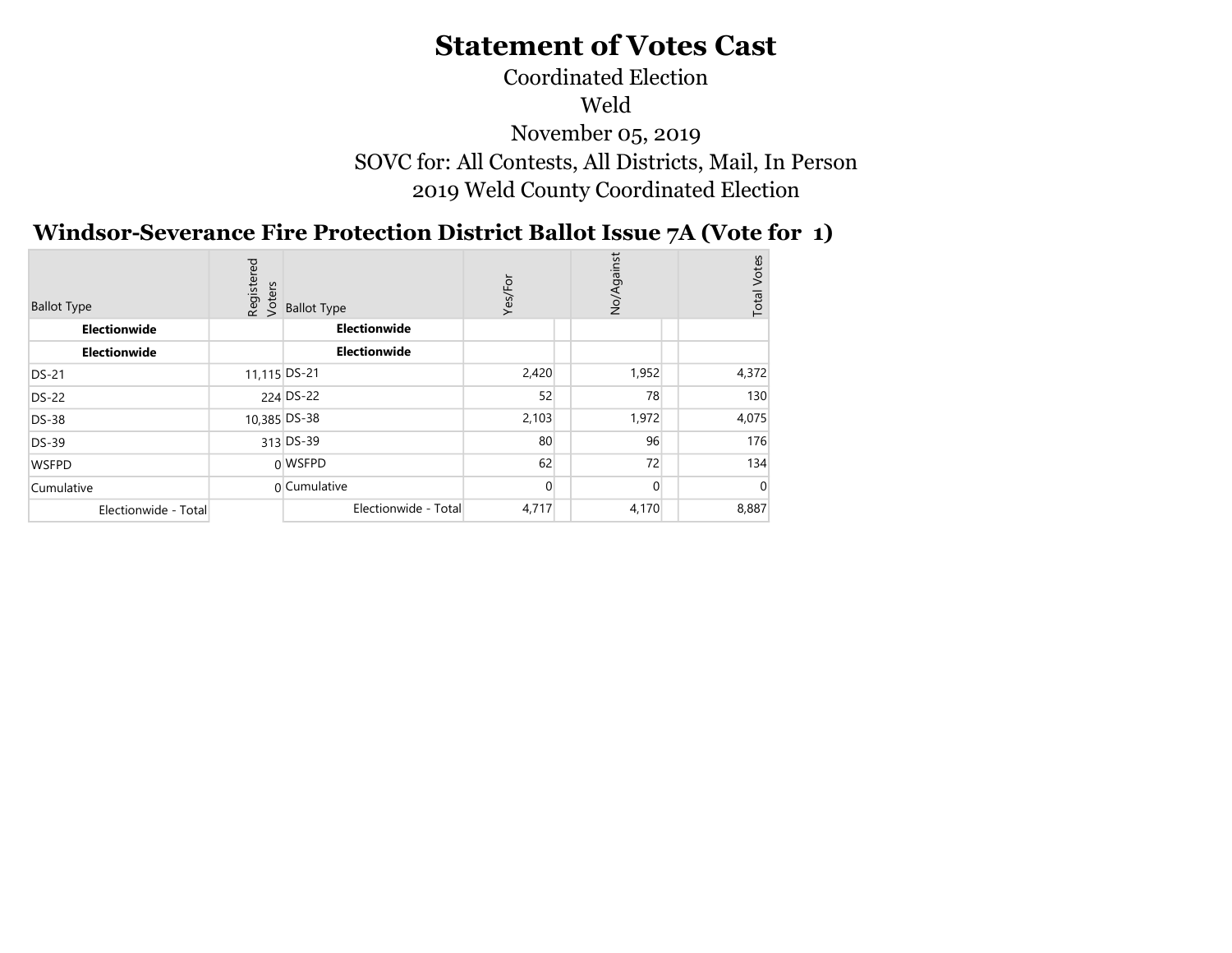## Coordinated Election Weld November 05, 2019 SOVC for: All Contests, All Districts, Mail, In Person 2019 Weld County Coordinated Election

#### North Weld County Water District Ballot Issue 7B (Vote for 1)  $\sum_{i=1}^{n}$

|                                    | Registered<br>Voters |                                    | Yes/For        | No/Against     | <b>Total Votes</b> |
|------------------------------------|----------------------|------------------------------------|----------------|----------------|--------------------|
| <b>Ballot Type</b><br>Electionwide |                      | <b>Ballot Type</b><br>Electionwide |                |                |                    |
| Electionwide                       |                      | Electionwide                       |                |                |                    |
|                                    |                      |                                    |                |                |                    |
| <b>DS-28</b>                       |                      | 1,691 DS-28                        | 140            | 543            | 683                |
| <b>DS-29</b>                       |                      | 574 DS-29                          | 54             | 223            | 277                |
| <b>DS-30</b>                       |                      | 887 DS-30                          | 97             | 320            | 417                |
| <b>DS-31</b>                       |                      | 462 DS-31                          | 41             | 149            | 190                |
| <b>DS-32</b>                       |                      | 182 DS-32                          | 29             | 67             | 96                 |
| <b>DS-33</b>                       |                      | 175 DS-33                          | $\overline{3}$ | 5 <sup>1</sup> | 8                  |
| <b>DS-35</b>                       |                      | 5,192 DS-35                        | 647            | 2,069          | 2,716              |
| <b>DS-36</b>                       |                      | 33 DS-36                           | $\overline{c}$ | 8              | 10                 |
| <b>DS-37</b>                       |                      | $5$ DS-37                          | 1              |                | 2                  |
| <b>DS-38</b>                       | 10,385 DS-38         |                                    | 763            | 3,236          | 3,999              |
| <b>DS-39</b>                       |                      | 313 DS-39                          | 28             | 143            | 171                |
| <b>NWCWD</b>                       |                      | 0 NWCWD                            | 43             | 141            | 184                |
| Cumulative                         |                      | 0 Cumulative                       | $\mathbf{0}$   | $\overline{0}$ | $\mathbf{0}$       |
| Electionwide - Total               |                      | Electionwide - Total               | 1,848          | 6,905          | 8,753              |